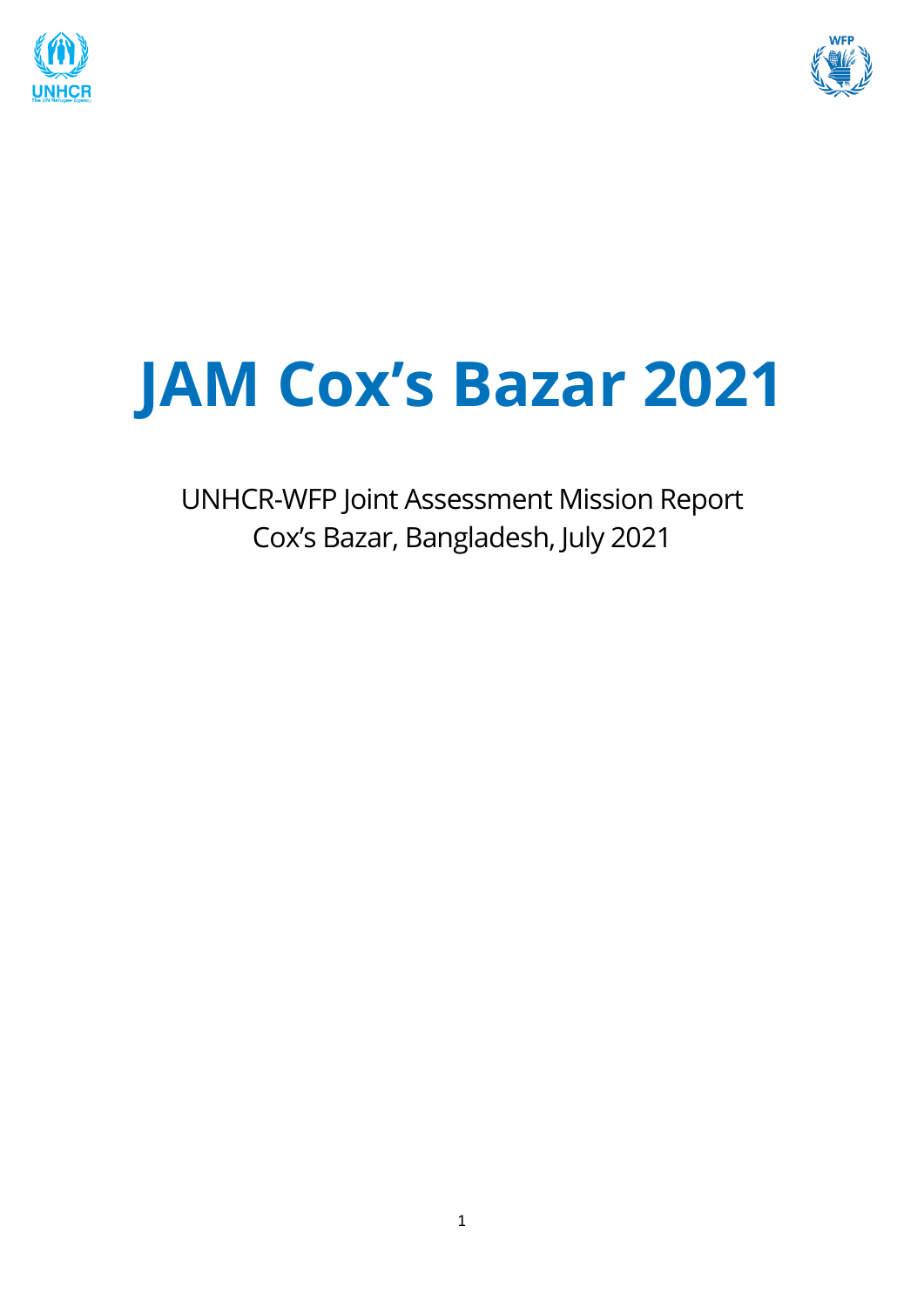



# Contents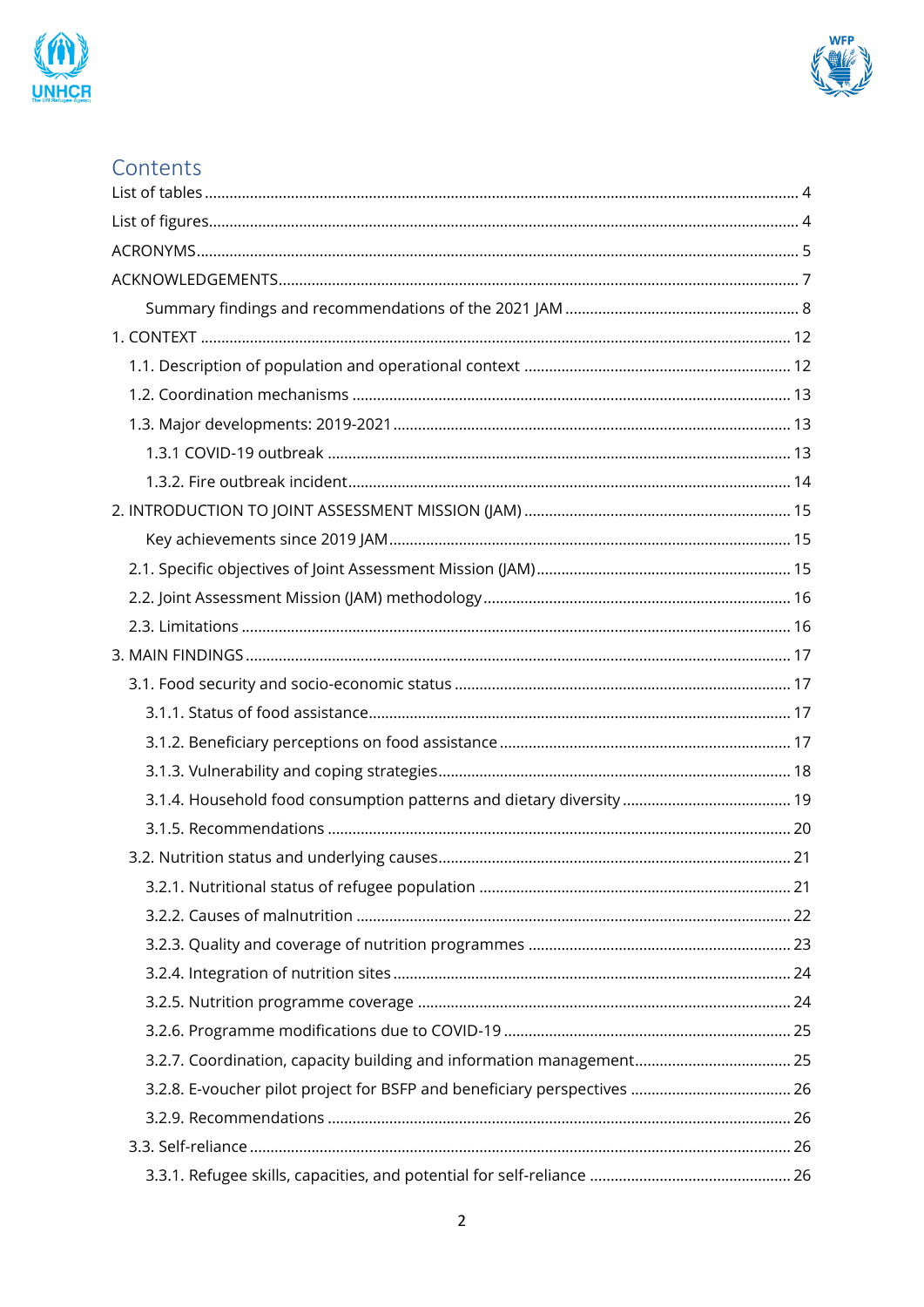



| 3.4.2. Minimum expenditure basket (MEB), market assessments and evidence base  29           |  |
|---------------------------------------------------------------------------------------------|--|
|                                                                                             |  |
|                                                                                             |  |
|                                                                                             |  |
|                                                                                             |  |
|                                                                                             |  |
|                                                                                             |  |
|                                                                                             |  |
|                                                                                             |  |
|                                                                                             |  |
|                                                                                             |  |
|                                                                                             |  |
|                                                                                             |  |
|                                                                                             |  |
|                                                                                             |  |
|                                                                                             |  |
|                                                                                             |  |
|                                                                                             |  |
|                                                                                             |  |
|                                                                                             |  |
|                                                                                             |  |
|                                                                                             |  |
|                                                                                             |  |
|                                                                                             |  |
| 3.10.3. Opportunities for further collaboration between refugee and host population in food |  |
| 3.11.                                                                                       |  |
|                                                                                             |  |
| ANNEX 1 Terms of Reference for Joint Assessment Mission (JAM)- Cox's Bazar 2021 48          |  |
|                                                                                             |  |
|                                                                                             |  |
| Guide for key informant interviews with partners and sector coordinators 58                 |  |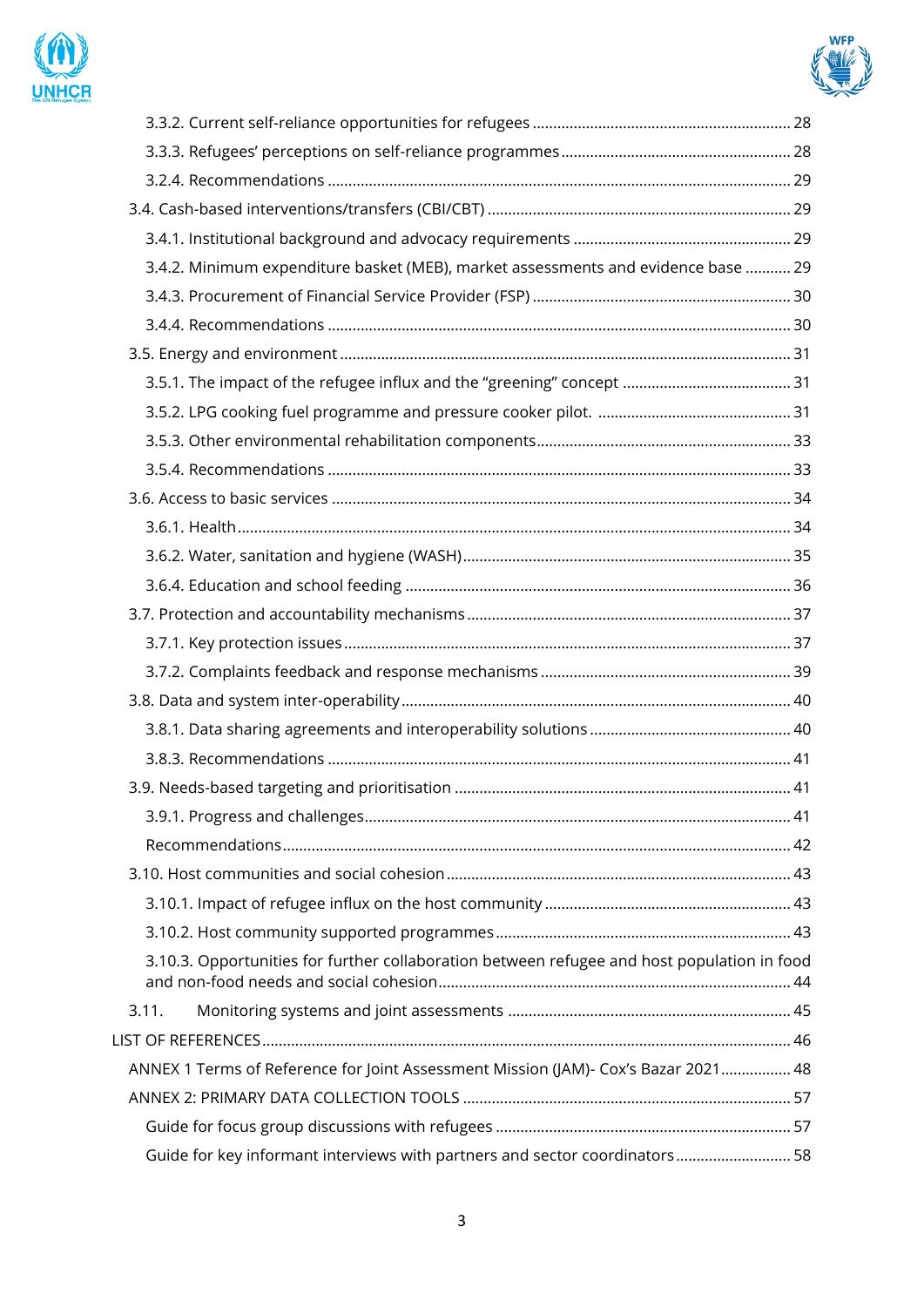



# <span id="page-3-0"></span>List of tables

# <span id="page-3-1"></span>List of figures

| Figure 5 Prevalence of Global Acute Malnutrition (GAM) among refugee children (6-59 months) 21                                       |  |
|--------------------------------------------------------------------------------------------------------------------------------------|--|
|                                                                                                                                      |  |
|                                                                                                                                      |  |
|                                                                                                                                      |  |
|                                                                                                                                      |  |
| Figure 9. Most vulnerable refugees according to REVA 2 FGDs and their proportion in the camps Error!<br><b>Bookmark not defined.</b> |  |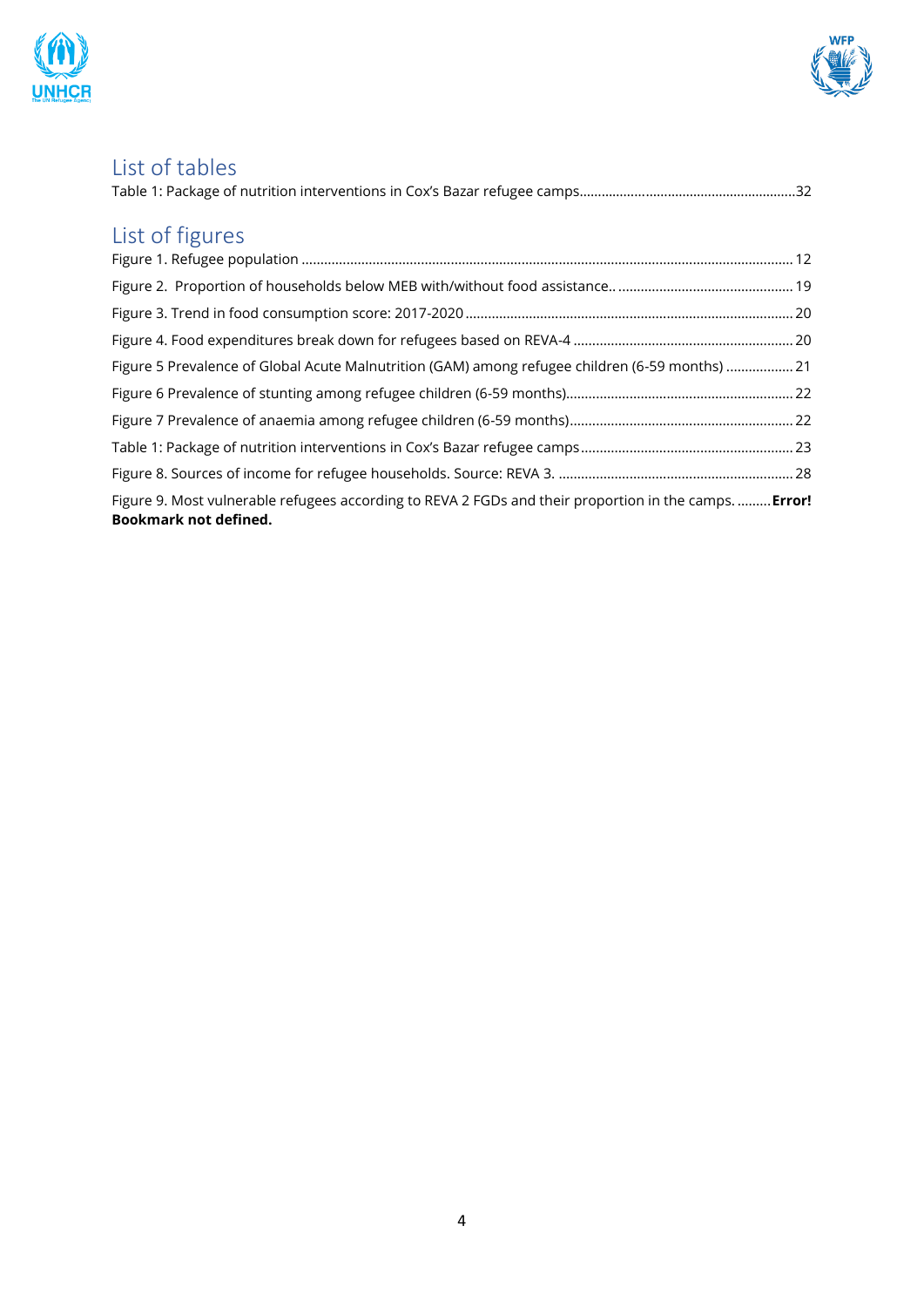

# <span id="page-4-0"></span>ACRONYMS

m

UNHCR

| <b>ANC</b>   | Antenatal care                                    |  |  |
|--------------|---------------------------------------------------|--|--|
| API          | Application Programme Interface                   |  |  |
| BB           | <b>Building Blocks</b>                            |  |  |
| <b>BDT</b>   | Bangladesh Taka                                   |  |  |
| <b>BIMS</b>  | <b>Biometrics Identity Management System</b>      |  |  |
| <b>BSFP</b>  | Blanket supplementary feeding programme           |  |  |
| CBI          | Cash-based intervention                           |  |  |
| <b>CFRM</b>  | Complaints feedback and response mechanism        |  |  |
| <b>CIC</b>   | Camp-in-Charge                                    |  |  |
| <b>CRRF</b>  | Comprehensive Refugee Response Framework          |  |  |
| <b>EETWG</b> | Energy and environment technical working group    |  |  |
| <b>FAO</b>   | Food and Agriculture Organisation                 |  |  |
| <b>FDMN</b>  | Forcibly Displaced Myanmar Nationals              |  |  |
| FGD          | Focus group discussion                            |  |  |
| <b>FSP</b>   | Financial services provider                       |  |  |
| <b>FSTP</b>  | <b>Faecal Sludge Treatment Plant</b>              |  |  |
| <b>GAM</b>   | <b>Global Acute Malnutrition</b>                  |  |  |
| GBV          | Gender-based violence                             |  |  |
| <b>GNC</b>   | <b>Global Nutrition Cluster</b>                   |  |  |
| <b>GTAM</b>  | Global Technical Assistance Mechanism             |  |  |
| HEB          | High energy biscuits                              |  |  |
| ICT          | Information and communication technology          |  |  |
| IEC          | Information, education, and communication         |  |  |
| IGA          | <b>Income Generating Activity</b>                 |  |  |
| <b>IOM</b>   | International Organisation for Migration          |  |  |
| <b>iRHIS</b> | Integrated Refugee Health Information System      |  |  |
| <b>ISCG</b>  | Inter-Sector Coordination Group                   |  |  |
| <b>IUCN</b>  | International Union for Conservation of Nature    |  |  |
| <b>IYCF</b>  | Infant and Young Child Feeding                    |  |  |
| JAM          | Joint Assessment Mission                          |  |  |
| J-MSNA       | Joint Multi-Sector Needs Assessment               |  |  |
| JPA          | Joint Plan of Action                              |  |  |
| LCSI         | Livelihood-based coping strategy indicator        |  |  |
| LPG          | Liquefied Petroleum Gas                           |  |  |
| <b>MAM</b>   | Moderate Acute Malnutrition                       |  |  |
| MEB          | Minimum Expenditure Basket                        |  |  |
| <b>MOU</b>   | Memorandum of Understanding                       |  |  |
| <b>MUAC</b>  | Mid-upper arm circumference                       |  |  |
| <b>NCA</b>   | <b>Nutrition Causal Analysis</b>                  |  |  |
| <b>NGO</b>   | Non-governmental organisation                     |  |  |
| <b>OTP</b>   | Outpatient Therapeutic care Programme             |  |  |
| <b>PDM</b>   | Post-distribution monitoring                      |  |  |
| <b>PNC</b>   | Post-natal care                                   |  |  |
| <b>PSEA</b>  | Prevention of sexual exploitation and abuse       |  |  |
| rCSI         | Reduced coping strategy index                     |  |  |
| <b>REVA</b>  | Refugee influx Emergency Vulnerability Assessment |  |  |
| <b>RRRC</b>  | Refugee Relief and Repatriation Commissioner      |  |  |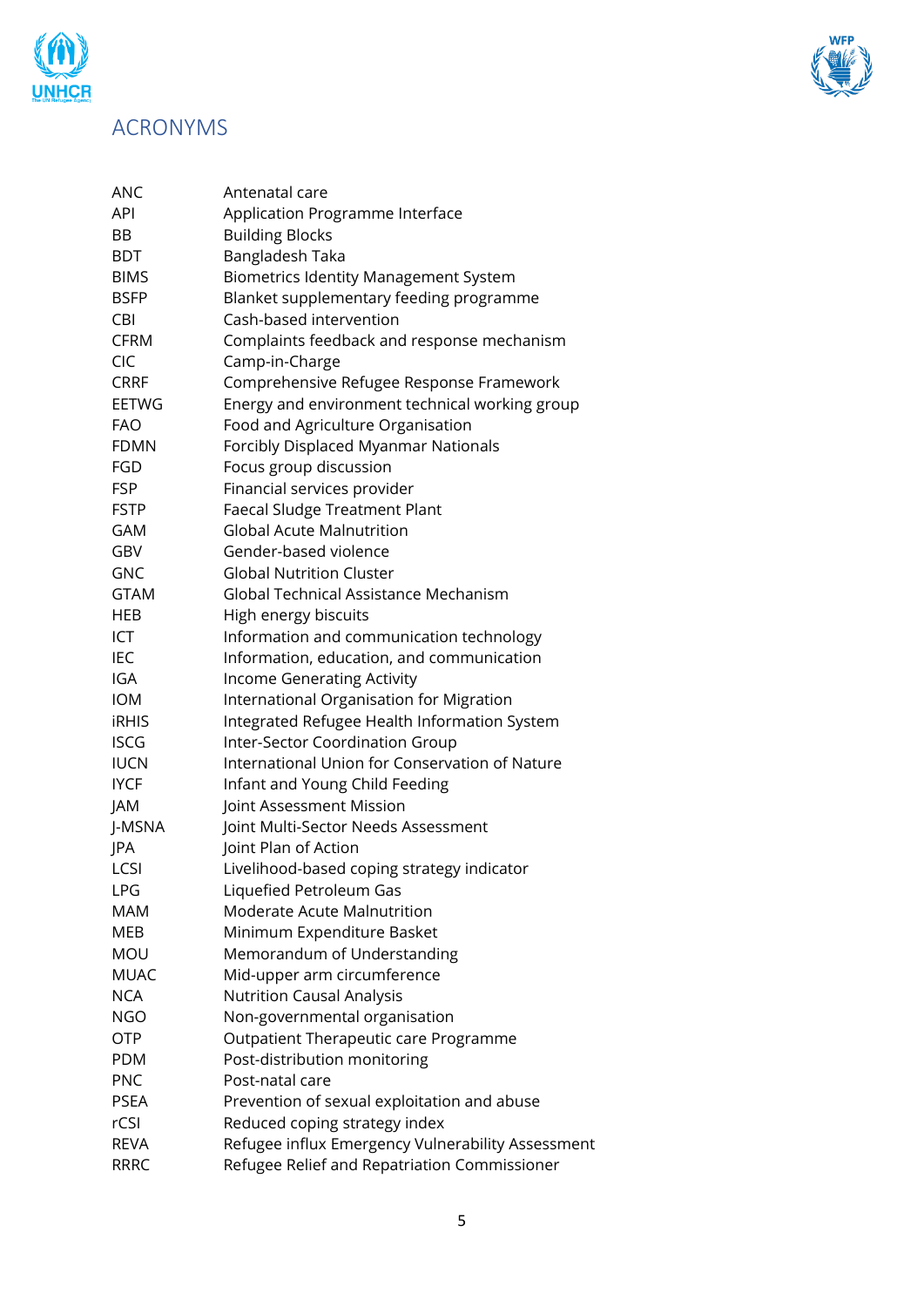



| RUSF         | Ready-to-use supplementary food                                   |
|--------------|-------------------------------------------------------------------|
| <b>RUTF</b>  | Ready-to-use therapeutic food                                     |
| SAFE         | Safe access to fuel and energy                                    |
| SAM          | Severe Acute Malnutrition                                         |
| SBCC         | Social and Behaviour Change Communication                         |
| SC           | Stabilisation centre                                              |
| SEA          | Sexual exploitation and abuse                                     |
| SEG          | Strategic Executive Group                                         |
| SENS         | Standardised Expanded Nutrition Survey                            |
| SFP          | Supplementary Feeding Programme                                   |
| SMART        | Standardized Monitoring and Assessment for Relief and Transitions |
| SOP          | Standard operating procedure                                      |
| TOR          | Terms of reference                                                |
| TSFP         | Targeted supplementary feeding programme                          |
| TWG          | <b>Transfer Working Group</b>                                     |
| <b>UNHCR</b> | United Nations High Commissioner for Refugees                     |
| UNICEF       | United Nations Children's Fund                                    |
| USD          | <b>United States Dollars</b>                                      |
| WASH         | Water, Sanitation and Hygiene                                     |
| WFP          | World Food Programme                                              |
| WHO          | World Health Organisation                                         |
| WSB          | Wheat Soya Blend                                                  |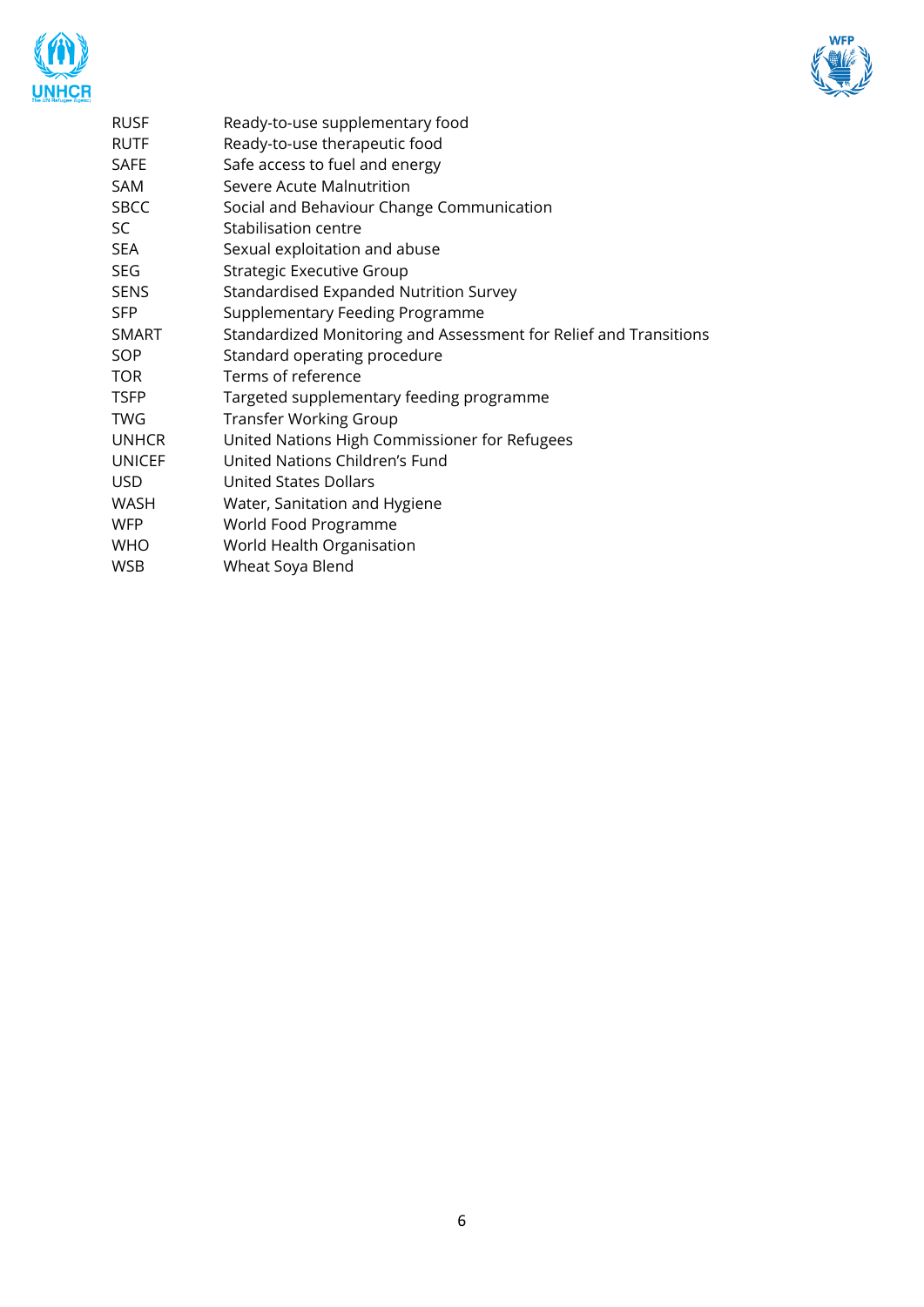



# <span id="page-6-0"></span>ACKNOWLEDGEMENTS

The Joint Assessment Mission (JAM) is the outcome of the coordination between the World Food Programme (WFP) and the United Nations High Commissioner for Refugees (UNHCR) with the support of the sector personnel and staff from other UN agencies (including IOM, UNICEF, FAO and WHO) and NGOs.

This partnership ensured that all relevant secondary data was provided, and technical discussions and interviews were able to take place as planned. A special mention goes to the office of the Refugee Relief and Repatriation Commissioner (RRRC), who gave authority for the assessment and primary data collection to take place in the refugee camps under strict prevention measures considering the COVID-19 pandemic situation in the country, including the camps.

UNHCR and WFP JAM team appreciates the refugee leaders, youth, men, and women who took part in key informant interviews and focus group discussions which provided important insight in terms of understanding the overall situation of refugees.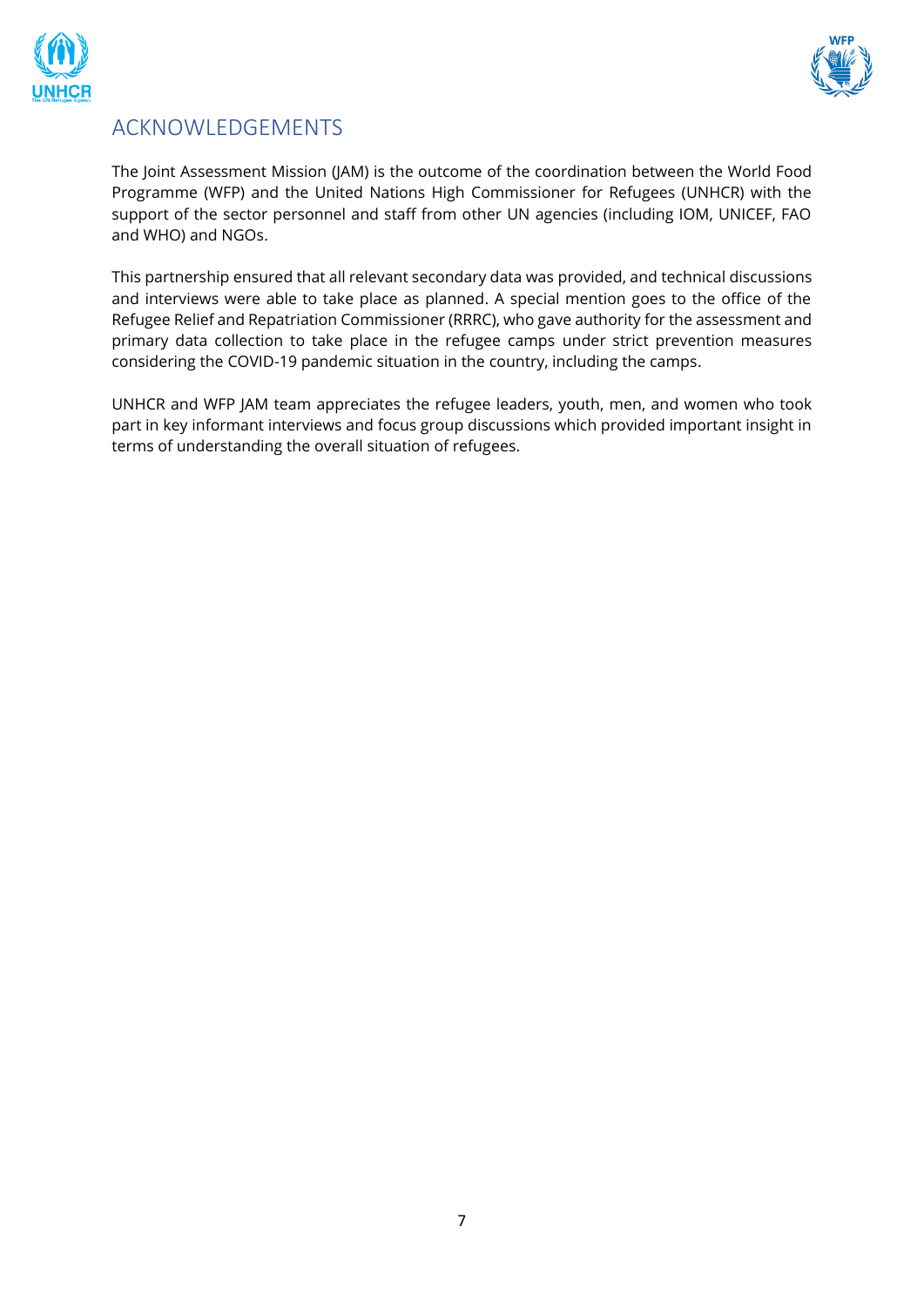



# JAM 2021 EXECUTIVE SUMMARY

The Joint Assessment Mission (JAM) 2021 for Cox's Bazar Rohingya refugee operation was conducted between April and July 2021, two years after the first Cox's Bazar JAM (2019). With a general objective of reviewing the areas of cooperation outlined in the UNHCR/WFP Memorandum of Understanding (2011), this JAM aims to review the food security and nutritional situation of the Rohingya refugee population established in Ukhia and Teknaf megacamp, including the evaluation of the adequacy of WFP and UNHCR programmes, and the identification of appropriate interventions. An internal evaluation of the 2019 Joint Plan of Action informed the specific objectives of this JAM 2021. The methodology comprised secondary data review, primary qualitative data collection and joint strategic discussions between UNHCR and WFP on the different thematic areas of cooperation.

#### <span id="page-7-0"></span>Summary findings and recommendations of the 2021 JAM

#### Food security and socio-economic status

Between 2019 and 2020, vulnerability and food security indicators deteriorated, partly attributed to the COVID 19 related restrictions. By November 2020, 96 percent of refugee households were moderately to highly vulnerable and 58 percent had unacceptable food consumption, which confirmed the need of continuing blanket food assistance. The e-voucher modality scaled up from 65 percent in 2019 to all refuges in 2021, who can redeem their vouchers in 21 outlets, including 16 fresh food corners. Although WFP tops-up the e-voucher of the most vulnerable with an additional 3USD per month, 49 percent of households were not able to cover the Minimum Expenditure Basket (MEB) and in 63 percent of households monthly food rations did not last till next distribution cycle, mainly due to the limited portion size. In this situation, the persistence of refugees selling part of their food assistance, although reduced from 53 to 32 percent between 2019 and 2020, reflects refugees' need of additional assistance to cover their basic needs. Refugees, especially the most vulnerable, expressed their preference for cash assistance in addition to e-vouchers to cover other needs.

Recommendations include the revision of the e-voucher value considering the future updated MEB; the continuation of the expansion plan for e-vouchers outlets and fresh food corners; the increase in household's ability to cover basic needs by scaling up self-reliance programmes and exploring feasible assistance alternatives, as well as sensitization to optimize the use of assistance provided and generation of further evidence on food needs coverage at individual level.

#### Nutrition status and underlying causes

Although the nutrition status of children under five years has improved since 2017, malnutrition levels remain high. Overall global acute malnutrition (GAM) significantly reduced from 18.2 to 11.4 percent in 2020, but it is in the "high" category, while stunting prevalence (34.1 percent) continues in the "very high" category. The prevalence of anaemia among children 6-23 months (55 percent) is particularly concerning considering the public health thresholds of 40%. Due to COVID-19 pandemic, GAM slightly increased in Nayapara up to 14.8 percent, close to the emergency public health threshold of >15%.

The key determinants of malnutrition in the camps are inadequate dietary diversity, poor maternal and childcare practices, diseases, low birth-spacing, early pregnancy, and non-optimal hygiene practices<sup>1</sup>. The development of a joint multisector SBCC strategy to improve dietary diversity, address the high malnutrition rates, improve WASH practices and health seeking behaviours as well as a strategy for the reduction of anaemia is recommended.

<sup>&</sup>lt;sup>1</sup> ACF 2019. Emergency Nutrition Assessment Final report.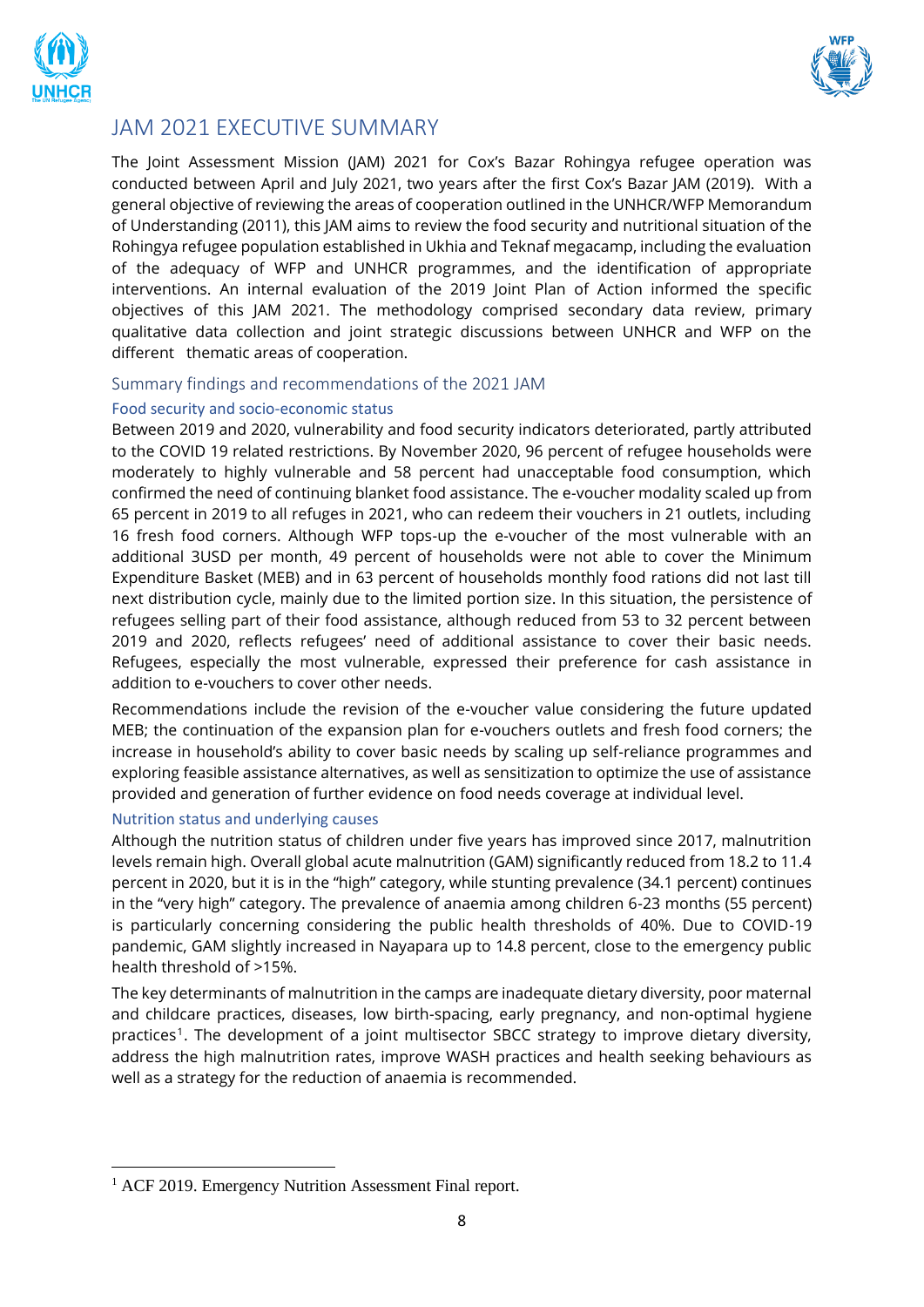



#### Self-reliance

Refugees are not allowed to work, and half percent of them do not have any sort of income, excluding the sale of assistance<sup>2</sup>. Self-reliance interventions have been limited by COVID-19 restrictions, delays in approval from camp authorities that led sometimes to the nonimplementation of the planned activities, and restrictions on the number of days refugees can work to 16 in a month and 90 in a year. Refugees requested an increase in self-reliance activities, with special attention to uneducated and unskilled persons, and expressed their preference for direct cash. A sustained joint advocacy to ease restrictions on cash, self-reliance opportunities and days worked is recommended, as well as strengthening UNHCR and WFP coordination and data sharing on skill development activities.

#### Cash-based interventions/transfers

Large scale cash assistance is not allowed in the camps due to government restrictions. Recommendations include the generation of context specific evidence on the impact and risks of cash interventions as key advocacy tool with the host government; collaboration on market assessments to allow regular monitoring of the MEB and household purchasing power; update of the current MEB, developed in 2018, to account for price changes after COVID 19; UNHCR-WFP continued collaboration to ensure piggybacking with Financial Service Providers is accessible for both agencies.

#### Energy and environment

The Energy and Environment Technical Working Group coordinates a camp greening strategy that includes IOM and UNHCR activities such as reforestation, provision of Liquified Petroleum Gas (LPG) stoves and solar lightning. The use of LPG, whichis the main source of cooking fuel in all refugee households, reduced firewood demand by 80 percent and improved food security and resilience by reducing household expenditure on firewood. Refugees expressed concerns about inadequate distribution points and the fixed dates for LPG distribution and half of them run out of LPG before the next distribution<sup>3</sup>. Noting the three LPG UNHCR depots under construction, it is recommended to consider the potential establishment of additional distribution locations. UN agencies and donors are recommended to continue exploring a shift from the current fully subsidized blanket distribution towards a more sustainable funding model and recommended Improvements in lightning and waste management have been identified as cross-cutting areas with linkages with self-reliance, WASH, protection or food security working areas.

#### Health

Crude and under five mortality rates remain below the emergency thresholds<sup>4</sup> but COVID-19 infections continue rising<sup>5</sup>. Bed occupancy of Severe Acute Respiratory Infection Isolation and Treatment Centres (SARI ITCs) was 50% in Ukhiya and 49% in Teknaf, out of which 74% were mild cases. Health activities focus on the COVID-19 response in addition to the routine lifesaving prevention and treatment health programmes, which include systematic health promotion through Community Health Workers, and curative services such as integrated management of childhood illnesses, sexual and reproductive health and rights, mental health and psychosocial support and general communicable and non-communicable diseases. Referral services to secondary and tertiary intra camp and out-side camp health facilities is maintained. The project on sustainable integration of nutrition and maternal and child health implemented by UNHCR and partners in three refugee camps should be evaluated and determine the feasibility of expansion.

<sup>2</sup> REVA 2020.

<sup>3</sup> MSNA 2021

<sup>4</sup> SMART 2020.

<sup>5</sup> As of 29 July 2021, 2,415 confirmed COVID-19 cases and 27 deaths amongst the refugees.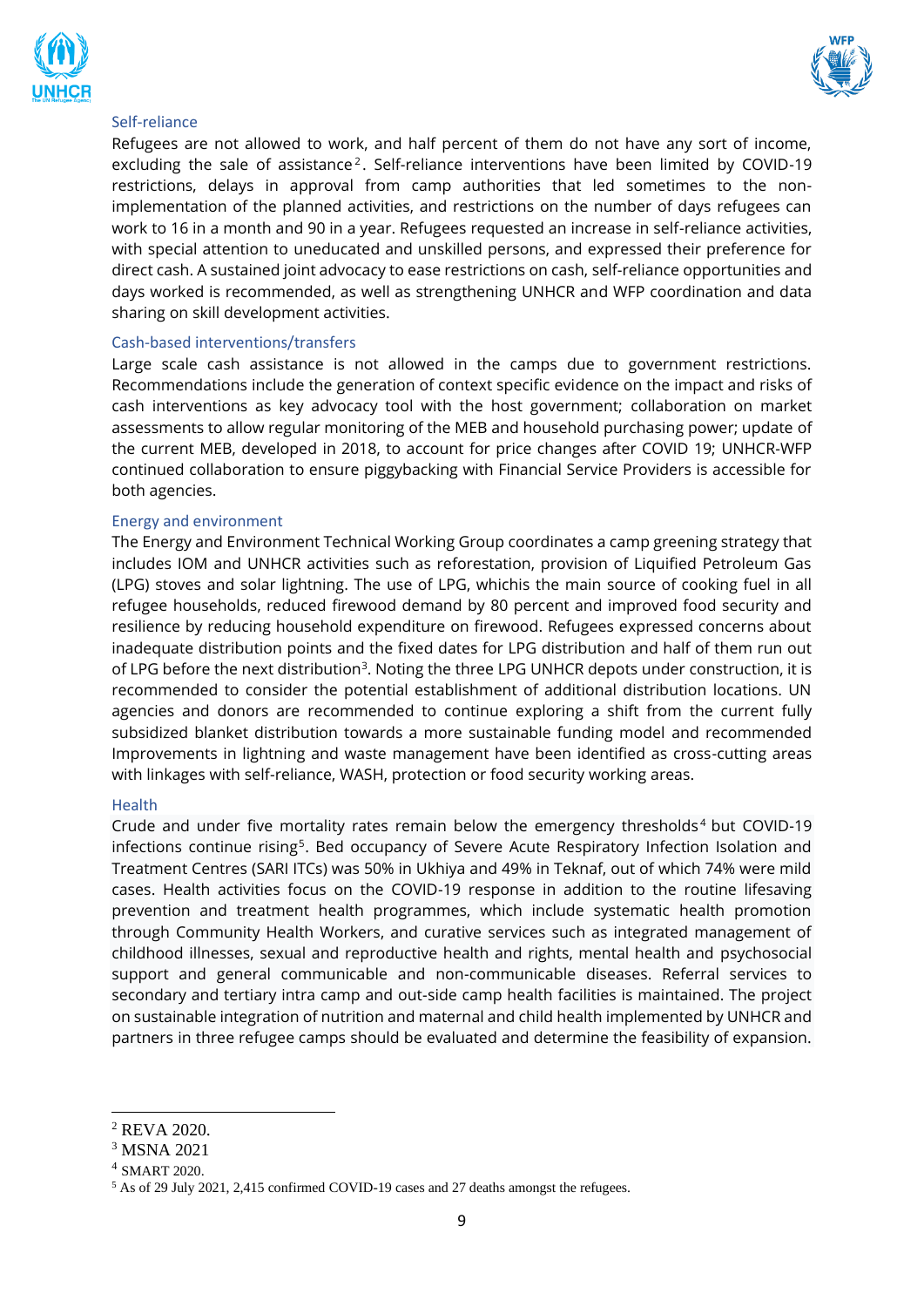



Households that got into debt mainly due to health/medical cost increased from 28% in 2019 to 36%<sup>6</sup> in 2020, pointing out the need to address challenges in accessing healthcare.

#### Water Sanitation and Hygiene (WASH)

WASH indicators improved between 2019 and 2020 but sanitation coverage, quantity water collected at household level and access to handwashing devices remain below standards. Half of Rohingya households faced difficulties in accessing drinking water and 59% in accessing sanitation facilities<sup>3</sup>. Coverage of protected/treated water is nearly 100 percent and refugees are satisfied with its quality, but not with the quantity, with the long distances, queuing time and functionality problems. Sanitation concerns referred to the inadequate number of latrines, waiting time, cleanliness, lighting, as well as poor drainage. The reduced space in the camps limits the increase of WASH facilities and other services like solid waste management sites. The use of WASH facilities is highly gendered, and women and girls expressed concerns about the distance to latrines and grave fears of sexual abuse when using them. It is recommended to address water supply and sanitation needs with a gender approach.

#### Education and school feeding

Refugee children have access to non-formal basic education from age 14 through learning centres run by non-governmental organizations but those who attended school in Myanmar cannot continue education in the camps. Bangladeshi school curriculum and Bangla language are restricted. COVID-19 led to a closure of all learning centres (6,000) leaving 325,000 children without access to education, as remote learning was not possible due restrictions in internet and communication technology in the camps. The technology task team continues exploring solutions acceptable by the government. Advocacy is required by Education Sector to continue home-based learning, easing restrictions on low-level technology solutions. Since the closure of learning centres, WFP continued with school feeding to all children aged 3 to 14 years through general food assistance sites, which should continue.

#### Protection, gender, and accountability mechanisms

Refugees continue experiencing insecurity incidents, mainly related with thefts, but also showing gender differences<sup>33,</sup> that were exacerbated during the pandemic, mainly due to an increase in gender-based violence (GBV). Lack of lighting was the most cited reason by female respondents for feeling unsafe. Reports of child labour and missing children increased by 16%<sup>7</sup>.

Strengthening linkages among WFP and UNHCR community-based volunteer networks is recommended to address individual challenges to access food assistance. Increased targeted assistance for female headed households is recommended to improve their ability to cover basic needs and gender specific barriers should be addressed for an equal benefit from self-reliance opportunities. Strengthening PSEA is recommended at all levels. Complaints, feedback and response mechanisms are well understood, but the processes should be reviewed to ensure complaints are resolved in a timely manner.

#### Data and system inter-operability

Three data sharing agreements allows WFP to receive UNHCR refugees' biographic data and facilitates biometric transfer and access. Following JAM 2019 agreements, WFP realigned the SCOPE cards as per the GOB/UNHCR verification and registration exercise. UNHCR and WFP team's collaboration improved data quality and data mapping between UNHCR and SCOPE and biometric transfer. UNHCR, and WFP collaboration should continue based on the data sharing agreements. Governance of shared data and data protection concerns will be discussed by both agencies, concluding on the feasibility of the use BB-BIMS/BB-PRIMES access in Cox's Bazar that allows WFP

<sup>6</sup> REVA 4.

<sup>7</sup> MSNA 2020.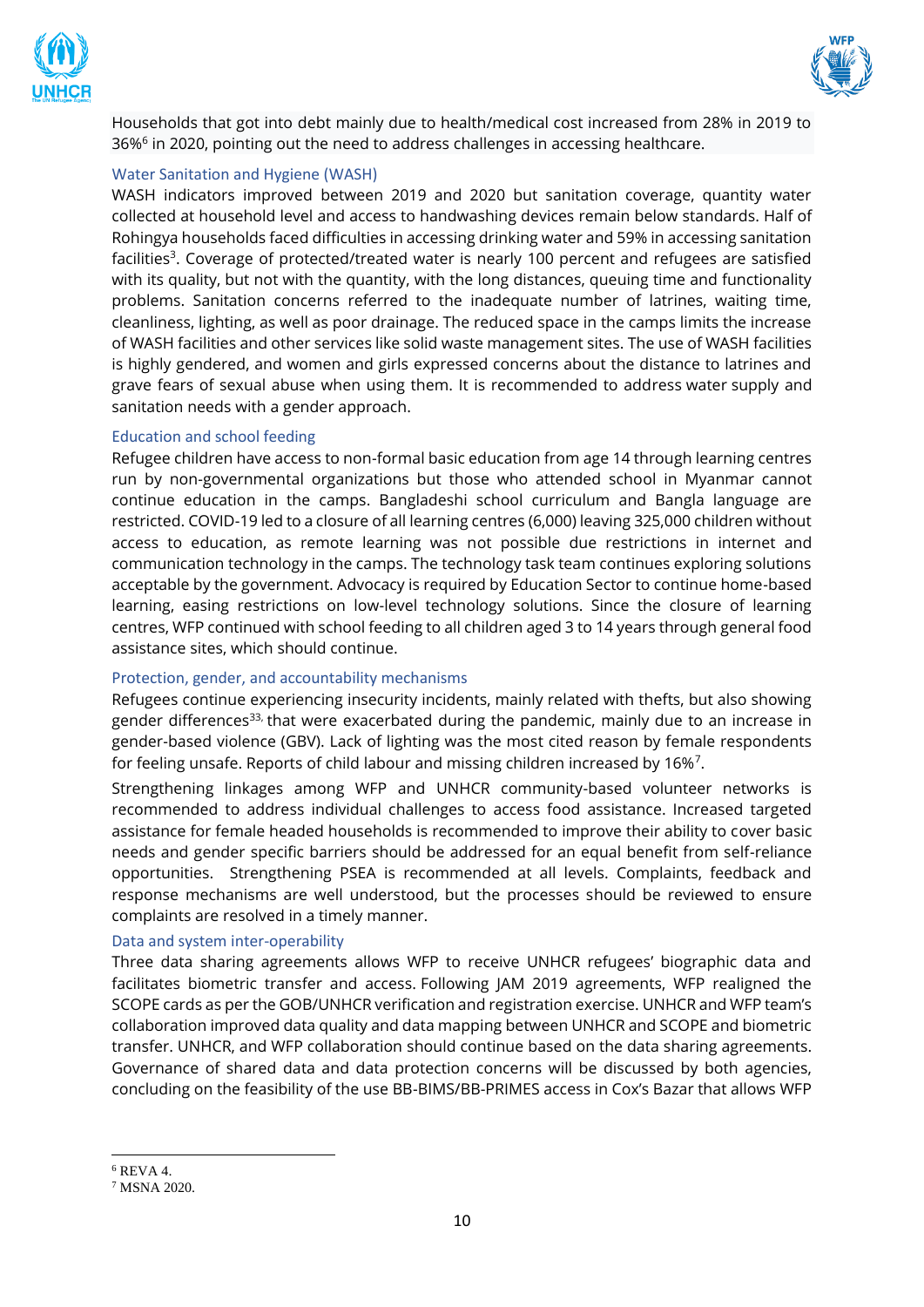



the online biometric authentication of fingerprints. This access has been suspended whilst these discussions take place.

#### Needs-based targeting and prioritisation

The level of vulnerability among refugees and their heavy reliance on humanitarian assistance confirms the adequacy of the current blanket assistance, which should continue to be revised annually based on vulnerability assessments that are also critical for advocacy purposes. While blanket assistance continues, based on evidence and with support of the global targeting hub, UNHCR-WFP could explore possibilities of common eligibility criteria for the current targeted programmes, such as self-reliance activities, as pilot for a joint targeting approach.

#### Host communities and social cohesion

The arrival of almost one million refugees impacted the economy and life of the host community at different levels<sup>8</sup>, with implications in social cohesion. Although the host population is benefiting from humanitarian interventions, including livelihood,nutrition or LPG programmes, cash assistance as emergency COVID 19 response and support to Government Social Safety net programme, or the isolation and treatment centres and the first intensive care unit (ICU) in the district, supported by UNHCR, there is scope for further collaboration between refugees and the host community. Joint advocacy is recommended for livelihoods and self-reliance activities that strengthen linkages between the two communities. Incorporate conflict risk mapping into every stage of the response and integration of indicators related to social activities in M&E frameworks is recommended to introduce a social cohesion perspective across the programme cycle. Current coordination and collaboration between UNHCR and WFP on livelihoods programmes could be reinforced.

#### Monitoring systems and joint assessments

It is recommended further collaboration on the regular and ad-hoc UNHCR and WFP assessments to provide a more holistic understanding of the refugee situation and programme's impact while optimizing resources. A desk review of all past assessments is recommended to inform the development of a joint analytical framework for Cox's Bazar.

<sup>8</sup> Centre for Humanitarian Leadership. Where will most of the Rohingya be by 2022? Attachment: key driver analysis and hypotheses February 2020.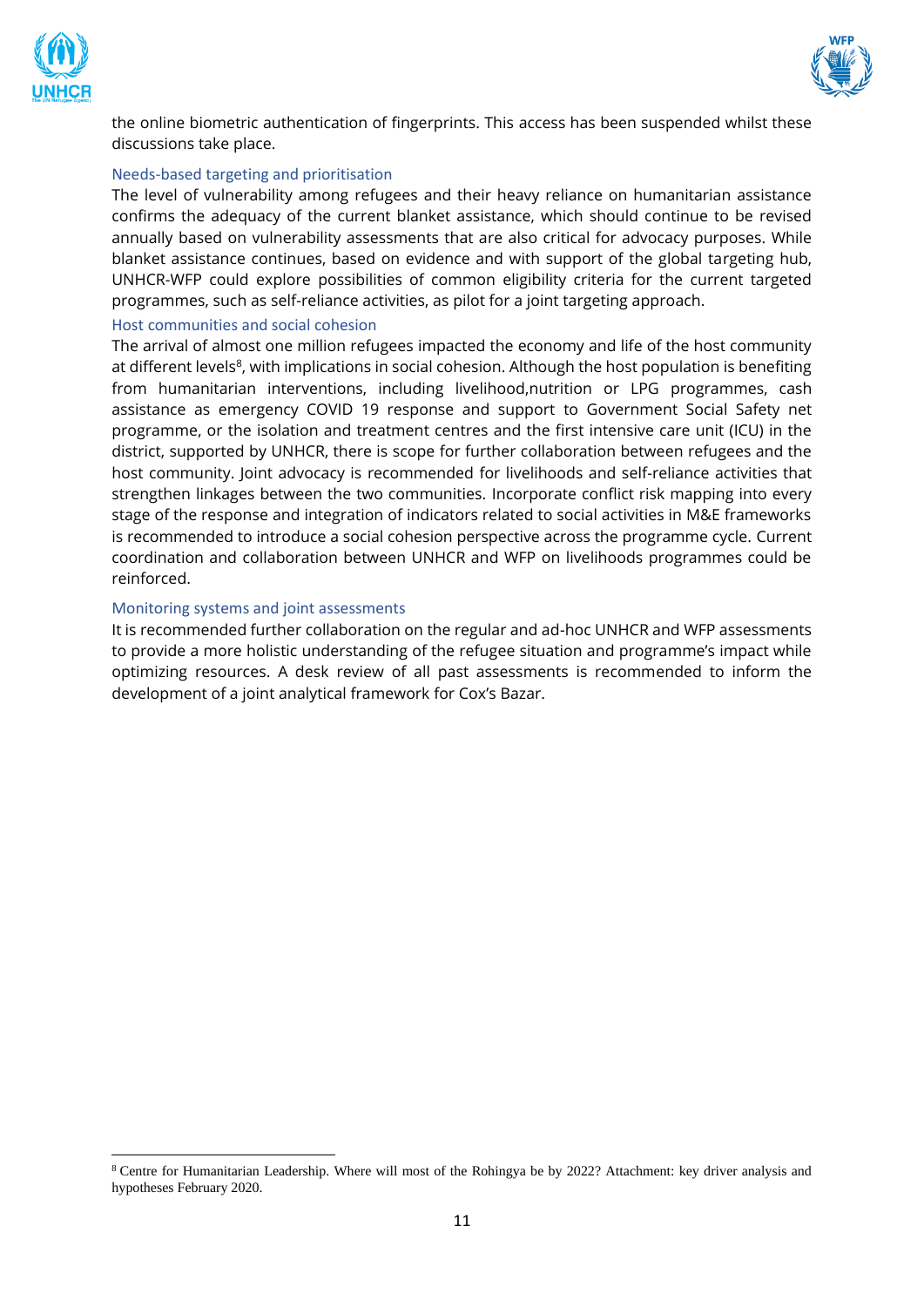



# <span id="page-11-0"></span>1. CONTEXT

# <span id="page-11-1"></span>1.1. Description of population and operational context

Cox's Bazar refugee operation is hosting the Rohingya population that fled from Myanmar to Bangladesh through a series of influxes attributed largely to violence dating back to 1978, then 1991-1992 and 2016. Majority of refugees returned to Myanmar over the years. However, the most recent influx which occurred from August 2017, was by far the most severe with approximately 700,000 refugees fleeing to Bangladesh after a military campaign in Rakhine state. The refugees are living in Ukhiya and Teknaf Upazilas with the newly arrived concentrated in the Kutupalong area and some of the newly established camps in Teknaf.



 *Figure 1. Refugee population profile June 2021<sup>10</sup>*

<span id="page-11-2"></span>There are a total of 34 camps where the refugees reside, and most are hilly and rugged. There was an initial allocation of 2,000 acres of protected forest land by the government, which has since become the Kutupalong-Balukhali expansion site, recognised as the largest refugee camp in the world<sup>9</sup>. As of June 2021, the refugee population in Cox's Bazar was 889,704 of which 854,024 arrived since 2017, along with 35,680 who have been in the two registered camps (Nayapara and Kutupalong) since the 1990s<sup>10</sup>. Children make up 52% of the refugee population. Conditions become more difficult during the monsoon season between May and September, as Cox's Bazar is subject to frequent flooding and landslides due to its terrain. Bangladesh is not a signatory to the 1951 Refugee Convention and recognises Rohingya refugees as "Forcibly Displaced Myanmar nationals" (FDMN) rather than refugees, but they have generously hosted more than 800,000 refugees since the 2017 influx. The government has been leading the humanitarian response in Cox's Bazar in collaboration with UN and humanitarian agencies to ensure basic assistance and protection services are provided. Refugees receive monthly food assistance from WFP through evouchers, in addition to non-food assistance, including blanket LPG cooking fuel distribution from IOM and UNHCR. Additionally, self-reliance programmes are implemented to further improve their well-being. Due to the policy environment, there are restrictions in terms of freedom of movement, as well as economic activity, including the use of cash. Congestion is a constraint which affects service provision and setting up of different facilities. As a solution to the overcrowding in the camps, the Government of Bangladesh decided to relocate 100,000 refugees to Bhasan Char,

<sup>9</sup> Humanitarian response Plan 2018: Rohingya Refugee Crisis

<sup>10</sup> UNHCR. Bangladesh. Operational update. June 2021.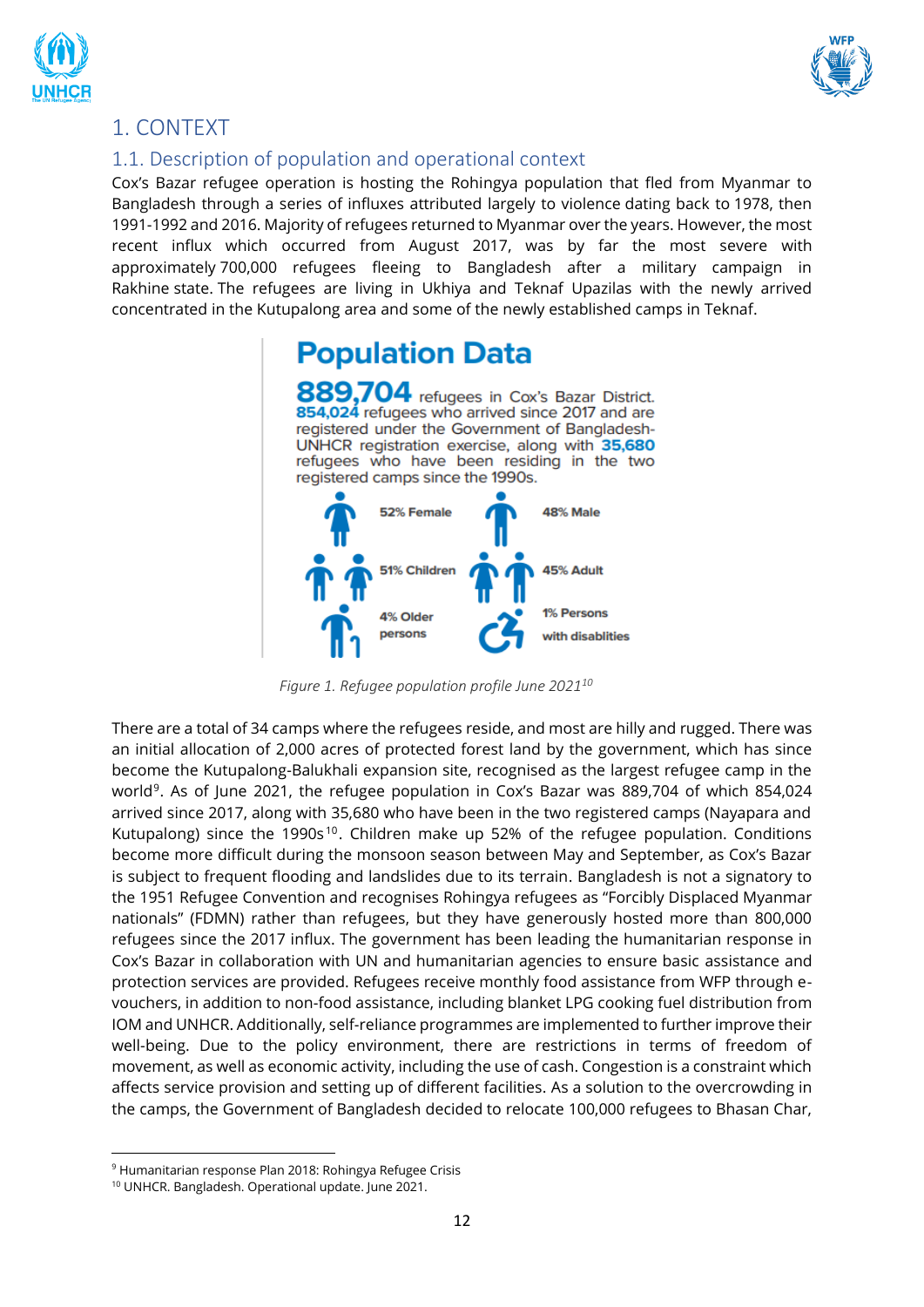



a remote silt island located in the Bay of Bengal. Concerns have been expressed in terms of vulnerability to storms and floods as well as access to food, water, schools, and health care.

# <span id="page-12-0"></span>1.2. Coordination mechanisms

The Rohingya response is led and coordinated by the Government of Bangladesh. The National Strategy on Myanmar Refugees and Undocumented Myanmar Nationals issued in 2013 established the National Task Force, chaired by the Ministry of Foreign Affairs, which provides oversight and strategic guidance for the overall response. In early 2021, a new committee in charge of security, law and order was established and is chaired by the Ministry of Home Affairs.

In Cox's Bazar, the Refugee Relief and Repatriation Commissioner (RRRC), under the Ministry of Disaster Management and Relief, is responsible for management and oversight of the Rohingya refugee population, while the District Deputy Commissioner, leading the civil administration in Cox's Bazar District, has crucial responsibilities for coordinating the response to the needs for Bangladeshi host communities, including during natural disasters, and for ensuring security and public order. For the humanitarian agencies, strategic guidance, and national level government engagement (including liaison with the National Task Force, and relevant line Ministries for sectorspecific issues) is provided by the Strategic Executive Group (SEG) in Dhaka, which is co-chaired by the Resident Coordinator, UNHCR Representative and IOM Chief of Mission.

At the field level in Cox's Bazar, the Senior Coordinator of the Inter-Sector Coordination Group (ISCG) ensures the overall coordination of the Rohingya Refugee Response, including liaison with the RRRC, District Deputy Commissioner and government authorities at the Upazila level. The ISCG Senior Coordinator chairs the Heads of Sub-Office Group which brings together the heads of all UN Agencies and members of the international and national NGO community working in the response, as well as donor community representatives based in Cox's Bazar. The Senior Coordinator also convenes the Sector Coordinators Group to ensure inter-sector coordination in the response.

The ISCG leads the development of annual joint response plan that guides the humanitarian services and funding portfolio for the Rohingya response. The 2021 Joint Response Plan (JRP) for the Rohingya Humanitarian Crisis was launched in May 2021<sup>11</sup>.

# <span id="page-12-1"></span>1.3. Major developments: 2019-2021

# <span id="page-12-2"></span>1.3.1 COVID-19 outbreak

The World Health Organisation (WHO) declared the COVID-19 outbreak on 11 March 2020. In Cox's Bazar, the first case was subsequently reported on 23 March 2020 in the host community, and the first Rohingya refugee case was confirmed on 14 May 2020<sup>4</sup>. The latest statistics as of 29 July 2021<sup>12</sup> indicated that a total of 53,085 tests had been conducted among refugees, with a total of 2,415 cases and 27 deaths since the first case was identified. In Cox's Bazar, there was a complete lockdown from April 2020, which led to significant changes in the humanitarian access to the camps and continued provision of services such as health and nutrition, protection, WASH, livelihood activities, LPG distribution and food assistance. All programmes which were considered non-essential were temporarily halted and a significant number of programmatic changes were introduced as a result.

According to the 2020 (I-MSNA)<sup>13</sup>, COVID-19 restrictions resulted in aid being disrupted and a reduction in self-reliance activities and cash among those who were highly dependent on assistance. Needs related to food security, health-seeking behaviour, education, and child protection increased in comparison to 2019. There was also a reduction in the capacity of

<sup>11</sup> [ISCG 2021. Joint Response Plan. Rohingya Humanitarian Crisis](https://reliefweb.int/sites/reliefweb.int/files/resources/2021_jrp_with_annexes.pdf) 

<sup>12</sup> WHO Cox's Bazar Data Hub, [COVID-19 Dashboard | WHO Cox's Bazar Data Hub \(cxb-epi.netlify.app\)](https://cxb-epi.netlify.app/post/covid-19-dashboard/)

<sup>13</sup> ISCG. Joint Multi Sector Needs Assessment. Cox's Bazar, Bangladesh. May 2021.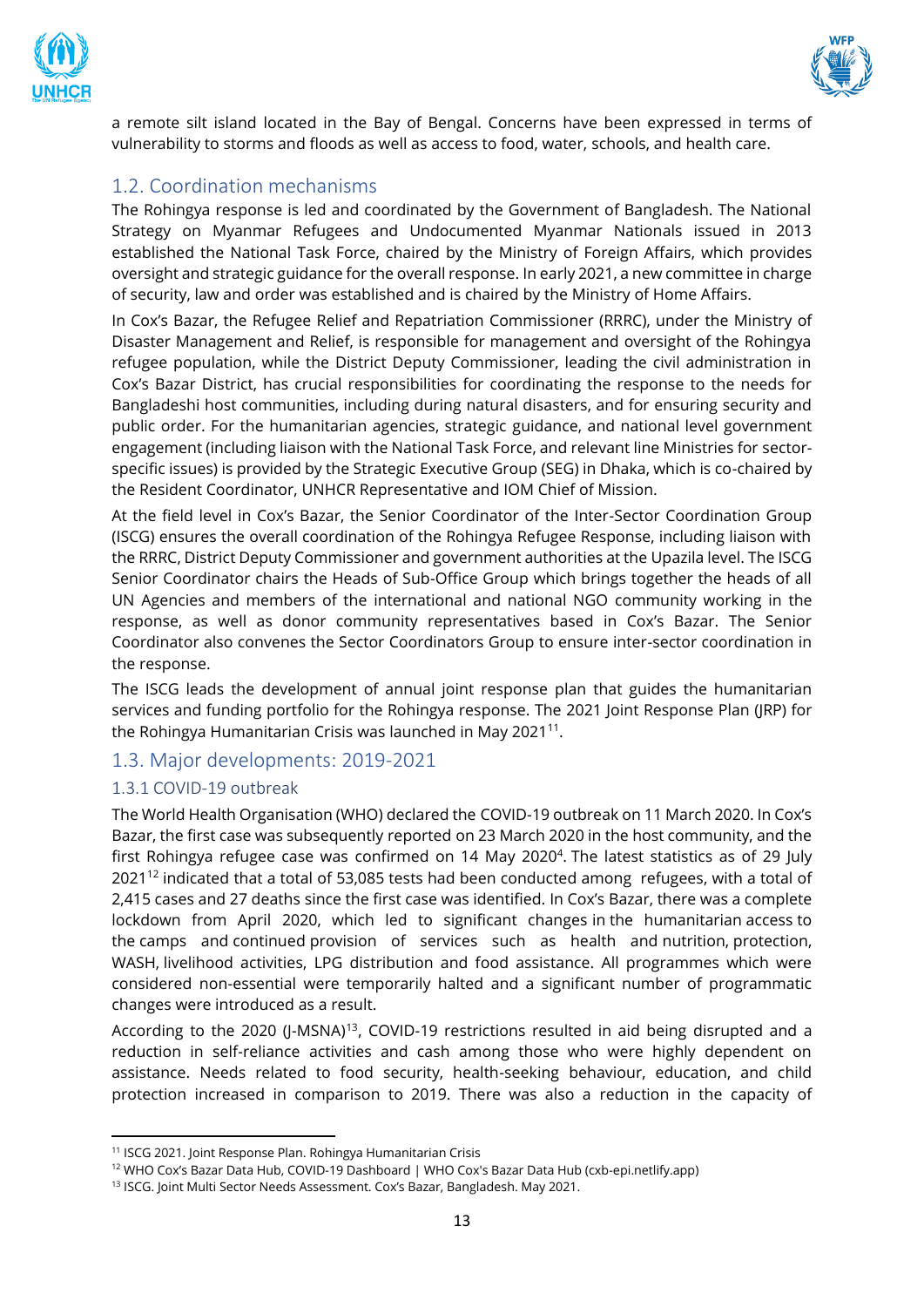



households to deal with service gaps, and they reverted to more negative coping mechanisms, which are expected to have a long-term impact on their well-being. Due to COVID-19 restrictions in movement, the resolution of issues such as gaps in shelter provision were less likely to be addressed in a timely manner. More challenges were experienced in terms of the updating of household information due to a reduction in the personnel available, leading to food assistance access concerns. Movement restrictions resulted in the loss of income-earning opportunities for many households. Food markets were negatively affected, as the prices of some key commodities, including rice, lentils, oil, and vegetables increased with the introduction of lockdown measures which disrupted the supply chain.

There was a temporary change to the commodity voucher, which was composed of a fixed and pre-determined basket of food items, rather than the value voucher, in line with efforts to adhere as much as possible to COVID-19 prevention measures. It was observed that COVID-19 lockdown measures had a negative impact on diet quantity and quality.

In terms of health-seeking behaviour, only 9 percent reported being sick enough to require treatment, compared to 35 percent in 2019. Education enrolment already low before the COVID-19 measures was expected to further deteriorate. An increase in child protection issues was reported, especially the proportion of children going missing, which increased by 16 percent.

#### <span id="page-13-0"></span>1.3.2. Fire outbreak incident

In the midst of the COVID-19 pandemic, on 22 March 2021, there was a massive fire which broke out in the refugee camps within Ukhiya Upazila<sup>6</sup>. The fire spread to camps 8E, 8W and 9, leading to loss of life and extensive destruction of property and facilities. Hospitals, primary health care facilities, learning centres, and women friendly spaces were among the facilities which were razed by the fire. The Government of Bangladesh and humanitarian agencies launched a response to assist those who fell victim and to rebuild essential facilities. A joint needs assessment established that 48,300 people were directly affected, and 10,100 households were in need of shelters. The distribution of shelter kits enabled those who had been displaced to return to their homes. A total of 11 deaths were reported, and a significant number suffered injuries, including burns. Mobile medical teams were deployed for the response. The reconstruction of damaged infrastructure is ongoing, with a view to re-establish as many of them as possible. As part of the response, there was also a deployment of 300 staff for mental health and psychosocial support to refugees and frontline workers, reaching 9,500 people within the first few days. As part of the emergency assistance, high energy biscuits (HEB) were provided for 15,000 households immediately after the fire. In addition, over 1.4 million cooked meals were provided from the day of the fire incident to affected households. Given that many persons of concern lost their essential documents, the printing of new documents was necessitated.

Using Building Blocks, the affected beneficiaries were biometrically identified, and the relevant SCOPE and UNHCR documents reprinted. Building Blocks is online and does not require any beneficiary document for transactions. ssistance to beneficiaries on Building Blocks was not affected with the support of UNHCR biometrics system (BIMS) and deploying registration teams to the distribution points in order to identify vulnerable individuals, mostly elderly, among whom it is usually difficult to capture their biometrics with BB. The rapid re-printing of SCOPE cards allowed IOM to continue delivering key non-food items (such as LPG, shelter kits, and hygiene kits). The quick resumption of assistance following the fire in Cox's Bazar camps was possible by re-identifying beneficiaries through well integrated digital systems such as Building Blocks and UNHCR beneficiary database.This process also enabled the restoration of lost beneficiary documentation, such as SCOPE cards. Integrated nutrition facilities were also destroyed in camps 8E and 9, and temporary facilities are in use.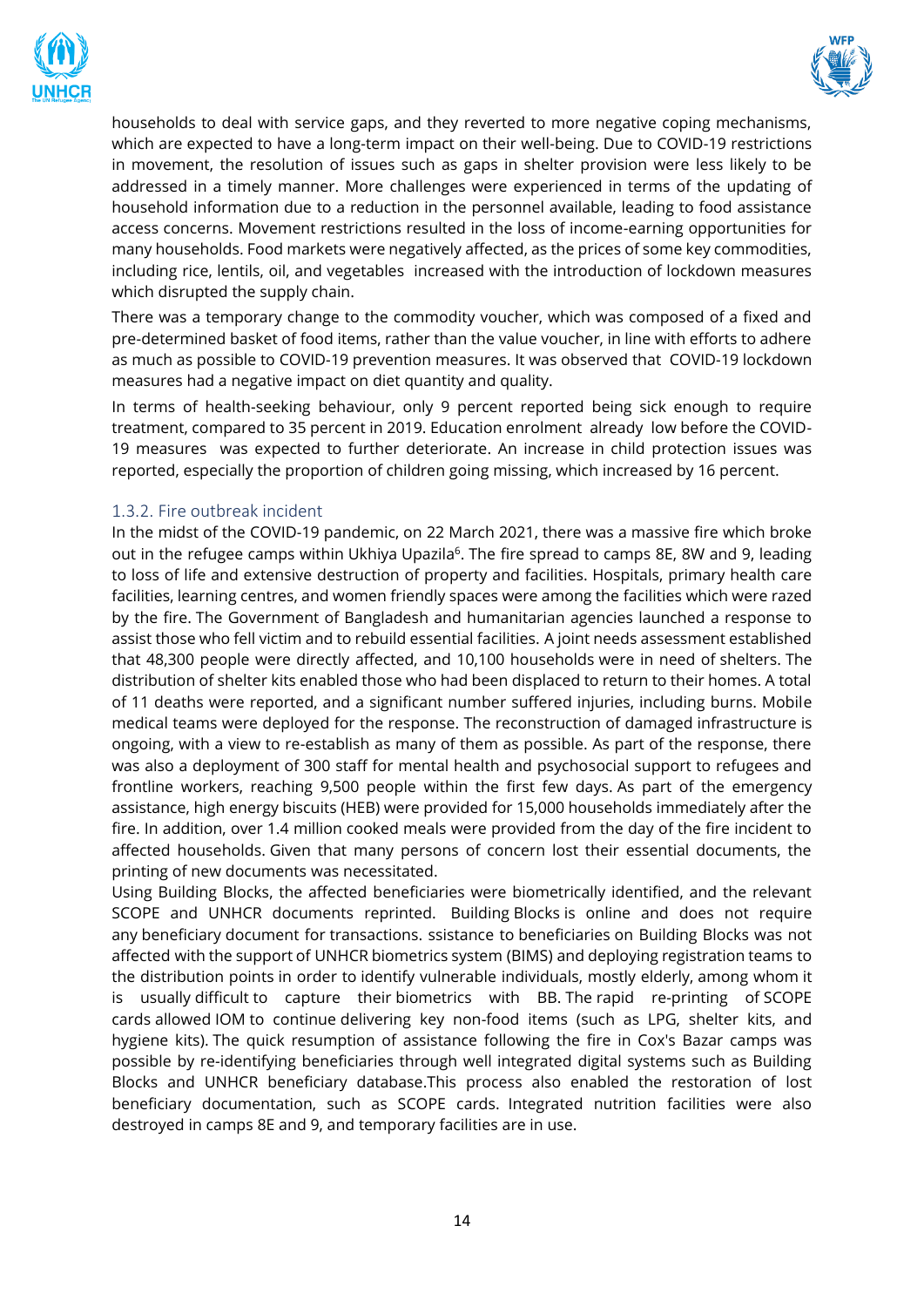



# <span id="page-14-0"></span>2. INTRODUCTION TO JOINT ASSESSMENT MISSION (JAM)

The basis of the Joint Assessment Mission (JAM) is the Memorandum of Understanding (MOU)<sup>14</sup> which was revised in 2011 and outlines the UNHCR/WFP partnership in terms of ensuring that the food security and nutrition needs of refugees, asylum seekers, internally displaced persons and returnees are met. The collaborative effort outlined in the MOU specifically seeks the following:

- "Restoration and/or maintenance of a sound nutritional status through culturally acceptable food assistance that meets internationally acceptable standards of assessed nutritional requirements; and
- Promotion of self-reliance among the beneficiaries, through the implementation of appropriate programmes to develop food production or income generation, which facilitate a progressive shift of the response from general food distribution towards more targeted assistance and sustainable development-oriented activities and create suitable conditions for durable solutions."

# <span id="page-14-1"></span>Key achievements since 2019 JAM

The last JAM conducted in 2019 resulted in strengthened coordination between UNHCR and WFP streamlining of programmes and joint advocacy. An internal evaluation of the joint plan of action showed good progress in the implementation of the planned activities from third quarter of 2019 to December 2020 despite the emergency triggered by the COVID-19 pandemic in 2020. The outcome of the evaluation was used to prioritize the key areas of focus in the 2021 JAM.

#### **Summary of achievements**

- The use of the Government of Bangladesh/UNHCR refugee database as the single source of registration data for refugees. This was followed by successful realignment of beneficiary data to facilitate verification and access to humanitarian services in the camps.
- The scaling up of e-voucher assistance to 100 percent from 65 percent in 2019, introduction of the fresh food corners and e-voucher top-up for the most vulnerable.
- Nutrition programmes are implemented in line with the UNHCR/WFP MOU, and in UNHCR areas of operation nutrition partners operate under tripartite agreements. Partners , implement integrated nutrition services, coordinated at sector level.
- Collaboration within the framework of the common cash platform including procurement and contracting of financial service providers.

# <span id="page-14-2"></span>2.1. Specific objectives of Joint Assessment Mission (JAM)

A Joint Assessment Mission (JAM) has the following standard objectives according to the Joint Assessment Missions guidance<sup>15</sup>:

- To document the food security and nutritional situation of refugees
- To review the quality and appropriateness of on-going food security and nutrition-related interventions
- To identify effective food security, nutrition and/or livelihood interventions to protect and ensure the food security and nutritional status of refugees
- To identify timing, location, and duration for identified interventions
- To assemble data to enable UNHCR and WFP Country Offices to develop a Joint Plan of Action (JPA) for the next 2 years.

<sup>&</sup>lt;sup>14</sup> Memorandum of Understanding between UNHCR and WFP. January 2011

<sup>&</sup>lt;sup>15</sup> WFP/UNHCR. Joint Assessment Missions: a Practical Guide to Planning and Implementation.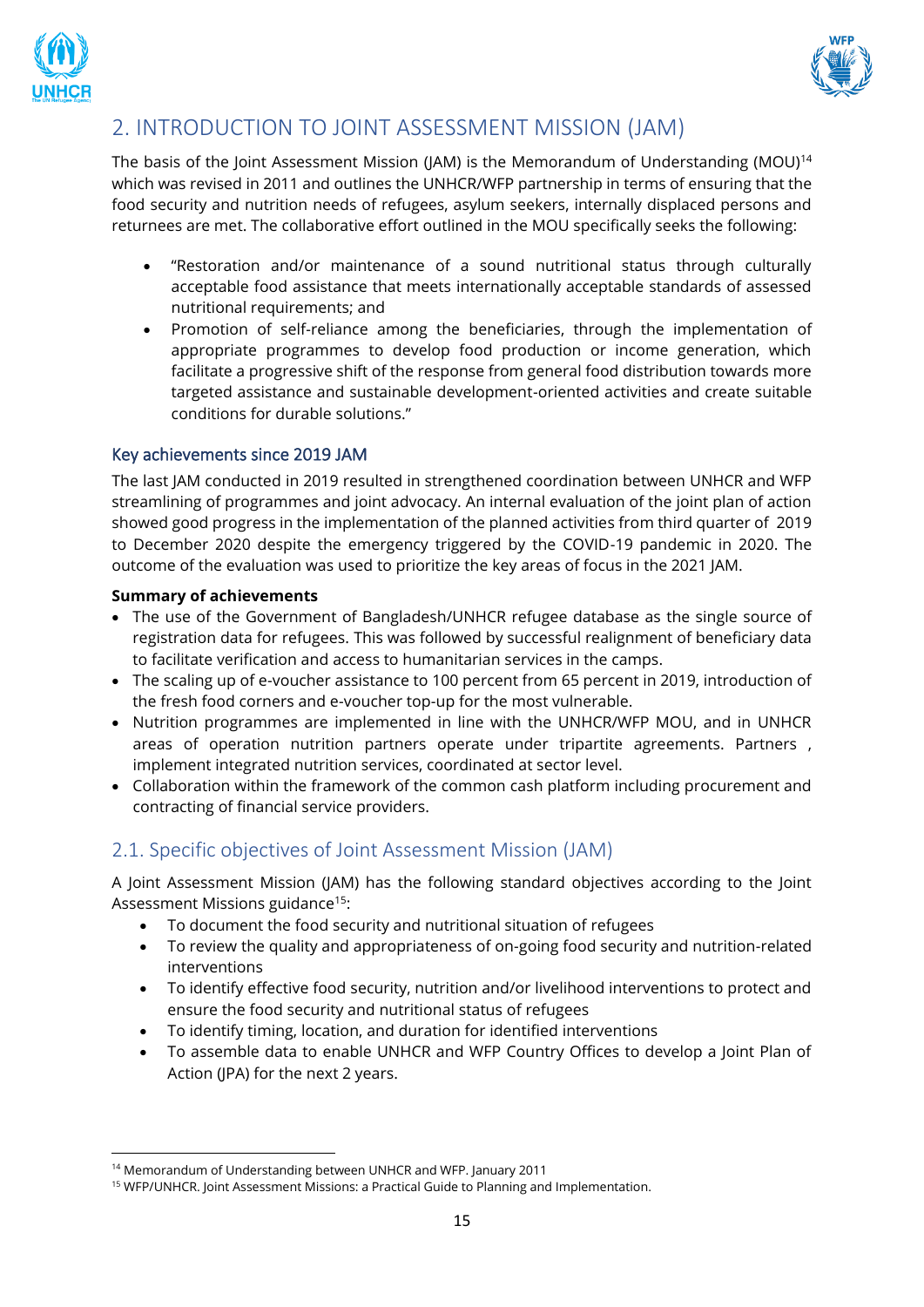



The JPA, which is reviewed periodically, is used as a basis for making positive changes to the design and impact of programmes as well as to aid fund raising efforts for programmes to improve the lives of refugees and their host communities.

# <span id="page-15-0"></span>2.2. Joint Assessment Mission (JAM) methodology

After the joint agreement on the JAM the starting point is the development of the terms of reference (ToR), after which there is a comprehensive review of secondary data, which is summarised in a matrix. The secondary data review process identifies gaps and areas for which further insight may be required in the form of primary data collection using qualitative methods of data collection. The primary and secondary data is then reviewed and triangulated, leading to a report with major findings and recommendations, which is the basis for the development of the Joint Plan of Action (JPA).

In JAM 2021, the following steps were followed in terms of the primary and secondary data collection process:

- i. A comprehensive review of secondary data based on technical reports, updates, survey reports and bulletins.
- ii. A presentation of secondary data review findings to implementing partners and agencies.
- iii. Key informant interviews with 17 implementing agencies and sector focal coordinators.
- iv. Focus group discussions with the refugee community in 7 selected refugee camps (camps 7, 12, 14, 18, 21, 27 and Nayapara RC). There were two groups for each camp (1 for men and 1 for women).

Data collection tools are shown in Annex 3.

# <span id="page-15-1"></span>2.3. Limitations

The assessment was conducted during the nation-wide lock-down, which began in early April 2021 following a surge in COVID-19 cases.This resulted in most of the activities related to the JAM being conducted virtually. These included the presentation of the secondary data review findings, as well as the numerous technical consultations, and the key informant interviews. However, special permission was obtained from RRRC which enabled the team to conduct focus group discussions with refugees in 7 refugee camps, which was a timely and welcome development.

Given the limited representativeness of the sample and qualitative character of JAM primary data collection, the results should be considered as complementary to sector specific assessments that were included in the secondary data review.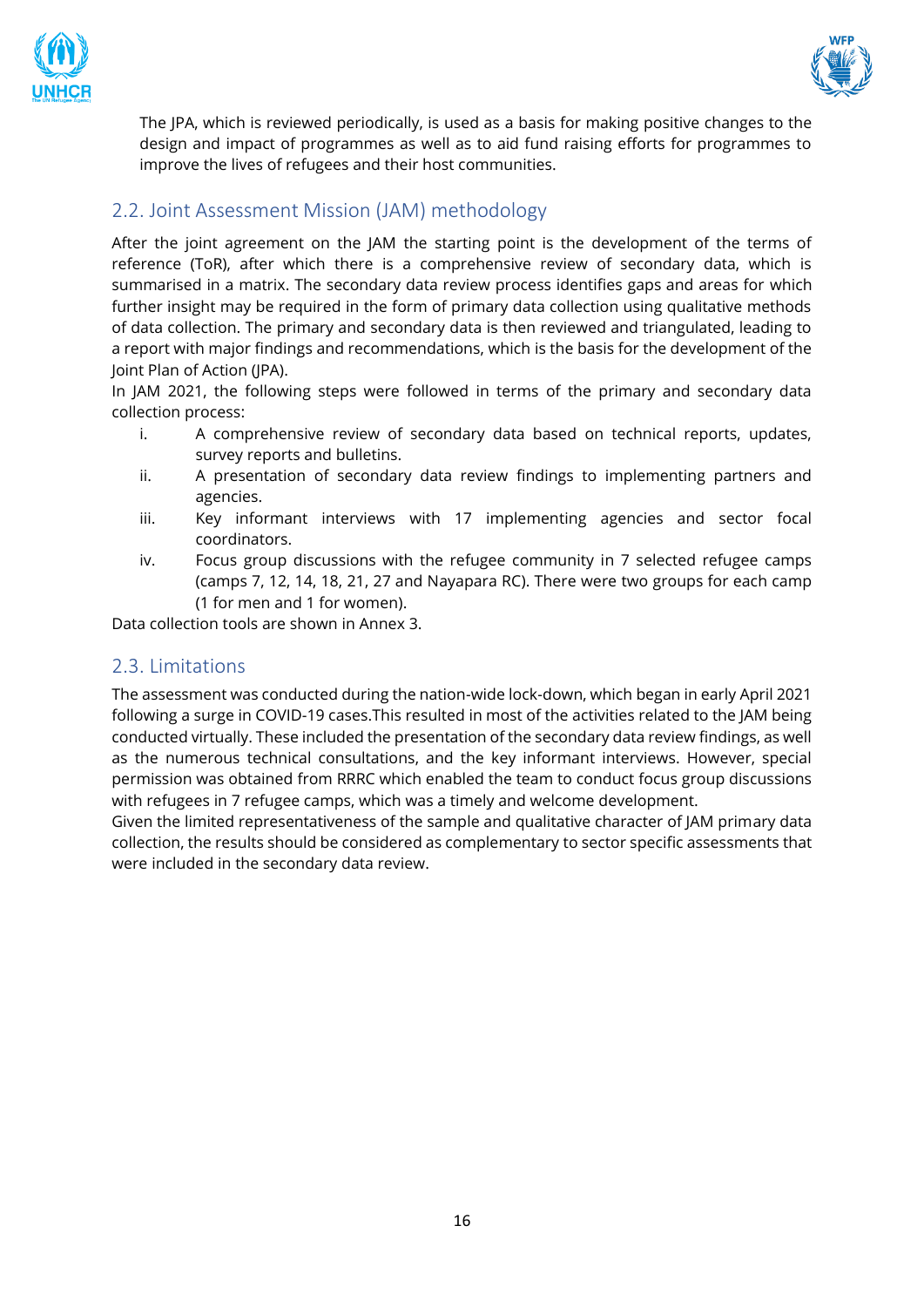



# <span id="page-16-0"></span>3. MAIN FINDINGS

# <span id="page-16-1"></span>3.1. Food security and socio-economic status

#### <span id="page-16-2"></span>3.1.1. Status of food assistance

As reported by the previous JAM, as of March 2019, about 65 percent of refugees were receiving monthly food assistance in-kind, made up of rice, lentils, and oil. The remainder 35 percent were provided with e-vouchers redeemed at WFP-contracted retail outlets where 20 different food items were available. Currently, 100 percent of refugees receive food assistance through 21 evouchers outlets that, as of May 2021<sup>9</sup>, served 862,875 refugees in 34 camps. There are plans to set up an additional 4 outlets to replace those which are now outside the security fence and therefore inaccessible to the refugee population. The e-voucher value was increased from 11 to 12 USD in May 2021 to reflect changes in market prices.

In 2020, fresh food corners were established outside the e-voucher outlets in order to give access to fresh vegetables, fish, chicken, and other fresh foods; currently, 19 fresh food corners are operational, with a plan to increase them to 21. The fresh food corners were set up based on the realization that refugees were purchasing a significant proportion of fresh foods, mainly chicken and fish, out of the e-voucher shops.

Vulnerable households receive a top up of 3 USD (250 BDT) per month to access fresh food items, while the rest of the population is able to access them through their current e-vouchers. Nearly one third of the refugee population (31 percent) is targeted for this 3 USD top-up, including single mothers, those with serious medical conditions, older persons at risk, persons with disability, separated children, older persons with children, unaccompanied children, and single male parents with infants.

Selling food assistance continues to be a challenge. REVA 4 showed the percentage of Rohingya households selling portions of their assistance decreased from 53 percent in 2019 to 32 percent in 2020. This reduction was attributed to the progressive shift from in-kind to e-voucher assistance, which increased food offer, together with other WFP interventions such as sensitization efforts, limitation on the quantity of rice beneficiaires can redeem per month, and scale-up of fresh food corners. However, JAM focus group discussions pointed out that selling food assistance continues to be a generalized coping mechanism to meet other food and non-food needs, driving refugees to sell about 20% of the food assistance received. WFP will continue monitoring this coping behaviour and main causes to increase the efficiency of food assistance to the extent possible in the camps current context.

WFP carries out regular monitoring of market prices to inform the adjustments of the voucher value and enable beneficiaries to meet their food needs. With the aim of ensuring the continued supply of food in the e-voucher outlets, WFP supported the traders to increase their retailer stocks and warehouse capacity to ensure no food pipeline breaks in the camps during the ongoing pandemic.

#### <span id="page-16-3"></span>3.1.2. Beneficiary perceptions on food assistance

The shift from in-kind to e-voucher assistance, through e-voucher outlets and fresh food corners, has provided the refugee population with the ability to access food items of their preference in terms of type and quantity. The freedom to select from different vendors within each outlet also gives freedom to make decisions in terms of quality. REVA-4 findings indicated that half of refugees preferred a hybrid modality of assistance (e-voucher and cash), while about 40 percent preferred e-vouchers only. The hybrid modality was preferred by households with lower income levels, so they could have cash in hand to cover non-food needs while protecting their food purchasing power from external price spikes. JAM focus group discussions revealed that the e-voucher programme is generally appreciated by beneficiaries, although they raised concerns about the insufficient voucher value and proposed a review to increase the value.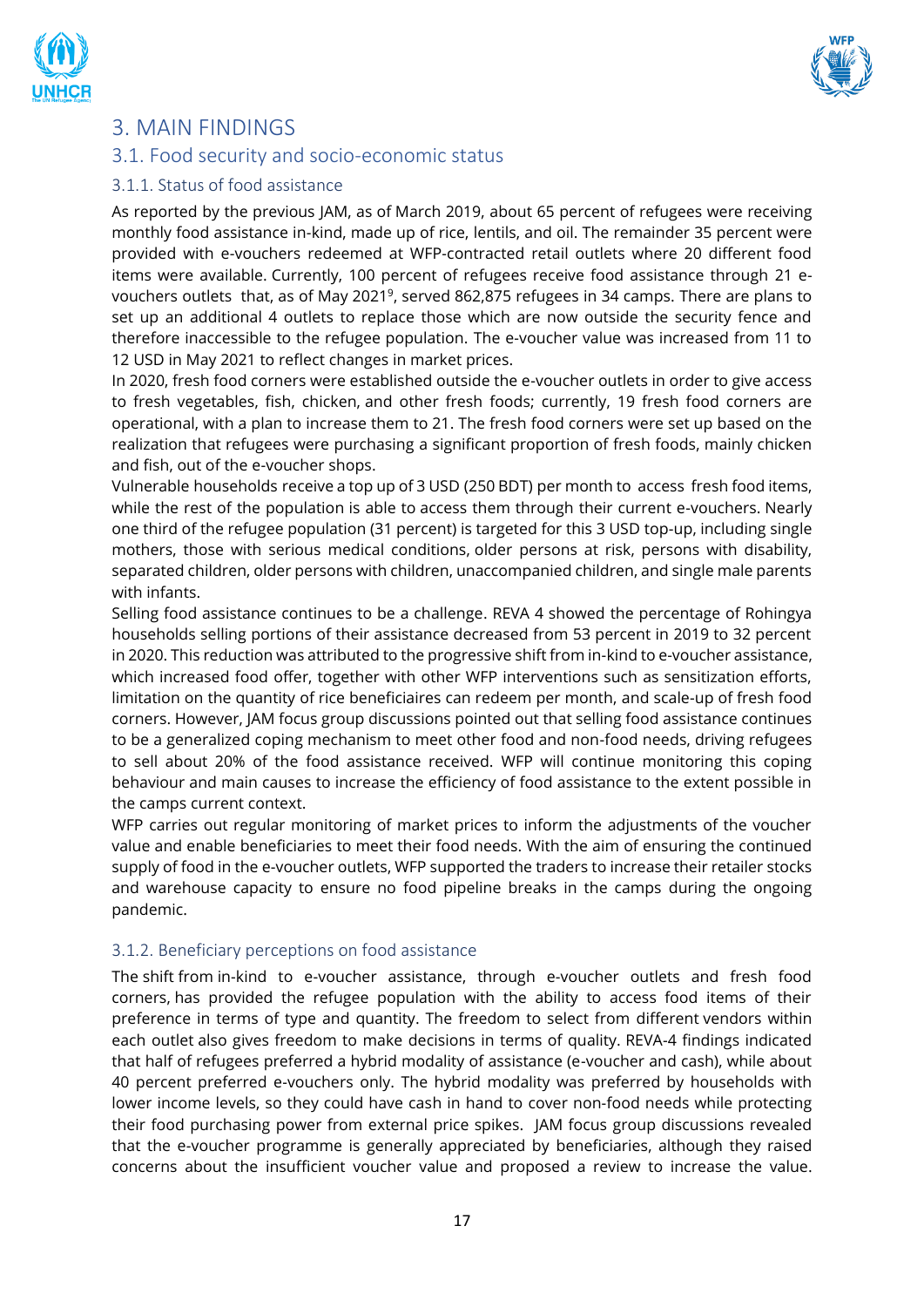



Refugees indicated that direct cash would be a welcome addition to facilitate access to other needs which cannot be availed through the e-voucher modality. Unfortunately, government restrictions on cash provision in the refugee operation hinder humanitarian actors' ability to provide physical cash, particularly unconditional cash. There was also a general feeling that prices in the e-voucher outlets are high, and should be reduced, as some observe in the local camp markets that prices may be slightly cheaper. While WFP acknowledges this perception, WFP's market monitoring demonstrates that some items indeed have slightly higher prices in the outlets (such as fish) due to higher quality standards for WFP products compared to public market, while other items have lower prices in the WFP outlets (such as rice). The strengthening of the selfreliance programmes is a potential contributor to the fulfilment of food and non-food needs by increasing household incomes. The policy constraints on this matter, however, makes this difficult, and sustained and strategic advocacy is required.

# <span id="page-17-0"></span>3.1.3. Vulnerability and coping strategies

The Refugee Influx Vulnerability Assessment (REVA) applies the essential needs approach<sup>16</sup> in determining vulnerability in terms of current food consumption (using the food consumptions score), coping strategies and economic vulnerability (using per capita expenditure to establish the ability of households to meet the minimum expenditure basket-MEB).

The MEB was established in REVA-2<sup>17</sup> at 8,681 BDT for a five-member household per month, and this was endorsed by the Transfer Working Group (TWG) in 2019. In the MEB, 66 percent is the food component (food or survival MEB), while 34 percent is the non-food component. The MEB was established on the basis of the cost of the WFP e-voucher food basket (2100 kcal) and average consumption pattern of the reference cohort, and their average non-food expenditures. The 2019 MEB inflation-adjusted translated to 1,824 BDT/capita/month. In REVA-4 (2020) the 2018 MEB of 1,736/capita/month was recommended for transfer value considerations.

REVA 4 results showed a deterioration in refugee households vulnerability between 2019 (REVA-3<sup>18</sup>) and 2020 (REVA-4<sup>19</sup>). Highly vulnerable households increased from 70 to 86 percent and the proportion of high and moderate vulnerable households reached 96 percent<sup>13</sup>. This change was attributed to the COVID-19 lockdown, which resulted in disruption in assistance and loss of income-earning opportunities, exposing the population to higher vulnerability. Another factor was with respect to food prices, as rice cost was 52 percent higher in October 2020 than in 2019, vegetable oil was 32 percent higher and lentils was 22 percent higher.

Household level analysis can conceal additional vulnerability, and unmet needs, depending on the household members' individual age, gender, mental or physical impairment, gender identity, sexual orientation, or other diversity characteristic. An inter-agency report (UNHCR, ActionAid,  $CARE<sup>20</sup>$  revealed the following:

• As the allocation and distribution modality is based on household size without considering family composition in terms of gender, age, or specific needs such as pregnant or lactating women, there are information gaps about the coverage of food needs at individual level. Similarly, the distribution of non-food items also lacks consideration of differential household or gender needs.

REVA 4 findings revealed that the proportion of households falling below the food (survival) MEB was 85 percent in 2020 compared to 68 percent in 2019, representing a significant increase in

<sup>16</sup> WFP. Essential Needs Assessment Guidance Note December 2020.

<sup>17</sup> WFP. Refugee influx Emergency Vulnerability Assessment (REVA). 2018.

<sup>18</sup> WFP. Refugee influx Emergency Vulnerability Assessment (REVA). 2019.

<sup>19</sup> WFP. Refugee influx Emergency Vulnerability Assessment (REVA). 2020.

<sup>20</sup> UNHCR, ActionAid, CARE. An Intersectional Analysis of Gender Amongst Rohingya Refugees and Host Communities in Cox's Bazar. October 2020.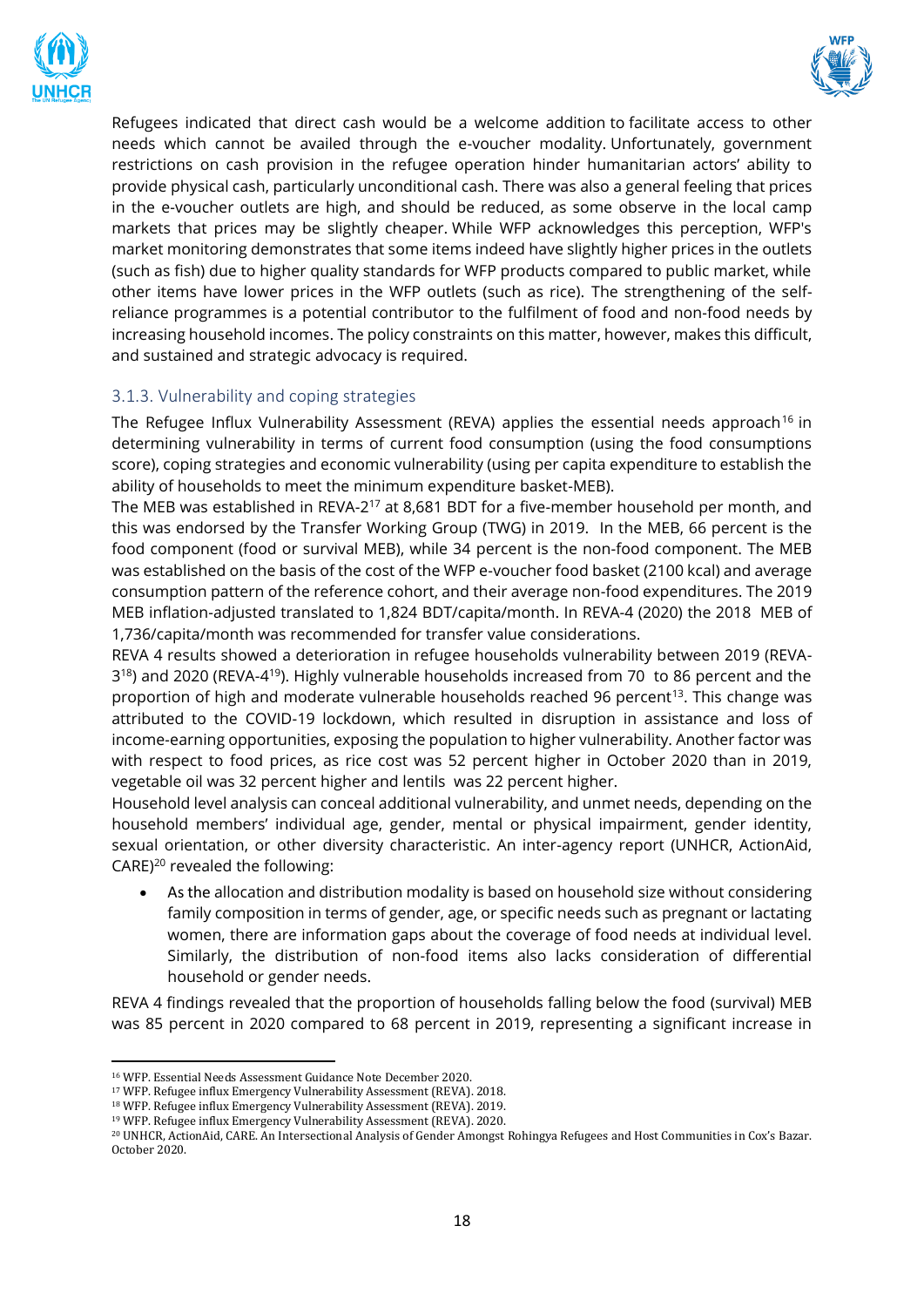



dependency on food assistance for survival, an indication of increased vulnerability. It is also important to note that almost half of refugees would still be below the MEB even with the current food assistance (Figure 2), highlighting the inadequacy of the food assistance to meet non-food needs.



<span id="page-18-1"></span>*Figure 2. Proportion of households below MEB with/without food assistance. Data source: REVA 1-4.* 

REVA looks at coping mechanisms in two ways: the reduced coping strategy index (rCSI), which assesses food-related coping strategies, and the livelihood-based coping strategy indicator (LCSI), which assesses coping mechanisms which have an impact on the ability of households to produce income which is sustainable. As would be expected, the consumption of less preferred food and borrowing of food were consistently reported as the most prevalent food-based coping mechanisms. This was followed by the reduction in the number and portion of meals. The livelihood-based coping strategies were mainly borrowing money to buy food, buying food on credit, and selling jewellery.

# <span id="page-18-0"></span>3.1.4. Household food consumption patterns and dietary diversity

REVA reports showed a decrease in the share of refugees with an acceptable food consumption score: From 67 percent in 2017<sup>21</sup> to 56 percent in 2018<sup>22</sup> , a slight increase to 58 percent in 2019<sup>23</sup>, and a considerably decline down to 50 percent in 2020 according to the most recent REVA  $4^{24}$ (Figure 3). The decline was attributed to economic challenges brought by the COVID-19 lockdown.

<sup>&</sup>lt;sup>21</sup> WFP. Refugee influx Emergency Vulnerability Assessment (REVA), 2017.

<sup>&</sup>lt;sup>22</sup> WFP. Refugee influx Emergency Vulnerability Assessment (REVA). 2018.

<sup>&</sup>lt;sup>23</sup> WFP. Refugee influx Emergency Vulnerability Assessment (REVA). 2019.

<sup>&</sup>lt;sup>24</sup> WFP. Refugee influx Emergency Vulnerability Assessment (REVA). 2020.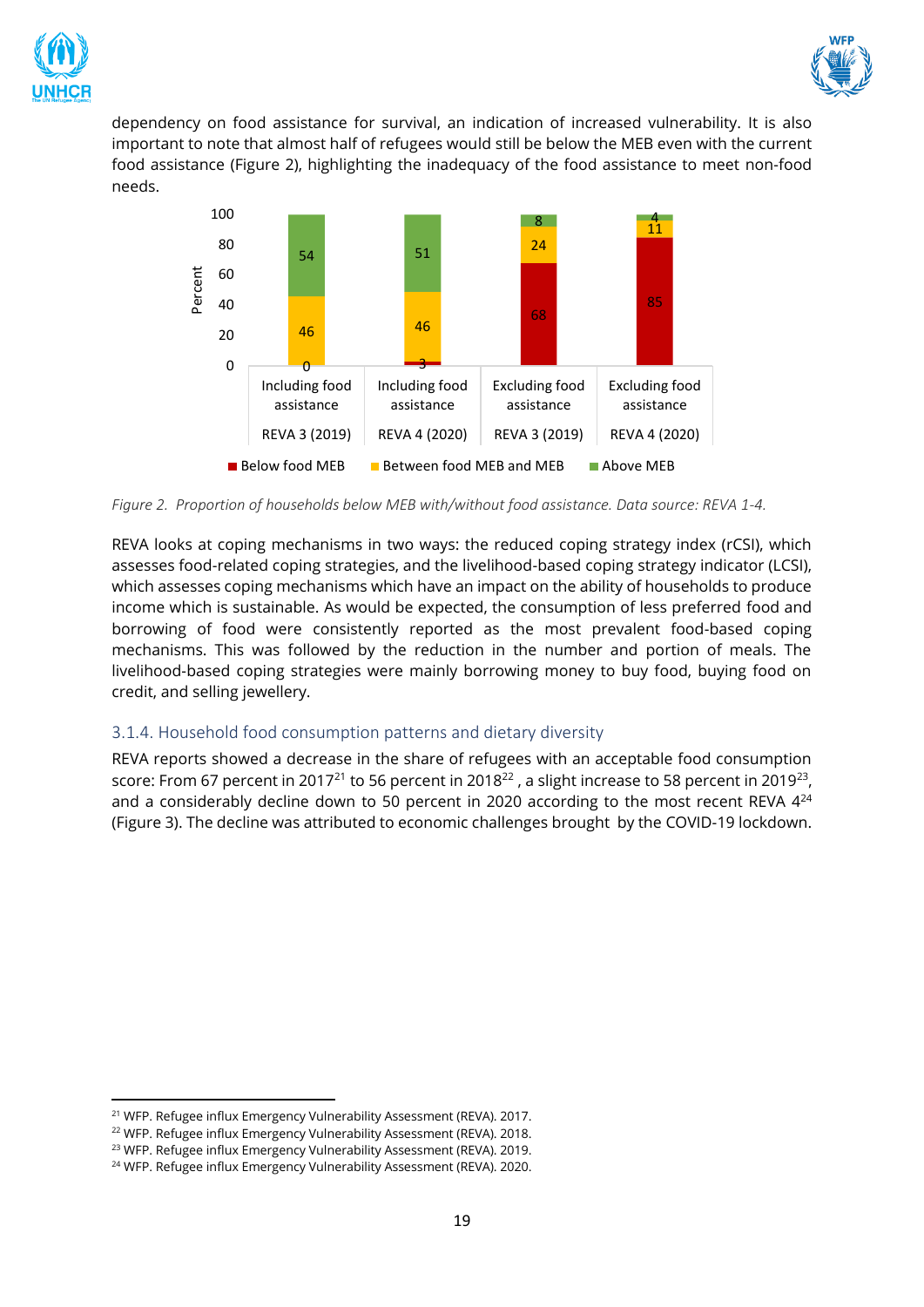





<span id="page-19-1"></span> *Figure 3. Trend in food consumption score: 2017-2020*

A typical food plate was constructed in REVA 4 based on food expenditures. The results showed that 70 percent of the caloric intake came from carbohydrates, with only 4 percent from plant proteins, only 5-8 percent from animal and fish proteins, and 14 percent from fat. There is very limited consumption of plant and animal proteins, and the consumption of dry fish is in small quantities as it is primarily to add flavour to the food. Expenditure share on cereals is the highest, at 41 percent, followed by fish at 17 percent, then vegetables (10 percent), meat/eggs (8 percent), and oil at 7 percent (Figure 4). Successive REVA findings have revealed a trend in which there is a decrease in expenditure on non-food items and an increase in expenditure on food for refugees, a sign of increasing vulnerability as those who are more vulnerable are generally characterized by spending relatively less on non-food items (Figure 4).

The collaboration with the nutrition sector, which plans to develop a Social and Behaviour Change Communication (SBCC) strategy is recommended to increase dietary diversity through behaviour change communication, among other benefits.



<span id="page-19-2"></span>*Figure 4. Food expenditures break down for refugees based on REVA-4*

# <span id="page-19-0"></span>3.1.5. Recommendations

- UNHCR and WFP in collaboration with the TWG to review the MEB and adjust voucher value accordingly, if necessary.
- Self-reliance programmes should be strengthened as they ultimately contribute to covering food and non-food needs by increasing household incomes.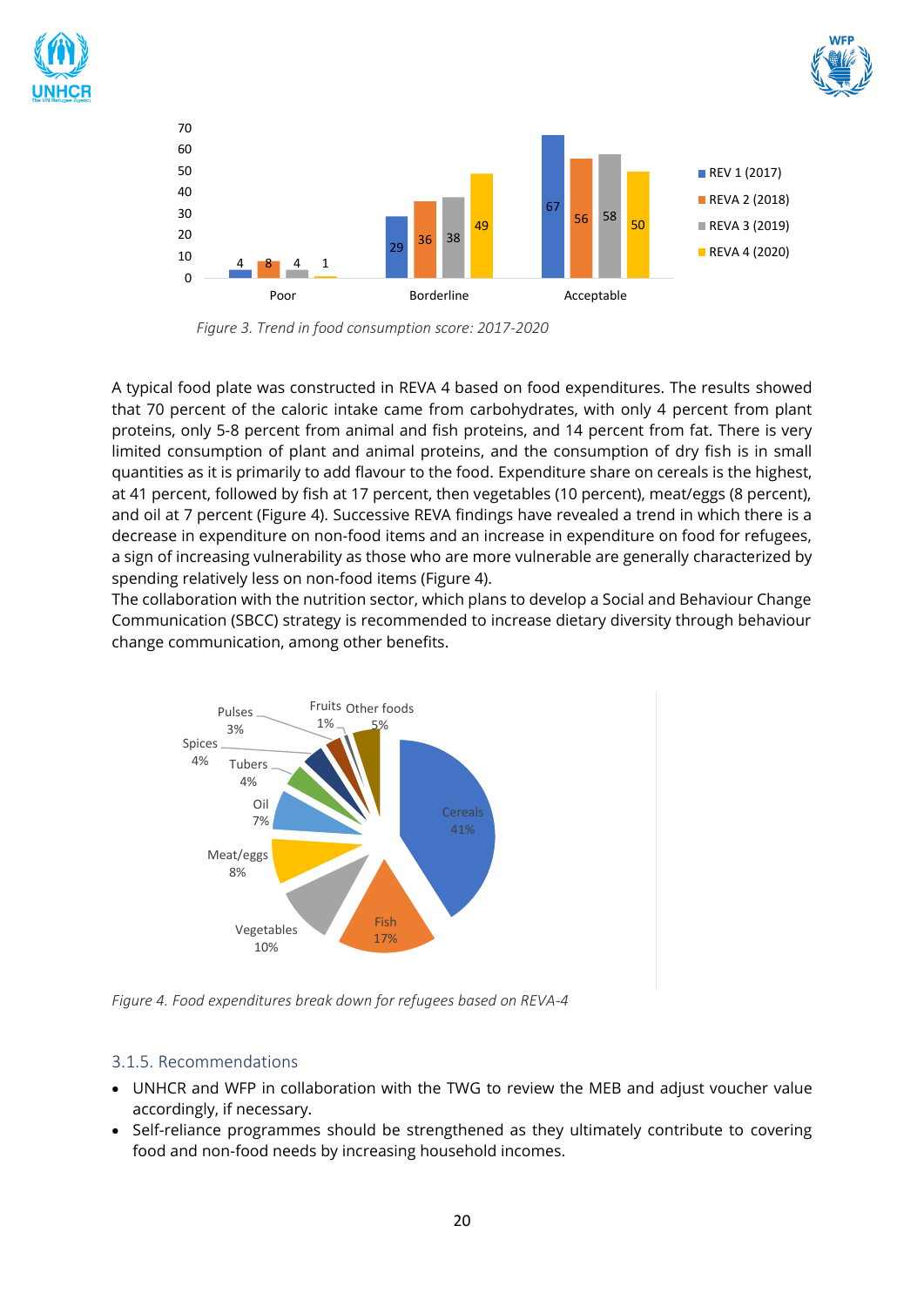



- Given the prevailing restrictive policy on the use of cash, it is recommended to explore feasible alternatives for households to be able to cover non-food needs, contributing to reducing food assistance sale.
- UNHCR and WFP to collaborate in the development of a Social and Behaviour Change Communication (SBCC) strategy, to increase dietary diversity through behaviour change communication.
- Generate further evidence on food needs coverage at individual level from an age, gender, and specific needs perspective.

# <span id="page-20-0"></span>3.2. Nutrition status and underlying causes

# <span id="page-20-1"></span>3.2.1. Nutritional status of refugee population

There has been a general improvement in the overall global acute malnutrition<sup>25</sup>, from 18.2 percent to 11.4 percent in 2020, though this is still within the "high" category (10-14 percent). In the mega camp and Kutupalong camp, Global Acute Malnutrition (GAM) has decreased progressively, moving from "very high" (>=15%), which represents the global emergency threshold, to the "high" category (10-14%). In Nayapara camp, after an initial decrease, an increase has been observed in the last three surveys, with a movement towards the "very high" category (Figure 5). The efforts to further reduce malnutrition must be sustained, to prevent the population from falling back to emergency levels.



<span id="page-20-2"></span>*Figure 5 Prevalence of Global Acute Malnutrition (GAM) among refugee children (6-59 months)*

Chronic malnutrition (stunting) prevalence, at 34.1 percent, remains in the "very high" category (30 percent and above) across camps. Stunting has been increasing in Nayapara camp (Figure 6), but it is important to note that stunting was not assessed in recent surveys in Kutupalong camp.

<sup>25</sup> SMART survey reports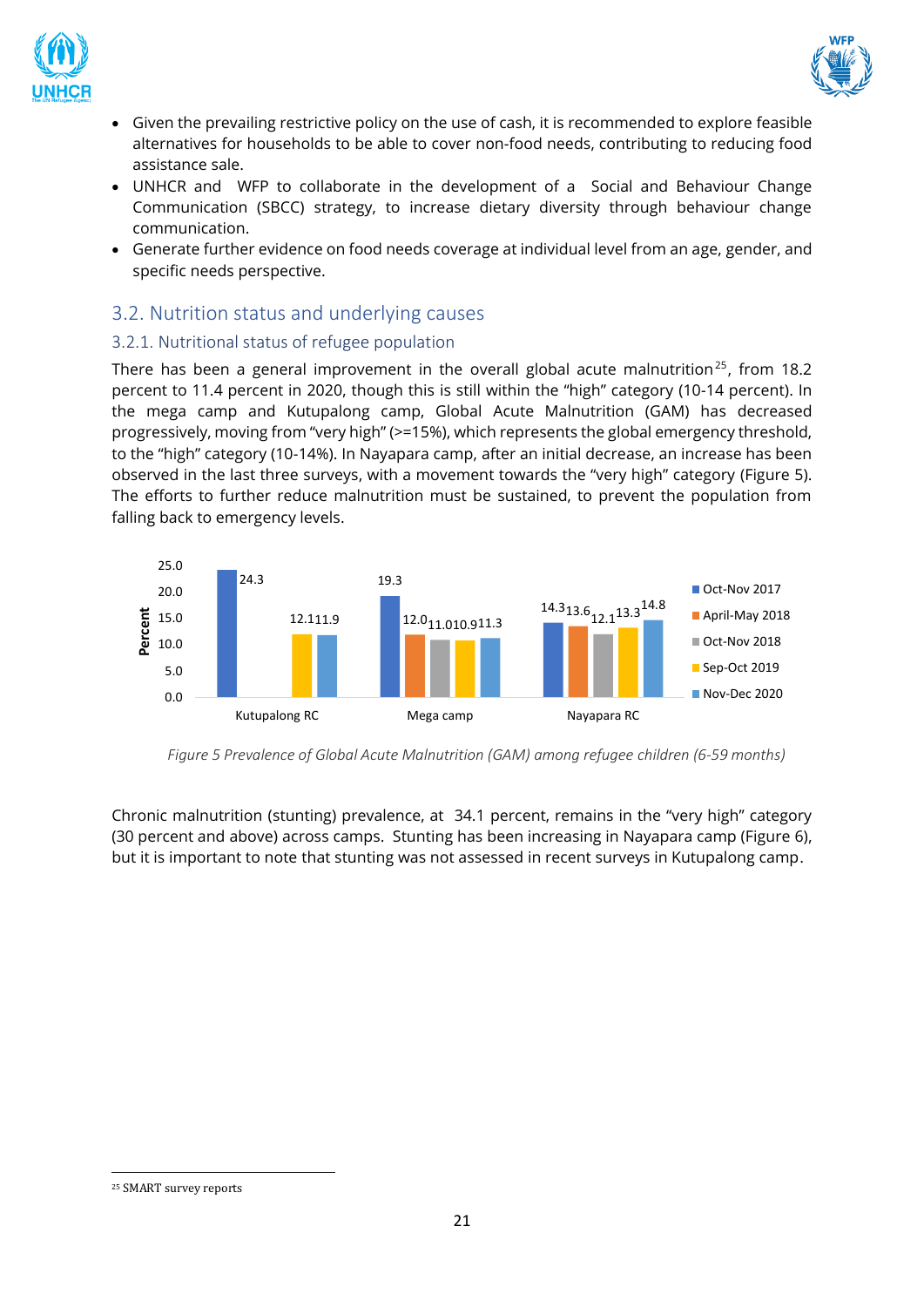





<span id="page-21-1"></span>

A similar trend has been observed in terms of anaemia (Figure 7), with a decrease in the mega camp in the last survey, while there has been an increase in the last three surveys in Nayapara camp. The prevalence of anaemia is a cause for concern, which needs to be addressed. A strategy for reduction of anaemia should be developed for the Rohingya refugees. The feasibility of using locally produced lipid-based nutrient supplements should also be explored for the population.



*Figure 7 Prevalence of anaemia among refugee children (6-59 months)*

<span id="page-21-2"></span>COVID-19 adaptations were made to the Standardised Monitoring and Assessment of Relief and Transitions (SMART) survey methodology in Cox's Bazar by employing the recommended survey guidance from the global SMART technical team. The survey focused on the key indicators required to determine the health and nutrition situation such as child health, anthropometry, and mortality while applying strict measures to prevent the transmission of COVID-19 <sup>26</sup>. The experience showed that the measures put in place enabled the team to conduct the survey successfully during the pandemic. Based on what was previously recommended in the last JAM, there are plans to conduct a Standardised Expanded Nutrition Survey (SENS), to be led by UNHCR, and taking into consideration the prevailing COVID-19 situation.

# <span id="page-21-0"></span>3.2.2. Causes of malnutrition

As highlighted in the 2019 JPA, and upon realisation that undernutrition among Rohingya refugees has remained relatively high, UNHCR and WFP agreed to conduct a nutrition causal analysis  $(NCA)^{27}$  to determine the causal mechanisms of undernutrition. The 2019 assessment results provided insight in terms of causal pathways for different forms of undernutrition in the refugee

<sup>&</sup>lt;sup>26</sup> Field Exchange issue 65. Adaptations to SMART surveys in the context of COVID-19 in Cox's Bazar, Bangladesh, May 2021, www.ennonline.net/fex

<sup>&</sup>lt;sup>27</sup> Action Against Hunger. Nutrition causal analysis. August-December 2019. Kutupalong makeshift settlements, Cox's Bazar, Bangladesh.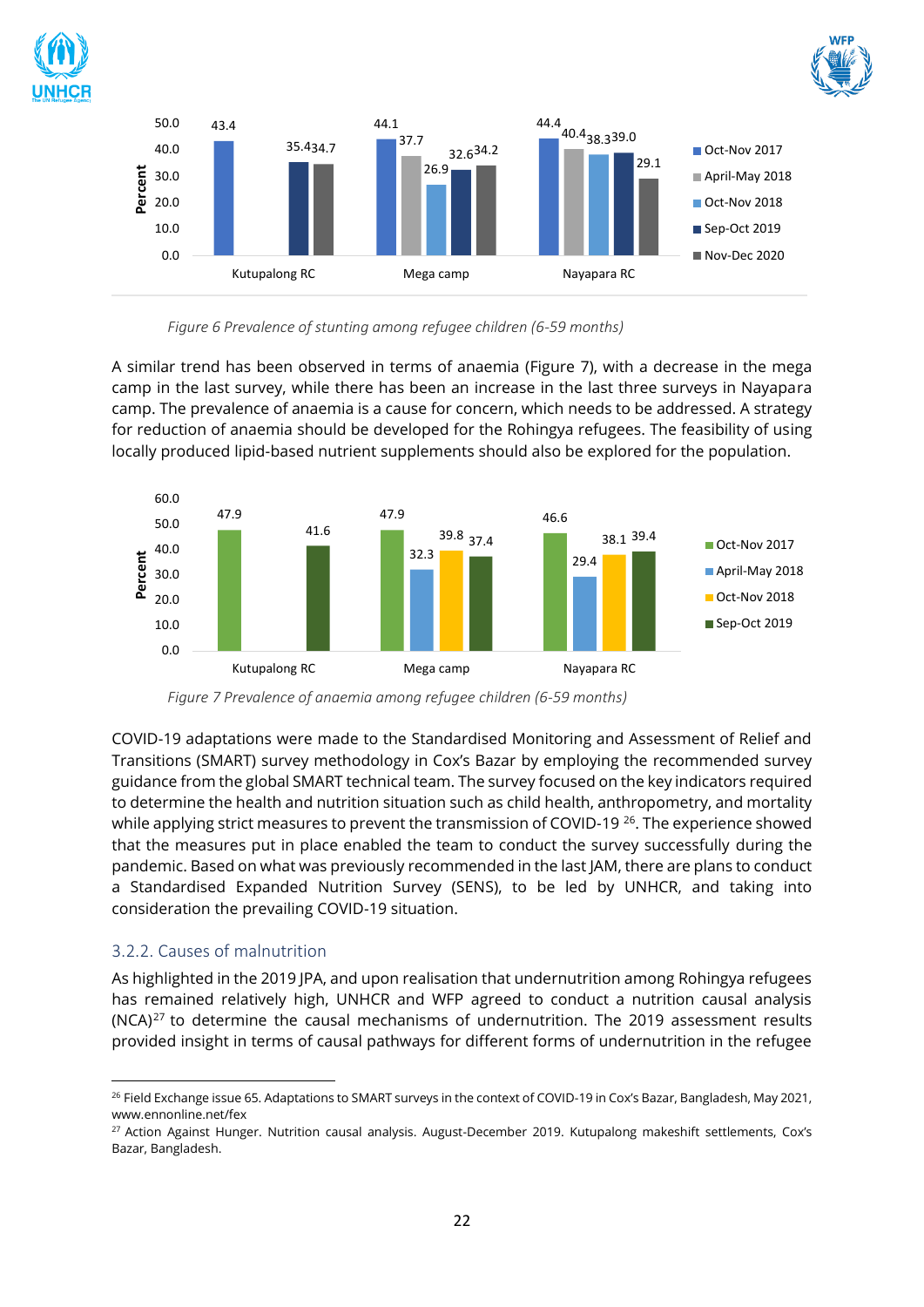



population. Children below 2 years of age were identified as the most vulnerable to acute malnutrition, and vulnerability increased as the age of their mothers decreased. The findings highlight the importance of the widely held view that "the first 1,000 days", from conception until the child reaches 2 years of age, is the critical window in which the health and well-being of a pregnant and lactating woman has a direct bearing on the growth and health of the child. Ensuring that the mother and child both receive good nutrition is an important determinant of the child's growth and development, as well as the mother's health status.

With stunting, however, children older than 2 years were found to be most vulnerable. The findings resonate with the general observation in nutrition surveys that acute malnutrition decreases with age while stunting increases with age. As with acute malnutrition, children below 2 years of age were most vulnerable to anaemia.

Overall, the two major risk factors identified for undernutrition were low birth spacing and/or early marriage/pregnancy, which relates to maternal health, and non-optimal hygiene practices, which relates to water, sanitation, and hygiene. The findings highlight the need to put emphasis on Social and Behaviour Change Communication (SBCC) with a focus on women of reproductive age and children below 2 years of age. The key risk factors identified require intervention to influence positive behaviour to improve nutritional status among women and children. The 2019 JPA highlighted the need for a SBCC strategy, to develop appropriate information, education, and communication (IEC) materials on infant and young child feeding (IYCF) practices, water, sanitation, and hygiene (WASH), and health. Due to COVID-19, no progress was made so it is further recommended that UNHCR and WFP jointly recruit a consultant to develop the SBCC strategy, which is expected to address malnutrition. as well as WASH and food security aspects.

# <span id="page-22-0"></span>3.2.3. Quality and coverage of nutrition programmes

There is a comprehensive package of nutrition interventions within the context of the global MOU and a local tripartite agreement between UNHCR, UNICEF and WFP (Table 1). The services include prevention of malnutrition through the blanket supplementary feeding programme (BSFP), promotion of infant and young child feeding (IYCF), and bi-annual Vitamin A supplementation and deworming. Treatment of severe and moderate acute malnutrition is through the stabilisation centre (SC), outpatient therapeutic care programme (OTP), and targeted supplementary feeding programme (TSFP). Outreach services involve the identification and referral of malnourished children to nutrition sites, nutrition, health and hygiene education, home visits and follow up of defaulters and non-responders.

| <b>Programme category</b>            | <b>Nutrition programme</b>                        | <b>Target</b><br>and<br>group<br>activity                                                                                                                                                | <b>Nutrition products provided</b>                  |
|--------------------------------------|---------------------------------------------------|------------------------------------------------------------------------------------------------------------------------------------------------------------------------------------------|-----------------------------------------------------|
| <b>Prevention of</b><br>malnutrition | Blanket supplementary<br>feeding programme (BSFP) | Non-malnourished<br>children<br>6-59<br>aged<br>months and WSB++                                                                                                                         | 200g / person / day of wheat soy blend<br>$(WSB++)$ |
|                                      |                                                   | Pregnant and<br>lactating<br>women (PLW)                                                                                                                                                 | 200g/ p/day of Wheat soy blend (WSB+)               |
|                                      | Infant and young child<br>feeding (IYCF)          | Nutrition education and<br>counselling<br>on<br>appropriate IYCF practices<br>targeting<br>pregnant<br>and<br>lactating<br>women<br>and<br>children<br>of<br>caregivers<br>under 2years. |                                                     |

#### <span id="page-22-1"></span>*Table 1: Package of nutrition interventions in Cox's Bazar refugee camps*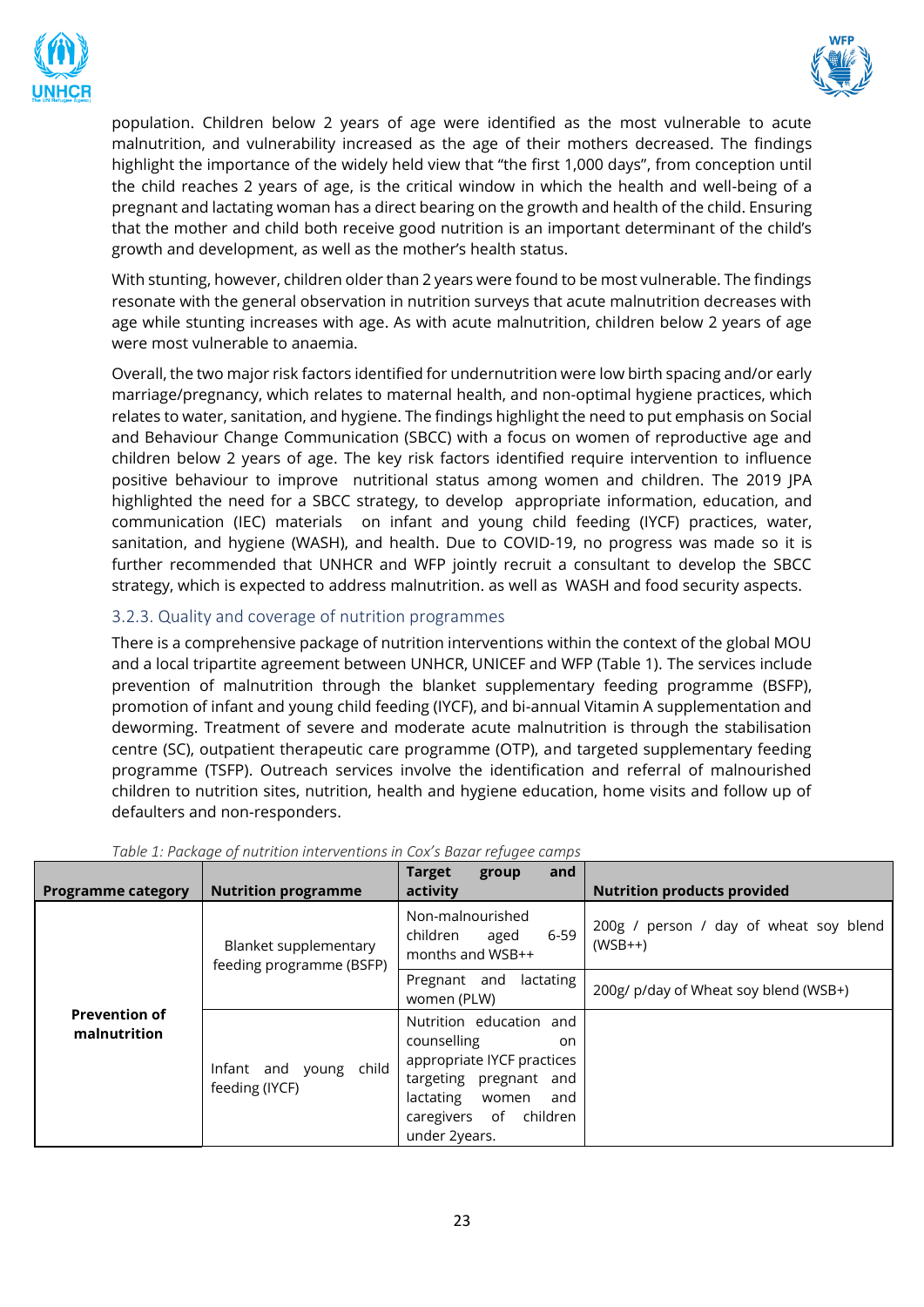



|                                                | Bi-annual<br>vitamin<br>A<br>supplementation<br>and<br>deworming campaign | Children 6-59 months                                                                                                                                          | 6-11 months Vitamin A 100,000 I.U<br>12<br>-59 months Vitamin A 200,000 I.U                |
|------------------------------------------------|---------------------------------------------------------------------------|---------------------------------------------------------------------------------------------------------------------------------------------------------------|--------------------------------------------------------------------------------------------|
|                                                | <b>Stabilization Centres (SCs)</b>                                        | Children<br>$0 - 59$<br>aged<br>months with severe acute<br>malnutrition (SAM) and<br>medical<br>with<br>complications                                        | Resomal, F75 and F100                                                                      |
| <b>Treatment of acute</b><br>malnutrition      | Outpatient<br>Therapeutic<br>Programmes (OTPs)                            | Children<br>$6 - 59$<br>aged<br>months with SAM but<br>without<br>medical<br>complications.                                                                   | RUTF (92g/500 kcal) sachets depending on<br>weight of child                                |
|                                                |                                                                           | Children<br>$6 - 59$<br>aged<br>months and all Pregnant<br>Women<br>Lactating<br>and<br>(PLW)                                                                 | RUSF 92/100 g/500kcals 1 sachet per<br>child/day                                           |
|                                                | <b>Targeted Supplementary</b><br><b>Feeding Programmes</b><br>(TSFP)      | <b>PLWs</b><br>with<br>moderate<br>acute malnutrition.                                                                                                        | 245g/ p/day of Wheat Soy Blend (WSB+) with<br>enhanced nutrition counselling and follow up |
| <b>Community Outreach</b><br><b>Activities</b> |                                                                           | Nutrition screening and<br>referral<br>health,<br>Nutrition,<br>and<br>hygiene education<br>Home visits and follow up<br>of defaulters and non-<br>responders |                                                                                            |

## <span id="page-23-0"></span>3.2.4. Integration of nutrition sites

At the time of the 2019 JAM, nutrition services were provided without integration as there were 34 BSFP sites, 40 TSFP sites and 56 OTP sites. As per the recommendation to transition the nutrition programmes to be in line with global MOU, UNHCR and WFP are working under the tripartite agreements with partners, where UNHCR provide funds and WFP provides nutrition products for treatment of moderate acute malnutrition and blanket supplementary feeding programmes for the past two years. It is recommended to continue with the tripartitie agreement while strengthening coordination and joint monitoring of nutrition programmes.

Leveraging on the UNHCR/WFP co-ordination after the 2019 JAM, the nutrition sector and UNICEF supported the restructuring at the beginning of 2020 with one nutrition partner per camp and a total number of 45 integrated nutrition facilities providing all the comprehensive nutrition programmes (OTP/TSFP/BSFP and IYCF) in one location. This shift ensured access to all services and efficient follow up of the children under five and pregnant and lactating women who are the targeted beneficiaries in the various programmes. Outreach activities are being implemented by community nutrition volunteers covering allocated blocks within the camps.

It is important to highlight that the long-term goal is to integrate nutrition with health. UNHCR is currently implementing a programme for integration between nutrition and maternal and child health in 3 refugee camps.

#### <span id="page-23-1"></span>3.2.5. Nutrition programme coverage

A coverage assessment conducted towards the end of 2019<sup>28</sup> revealed that there had been a marked improvement in the coverage of OTP (76.9 percent from 27.7 percent) and TSFP (61.0 percent from 34.1 percent) compared to the previous year. The significant improvement was

<sup>28</sup> Action Against Hinger. Follow up coverage assessment of CMAM services. Rohingya Registered Refugee Camps and Makeshift Settlements in Cox's Bazar, Bangladesh November-December 2019.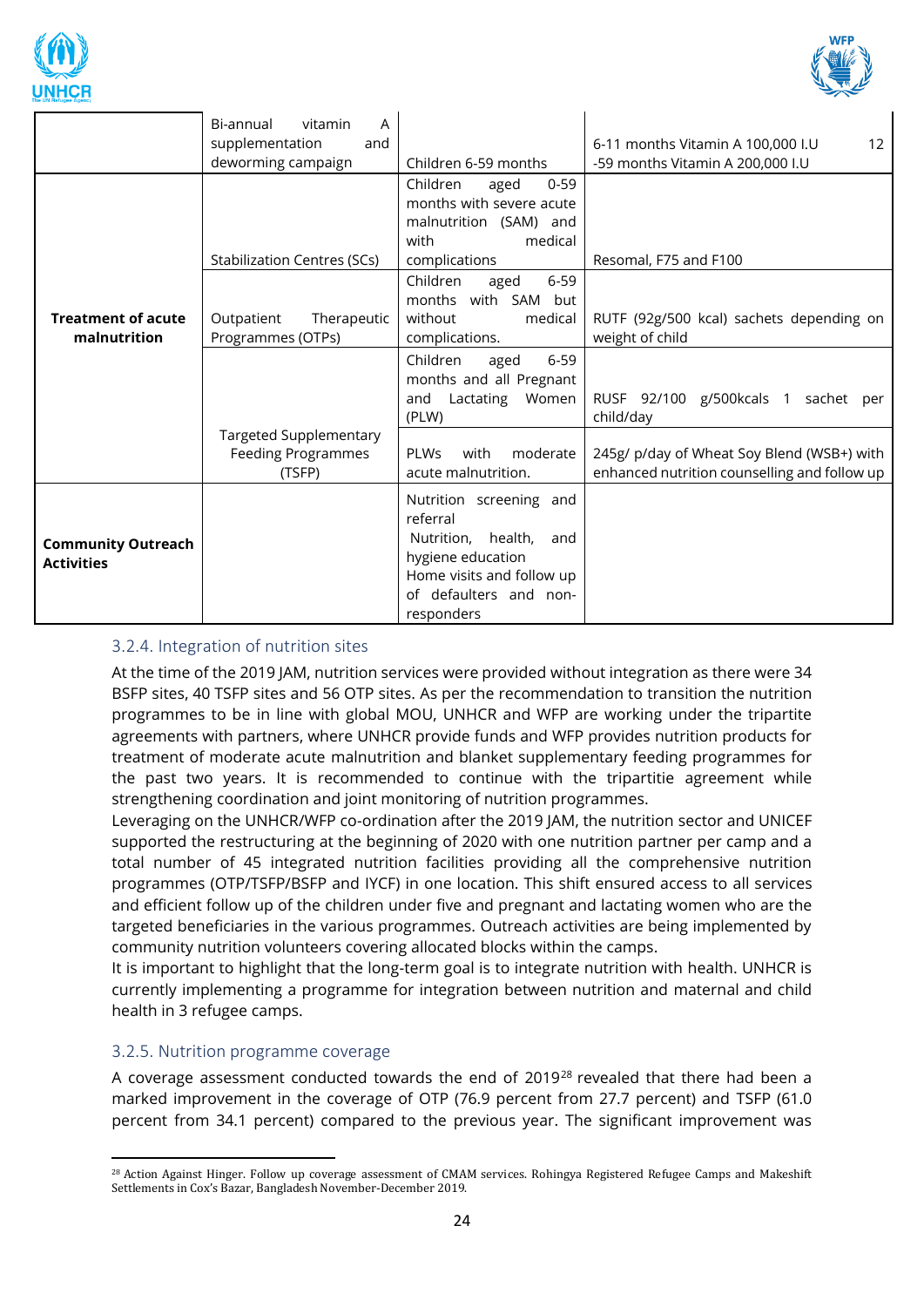



attributed to the experience of implementing agencies in terms of Community-Based Management of Acute Malnutrition (CMAM), community outreach and coordination, as well as changes in the MUAC (Mid Upper Arm Circumference) cut-off points for referral to nutrition facilities. Other changes were the switch to Ready-to-Use Supplementary Food (RUSF) from Wheat Soya Blend for the treatment of MAM. The SAM (Severe Acute Malnutrition) protocol was also revised to be compatible with the 2013 World Health Organisation (WHO) guidelines.

#### <span id="page-24-0"></span>3.2.6. Programme modifications due to COVID-19

The national lockdown which followed the outbreak of COVID-19 in Bangladesh came at the beginning of the monsoon season, when cases of malnutrition tend to increase, associated with higher morbidity among children, especially in terms of respiratory infections and incidence of diarrhoea. The Government of Bangladesh provided guidelines in determining the essential activities and services. Under ISCG, only critical nutrition services were approved. As a result, CMAM and individual IYCF counselling continued, whereas community-based activities, growth monitoring were suspended. Blanket supplementary feeding programme was temporally adjusted, and distribution was done at the e-voucher outlets.

The restrictions included a reduction in the number of staff providing services in the integrated nutrition sites in the camps, from 15 down to 3 at the beginning of the onset of the pandemic and to 7 during the JAM assessment. The nutrition programme, particularly the CMAM protocols, were adjusted in light of COVID-19<sup>29</sup>, following the global guidance from UNICEF, the Global Nutrition Cluster (GNC) and the Global Technical Assistance Mechanism (GTAM) $30$ . As the measurement of weight and height, to enable the use of the weight-for-height (WFH) indicator for acute malnutrition was considered a risk, the nutrition sector developed interim guidelines. Only Mid-Upper Arm Circumference (MUAC) and oedema were used for classification, referral, admission, and discharge. MUAC thresholds were adjusted given that it had been found this indicator identified much fewer children as malnourished in comparison to WFH.

Community outreach activities were temporary disrupted due to limited access to beneficiaries by community outreach volunteers. In order to continue the screening and identification of malnourished children during this period, mother led MUAC was introduced by the nutrition sector between March and April. Mothers were trained to use MUAC tapes to measure their children and visit the nutrition centres.

In terms of programme follow-up for treatment programmes, the period of follow-up was modified for OTP (from weekly to bi-weekly), TSFP (bi-weekly to monthly), and BSFP (monthly to bi-monthly) due to the need to reduce the risk of transmission. COVID-19 messages as well as information on the modifications to the nutrition programme were communicated through megaphones, radio, posters, food distribution sites as well as tom-tom drivers engaged by WFP.

Given that the modifications have had a significant impact on case finding and treatment, and that COVID-19 has persisted, there is a need to advocate for a return to WHO treatment protocols, with appropriate infection prevention and control measures, on identification of malnutrition and treatment, with exceptions for high-risk camps, for which more stringent measures would be required.

#### <span id="page-24-1"></span>3.2.7. Coordination, capacity building and information management

Nutrition treatment programmes have achieved a high level of performance in terms of outcome indicators across the integrated facilities with recovery rates > SPHERE standards. - Whereas WFP is present in all camps providing support for BSFP and TSFP, the OTP sites are split between UNICEF and UNHCR working under a local agreement and the global MOU respectively with WFP.

<sup>29</sup> Field Exchange issue 63. Adaptations to CMAM programming in Cox's Bazar in the context of the COVID-19 pandemic., October 2020, www.ennonline.net/fex

<sup>30</sup> UNICEF, GNC, GTAM. Management of child wasting in the context of COVID-19. Brief No. 1, 27 March 2020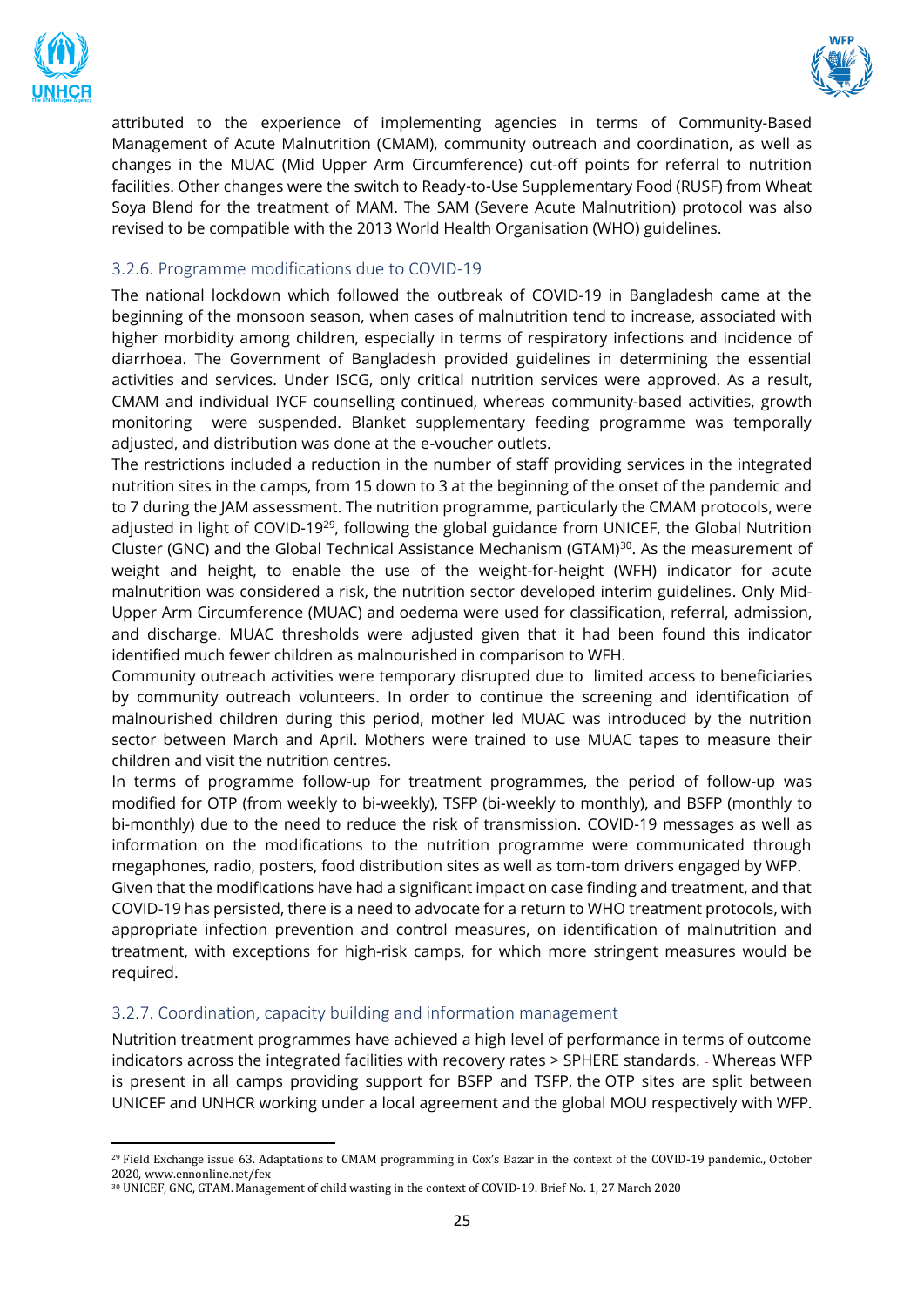



This presents challenges in terms of harmonising approaches and maintaining uniformity in all nutrition sites. In addition to this, the 2019 JAM highlighted the fact that data collection in the nutrition sites had not yet been digitalised, but rather was based on manual data entry, a situation which remains unchanged. The digitalisation is key to ensure uniformity and accuracy in reporting. It is also important to harmonise capacity building initiatives across agencies, including setting requirements for competencies for all key positions, harmonised training, monitoring, and evaluation. The WFP SCOPE CODA version 2 is planned to be rolled out in 2022 as the earlier version had some features which needed to be updated. UNHCR integrated Refugee health information system (iRHIS) was also previously tested but system issues were identified, which have been resolved. The revised version is currently being rolled out in one refugee camp and may be extended to other camps.

# <span id="page-25-0"></span>3.2.8. E-voucher pilot project for BSFP and beneficiary perspectives

Following the general improvement in the nutrition situation with respect to global acute malnutrition (GAM) to below emergency levels (>15 percent prevalence), and the realisation that Super Cereal was being widely sold in the local market, a review of the BSFP was proposed by WFP. The proposal led to an e-voucher pilot programme implemented in camps 25 and 27, which began in February 2021. In the pilot programme camps, Super Cereal was restricted to children 6 to 23 months of age, with a conditional e-voucher top-up for children 24 to 59 months of age, based on attendance of growth monitoring sessions to enable access to nutritious foods. Although the programme is still in the pilot phase, beneficiary mothers in one of the intervention camps, camp 27, were asked to give their views on the programme thus far. They expressed satisfaction with the programme and did not have any concerns. Given that this was only assessed in camp 27, a more comprehensive evaluation of an expanded pilot would be more useful. The programme is soon expected to be expanded to an additional 10 refugee camps.

# <span id="page-25-1"></span>3.2.9. Recommendations

- Subject to the prevailing COVID-19 situation, conduct the SENS in the refugee camps from 2021.
- Develop a joint food security, health and nutrition and WASH social and behaviour change and communication strategy (SBCC) to address the high malnutrition rates.
- Develop an anaemia reduction strategy.
- Harmonize capacity building initiatives on nutrition programming for all agencies, which includes setting requirements for competencies for all key positions, harmonized training, monitoring, and evaluation.
- Strengthen coordination and the joint implementation of nutrition programmes.
- Advocate for a return to WHO treatment protocols on identification of malnutrition and treatment, with exceptions for high-risk camps, for which more stringent measures would be required.
- Determine the feasibility of expanding the UNHCR integrated refugee health information system (iRHIS) to other refugee camps.

# <span id="page-25-2"></span>3.3. Self-reliance

# <span id="page-25-3"></span>3.3.1. Refugee skills, capacities, and potential for self-reliance

The Global Compact on Refugees states that: "Humanitarian assistance remains needs-driven and based upon the humanitarian principles of humanity, neutrality, impartiality and independence. Wherever possible, it will be delivered in a way that benefits both refugees and host communities. This will include efforts to deliver assistance through local and national service providers where appropriate (including through multipurpose cash assistance), instead of establishing parallel systems for refugees from which host communities do not benefit over time. Increasingly,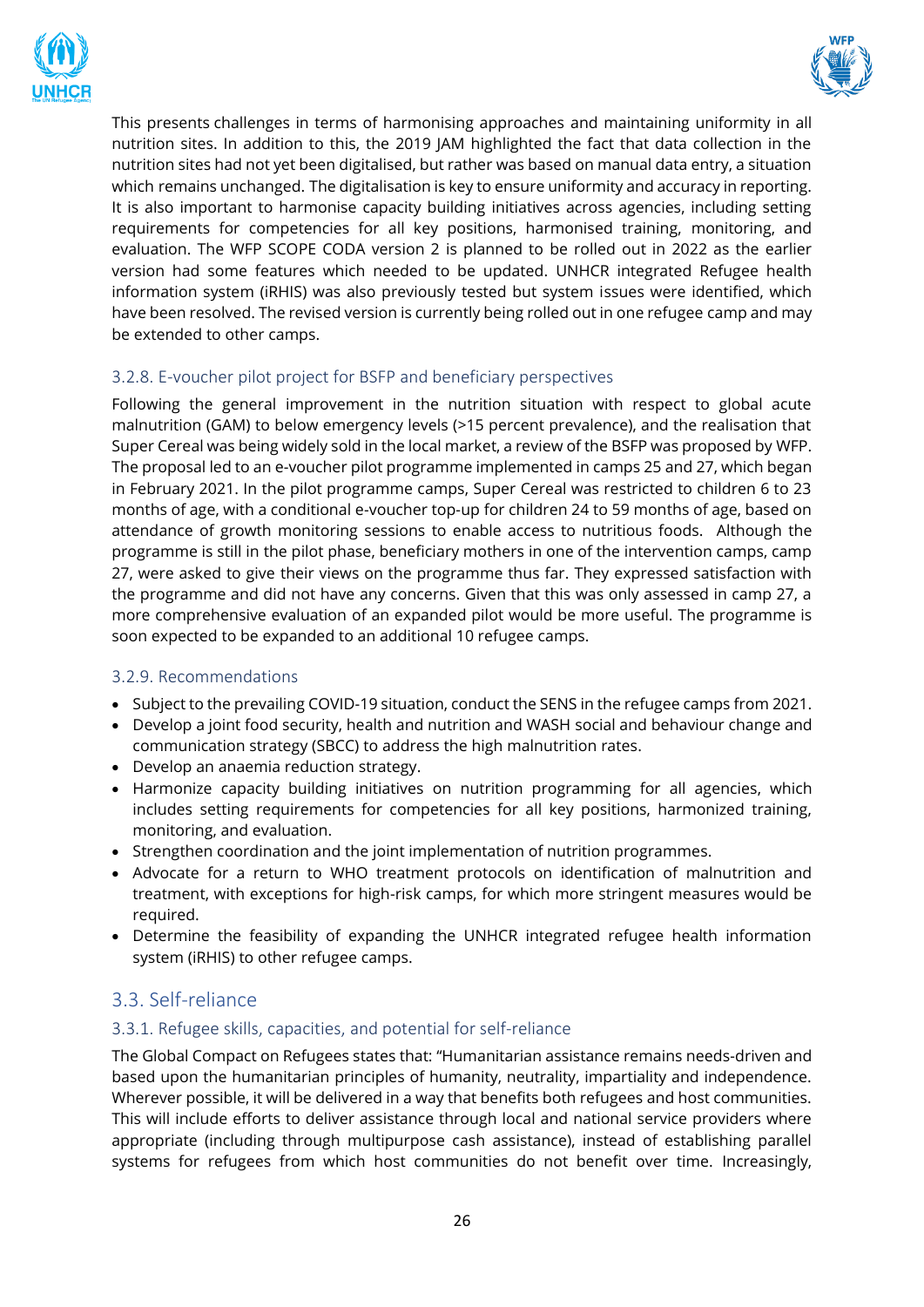



refugees find themselves in urban and rural areas outside of camps, and it is important to also respond to this reality."

It has been observed that income-earning opportunities are a key driver of well-being at the household level, so households with access to income were more likely to be less vulnerable. The type of income source is of great importance in terms of vulnerability. Temporary sources of income such as sale of assistance, casual labour and unskilled wage labour have been associated with higher vulnerability whereas high income earning sources are associated with lower vulnerability.

REVA-3 revealed that 66 percent of the refugee population reported having earned at least some income, but that this proportion would be reduced to 49 percent if the sale of assistance was excluded, highlighting the vulnerability and negative coping mechanisms. As refugees have no access to formal employment, casual (non-farm) and unskilled labour are their main sources of income mainly cash-for-work opportunities within humanitarian programmes. Fish farming (4 percent) and skilled wage labour (5 percent) receive higher wages, but account for a lower proportion (Figure 8). This in contrast to the host community, in which income-earning opportunities include labourers, drivers, land-owning farmers, fishermen, and shop owners. Refugees are mainly engaged in construction, while those in the host community are mainly engaged in agricultural activities. Negative coping mechanisms make up a third of refugees' income sources.

According to REVA-4, there are large differences in terms of labour force participation between men and women, with 70 percent of refugee men participating in the labour force compared to only 10 percent of women. Furthermore, whereas unemployment rates have remained constant among men since 2019, unemployment rates have tripled among women during the same period. The inadequate involvement of women is an area to be addressed. Further discussions between WFP and UNHCR are required, with the view of increasing the involvement of women in selfreliance activities. In terms of the type of economic activity, the same report revealed that men were more engaged in daily wage labour or small businesses/shops, while women were more engaged in home-based activities (such as tailoring and weaving) or more secured salaried employment.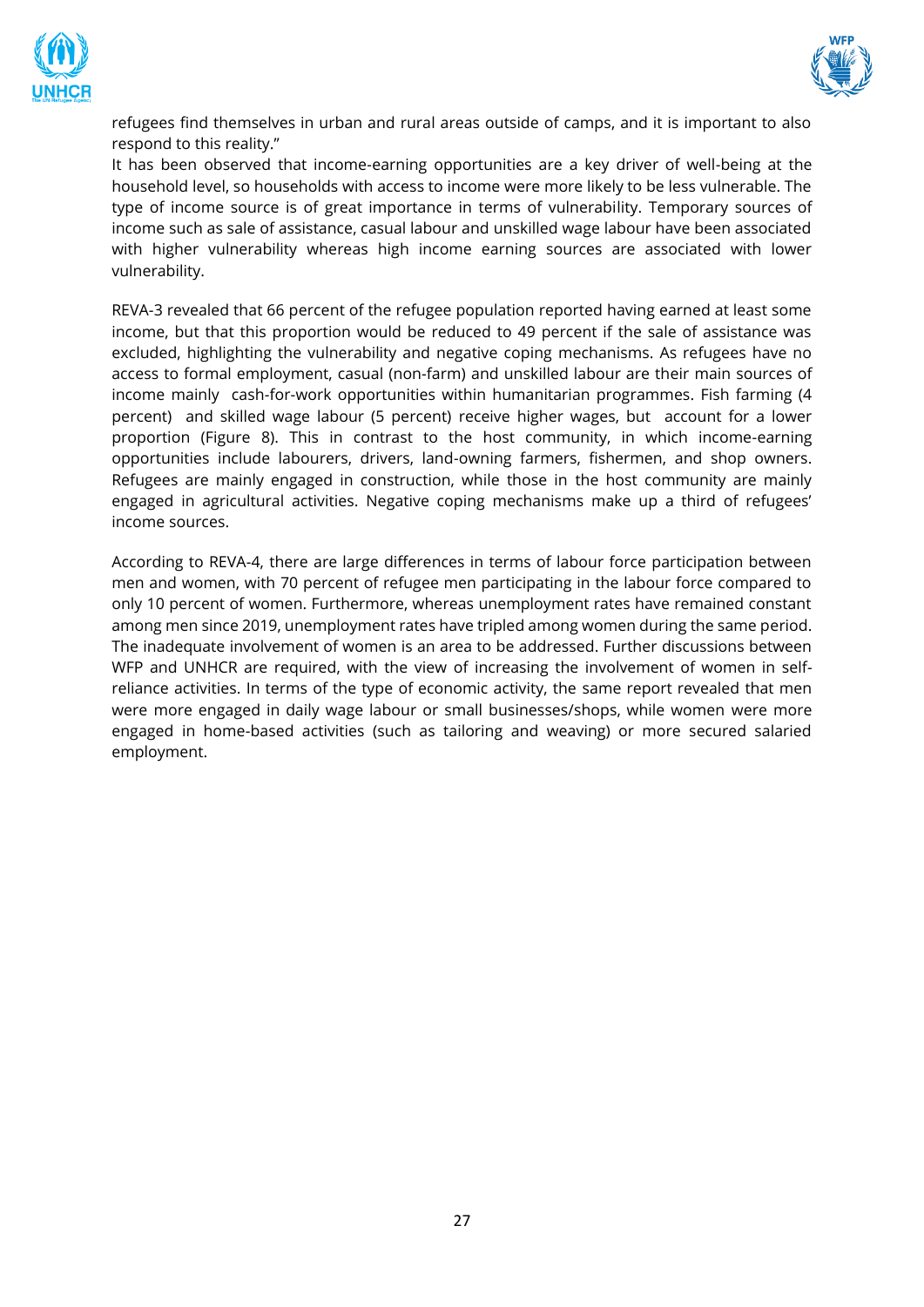





<span id="page-27-2"></span>*Figure 8. Sources of income for refugee households. Source: REVA 3.* 

# <span id="page-27-0"></span>3.3.2. Current self-reliance opportunities for refugees

There are several constraints which exist in terms of self-reliance opportunities for refugees, which are mainly with respect to the restrictions on the type of income-earning opportunities in which they are permitted to engage, and also in terms of the shortage of space in the crowded camps. Additionally, refugees do not have access to external markets and, therefore, cannot sell any product outside the camps should they engage in production. Despite the challenges, there are quite a number of self-reliance programmes which are implemented.

UNHCR has been continuing production of female hygiene kits (panty, sanitary napkin, soap, etc.) and jute bags as part of self-reliance programmes. COVID-19 further reduced the scope of activities as it brought further restrictions, with only mask production continuing uninterrupted during the lockdown period. UNHCR produced 350,000 cloth masks in the camps engaging refugee women.

WFP-led self-reliance activities also include the engagement of women with disabilities in mask packaging. Refugees are also engaged in agriculture activities, which include homestead vegetable production and fish production. Additional activities include skills training for youth, women, and people with disabilities with the aim of enhancing the cleanliness of the environment. There is also a sanitary pad production component.

The difficulties in securing approval from the camp-in-charge (CIC) in refugee camps has been a major stumbling block for self-reliance activities, and an area which requires sustained and strategic joint advocacy between UNHCR, WFP and the sector working groups with RRRC and relevant authorities at Cox's Bazar and Dhaka levels. The shortcomings in coordination between WFP and UNHCR on beneficiary profiling was also identified as an area that needs close review. Joint beneficiary selection from the skills development activities and mapping of the camps or locations between WFP and UNHCR is recommended, as well as continuing coordination in the food security and livelihoods sector, and improved data sharing to avoid duplication. .

#### <span id="page-27-1"></span>3.3.3. Refugees' perceptions on self-reliance programmes

The views of refugees were sought on how they perceive the current activities and opportunities and what changes they would like to see. They agreed that the present opportunities had a positive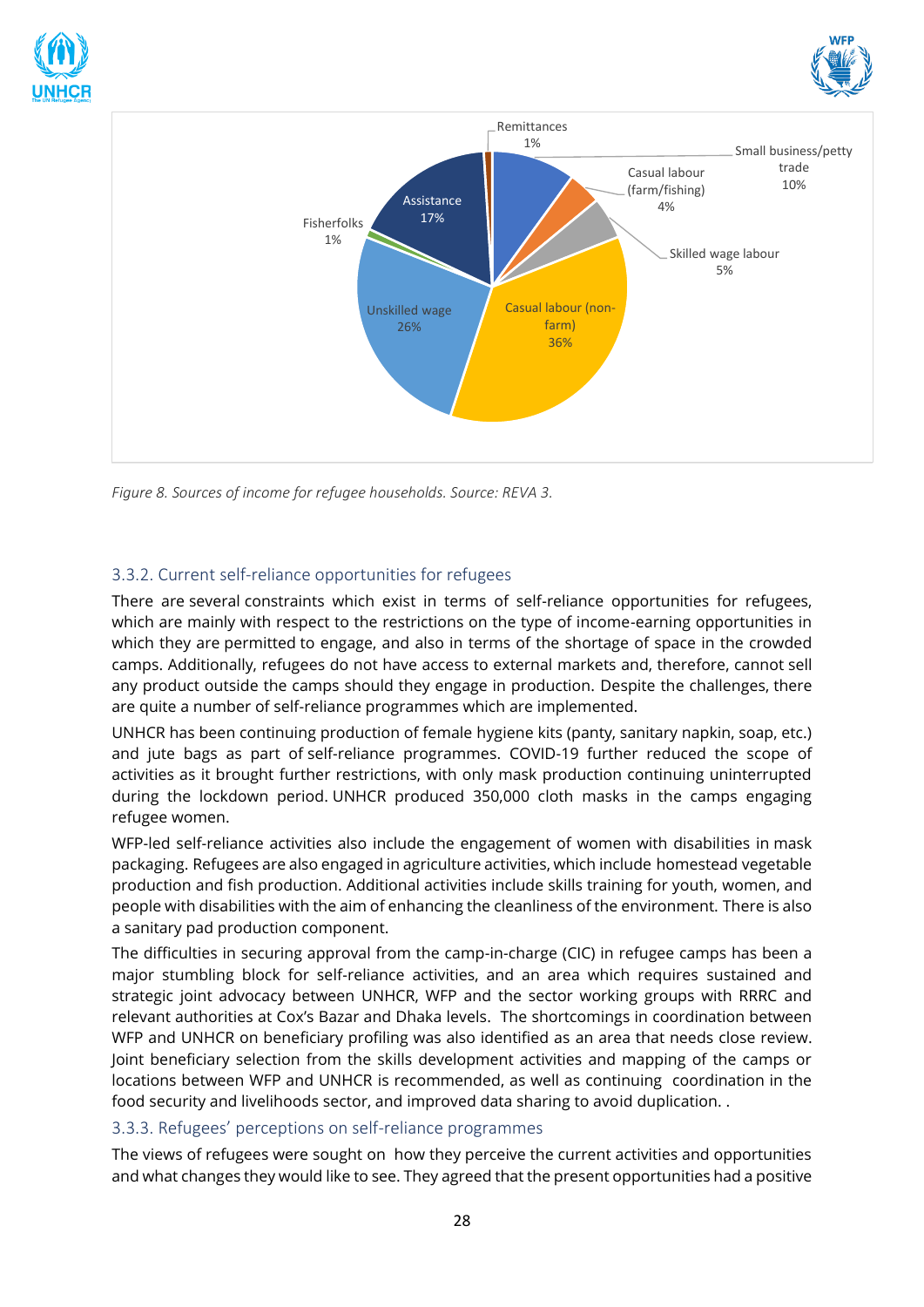



impact on the population in the sense that the community is able to turn to those who benefit from them when in need. They however felt that the opportunities were too limited, especially for those who were less skilled or educated and that more should be done. They felt that more opportunities should be created in terms of activities such as tailoring, fish net making and handicraft. They also expressed concern with the cap in terms of the number of days in which they are permitted to work (maximum of 16 days per month and 90 days per year), which limits their income. They also expressed preference for direct cash over other modalities.

# <span id="page-28-0"></span>3.2.4. Recommendations

- UNHCR/WFP and partners to continue advocacy with the government for more self-reliance opportunities and relaxation of restrictions on the use of cash as well as days worked.
- Sustain strategic joint advocacy by UNHCR, WFP and the sector working groups on self-reliance activities for approval by RRRC at Cox's Bazar and Dhaka levels.
- Further discussions between WFP and UNHCR on increasing the involvement of women in selfreliance activities.
- Joint beneficiary selection from the skills development activities and mapping of camps or locations between WFP and UNHCR.
- Improve data sharing related to skills development activities between WFP and UNHCR.

# <span id="page-28-1"></span>3.4. Cash-based interventions/transfers (CBI/CBT)

#### <span id="page-28-2"></span>3.4.1. Institutional background and advocacy requirements

JAM discussions within the different sectors identified CBI/CBT as a key tool towards meeting refugees' basic assistance and food needs, as well as minimizing their protection risks. However, since the start of the crisis, the Government has introduced restrictions on the use of cash within the camps and refugees' access to financial services is also limited. As example, although both UNHCR and WFP implementing partners avail themselves of refugee volunteers, there are restrictions on their payments, such as a cap on the number of days refugees can engage in cashfor-work activities, which are limited to 16 days a month and 90 days per year per person. At 50 BDT per day, it is very difficult for beneficiaries to meet their minimum expenditure basket.

As large-scale implementation of direct cash is also not allowed in the camps, it is for refugees to meet non-food needs. As per REVA findings, this can result in refugees selling their food and other assistance to buy other items, reducing the effectiveness of food assistance, and hampering the efforts to promote dietary diversity.

Joint analysis and generation of evidence on the benefits and risks of the use of cash in the camps has been identified by both agencies as a key element to support the advocacy efforts towards greater flexibility on the use of cash for refugees.

#### <span id="page-28-3"></span>3.4.2. Minimum expenditure basket (MEB), market assessments and evidence base

The 2018 review of the Minimum Expenditure Basket (MEB) was based on the realisation that despite the assistance provided, refugees were still unable to meet their food and non-food needs, and that the sale of assistance, as earlier described, was a challenge (which still remains. A hybrid methodology was applied to review the MEB which was in use by combining expenditure and consumption data. The MEB was calculated on the basis of the cost of a food basket of 2100 kcal based on average consumption of the reference cohort as well as average non-food expenditure. The result was an MEB of 8,681 BDT for a 5-member household, with 5,691 BDT for the food component (66 percent), and 2,990 for the non-food component (34%). As there has not been a review since that time, and as there have been many prices variations over time (particularly in the context of COVID-19), MEB revision is required, including both expenditure compositions and price determination. This should be led by the Transfer Working Group with the participation of UNHCR and WFP.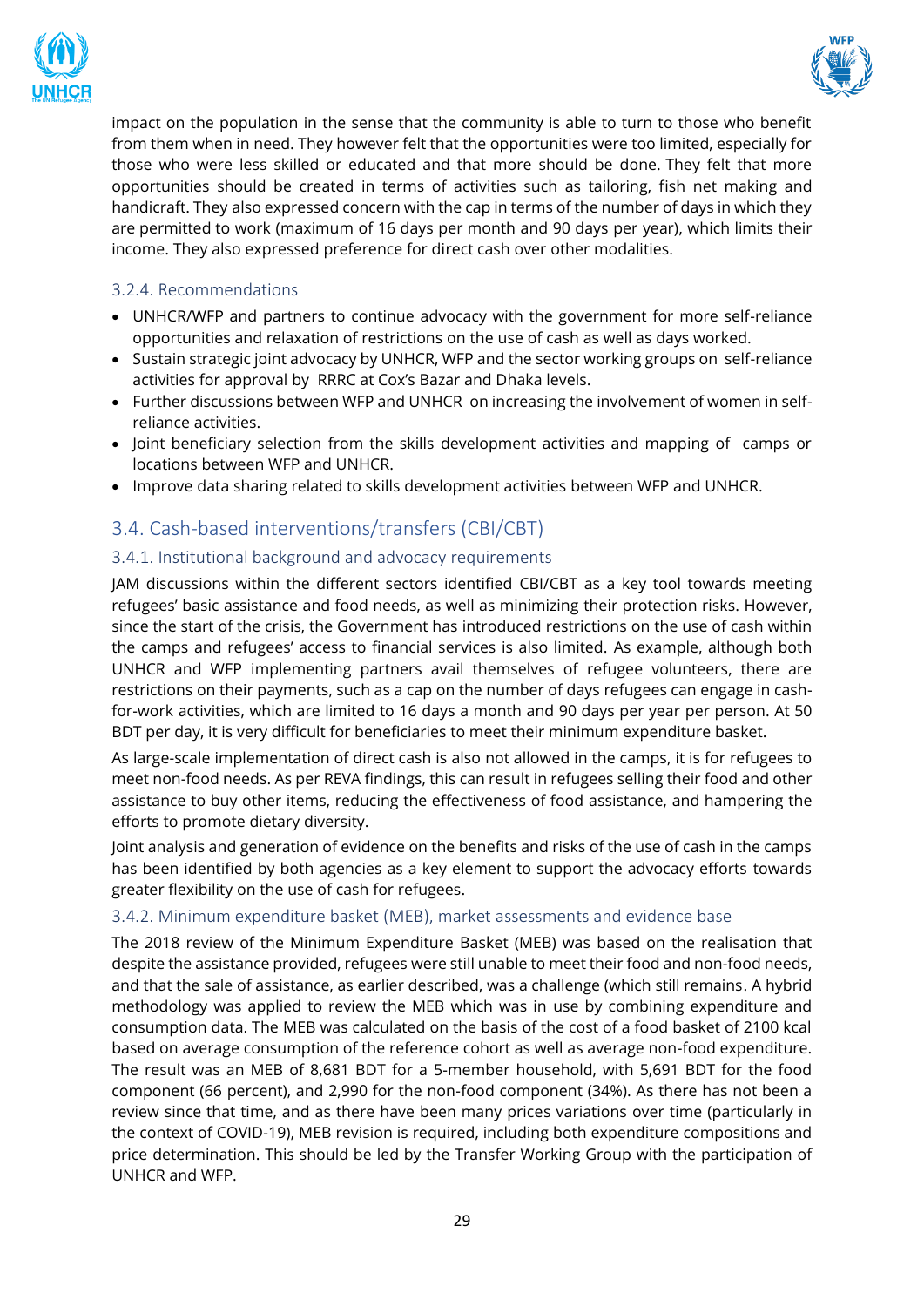



During JAM discussions, both agencies expressed interest and benefits of joining efforts and resources for market assessments and collaborating on strengthening existing data sources, ensuring that ongoing surveys can serve both UNHCR and WFP project design, to avoid duplication and maximising existing activities.

# <span id="page-29-0"></span>3.4.3. Procurement of Financial Service Provider (FSP)

Currently, UNHCR and WFP cash assistance is distributed through implementing partners. The delivery of CBI/CBT solutions to beneficiaries via a Financial Service Provider (e.g Mobile Money and Cash in Hand) is being explored by both agencies in order to reduce transaction costs, minimize risks associated with cash in hand distributions and increase incrementaly the value for money in CXB operation. The overall objectives of obtaining direct contract with a FSP include the following:

- Higher value for money compared to cash distribution through partnership agreements (although verification and distribution might still require some support of implementing partners through PPAs)
- Lower CBI/CBT transaction costs compared to implementation through NGOs/PPA
- Increased traceability of funds
- Leveraging modern money transfer technology at the disposal of FSPs.

In the context of Mobile Money, WFP already secured a contract with a FSP (bKash), on which UNHCR piggybacked in 2020 – resulting in both agencies benefiting from the same FSP, and related negotiated fees and benefits. While WFP is in the process of further enhancing their contract with bKash, UNHCR will avail itself of further piggybacking on the updated agreement. In the context of cash in hand, UNHCR has launched a RFI (Request for Information) for potential FSPs in 2021, and coordination is ongoing between the two agencies to ensure that piggybacking on any contract that might result will be accessible to WFP in the near future, depending on operational needs and programmatic priorities.

While piggybacking is intended to reduce the time of procurement for CBI services, it also involves certain limitations, since the terms of contract between the piggybacking agency and the FSP shall be identical to those included in the initial contract stipulated between the FSP and the other UN Agency, also including the length of contract's validity and agreed fees. It is therefore important that UNHCR and WFP maintain an open channel of communication and timely information sharing on this, to ensure successful collaboration.

When WFP selected bKash as their FSP, a clause was included which allowed other UN agencies to piggy-back and make use of the FSP. Joint advocacy is an area which requires continuous and enhanced strategic engagement given the prevailing environment in which the host government prohibits the use of cash for the refugee population.

#### <span id="page-29-1"></span>3.4.4. Recommendations

- Generation of evidence on the impact of CBI/CBT in the host communities as a key element to support advocacy efforts towards easing cash restrictions for the refugee population.
- Analysis of the use of cash from different sources in the camps and potential benefits and risks of CBI/CBT interventions within the refugee community to support advocacy efforts with the relevant authorities.
- Joint revision of the MEB through the Transfer Working Group, with participation of WFP and UNHCR.
- Collaboration on market assessments, to stay abreast of market changes and developments on food and non-food commodities.
- Continue collaboration on the procurement of Financial Service Providers, including the possibility of piggybacking.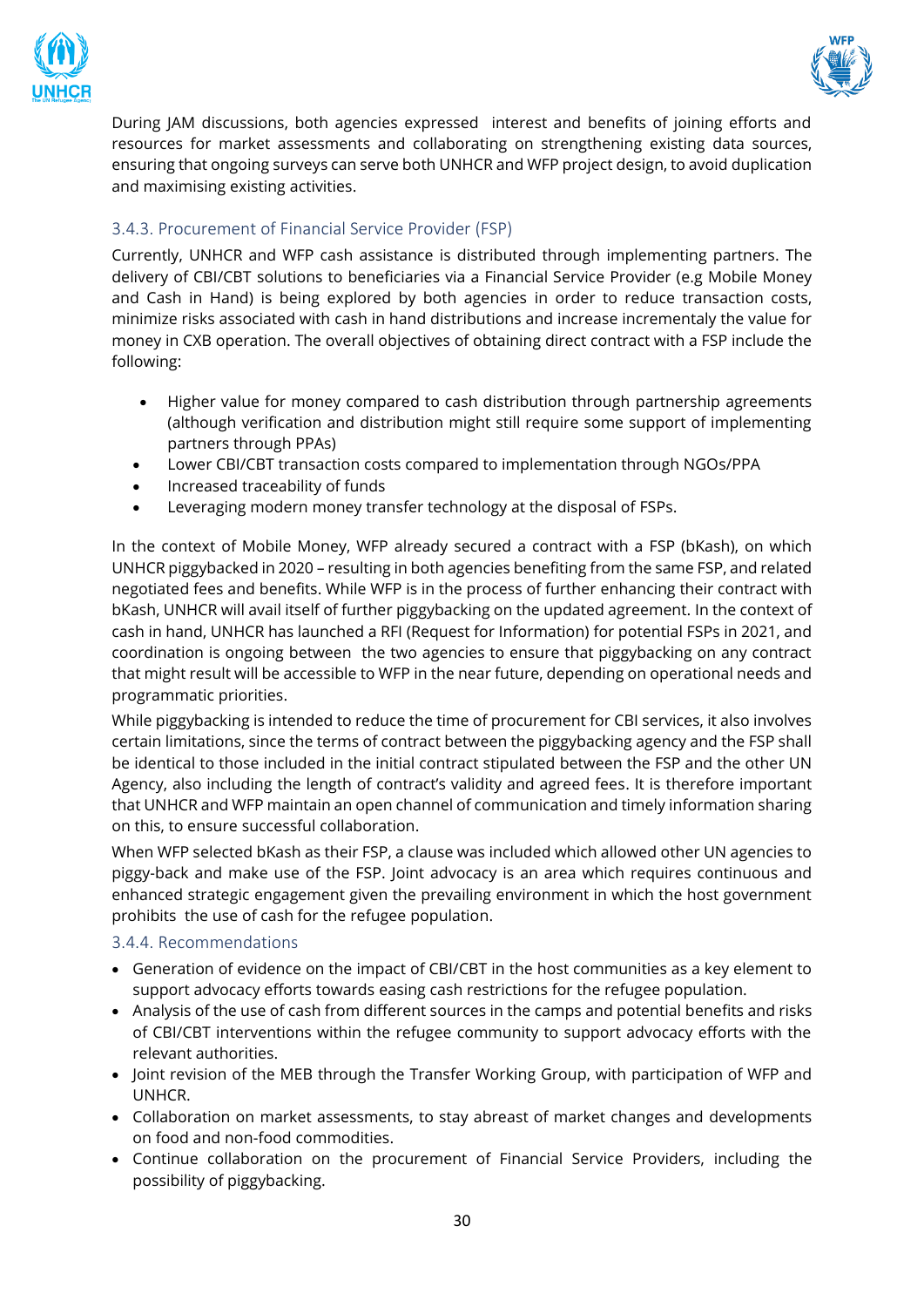



# <span id="page-30-0"></span>3.5. Energy and environment

#### <span id="page-30-1"></span>3.5.1. The impact of the refugee influx and the "greening" concept

A Rapid Environmental Impact Assessment (REIA) was commissioned in 2018 regarding the Rohingya refugee camps formed in 2017, after more than 800,000 refugees were forcibly displaced from Myanmar to the vicinity of Cox's Bazar, Bangladesh. The REIA found that more than 1700 hectares of forest and various ecosystem services were impacted by the camps with resulting pressures on the surrounding environment and natural resources. A study of the soil properties in the vicinity of the camps conducted in 2020 showed negative impacts to ecosystem services provided by the soil such as nutrient recycling, habitat for micro-organisms, carbon pool, load bearing service for structures and filtration of water.

To address the impacts to soil health and enhance disaster risk reduction through environmental restoration and camp greening efforts, members of the Energy and Environment Technical Working Group, in consultation with the Bangladesh Forest Department and other government actors, brought more than 544 hectares of degraded land under mixed vegetation cover over three years using five plantation types i.e. slope stabilization, riparian protection, roadside erosion control, windbreak plantation and homestead or institutional plantation. The efforts were guided by the 2019 Camp Greening Strategy which sought to stop deforestation by reducing the demand for cooking fuel by introducing LPG, and then to embark on reforestation to restore the environment<sup>31</sup>.

LPG cooking fuel and stoves (specified to meet international and national safety standards), together with training, were provided to all Rohingya refugee households as well as the most vulnerable host community households by IOM and UNHCR since September 2018.

In addition, when the project was set up it envisioned to be a catalyst for the articulation of linkages between private sector and self-reliance and livelihoods of refugees and host communities, respectively. The project had a critical impact to support the development of the logistical infrastructure to distribute and ensure demand availability at scale in the district.

# <span id="page-30-2"></span>3.5.2. LPG cooking fuel programme and pressure cooker pilot: progress and beneficiary perceptions

Access to energy for cooking is an essential and basic need closely linked to food security and nutrition. A joint initiative by UNHCR, IUCN, the Government of Bangladesh and partners led to the introduction of LPG as an alternative source of cooking fuel. At the time of inception of the LPG Programme, other fuel types such as compressed rice husks (CRH), firewood and charcoal were evaluated but were not feasible especially given land and biomass requirements to produce sufficient fuel to meet the total energy demands and the electrical energy to produce CRH requires 30 percent of the regional national grid capacity. Appropriate cooking stoves were distributed together with LPG by UNHCR and IOM from August 2018<sup>32</sup>. Blanket LPG assistance continues in place since last JAM 2019, constituting the main source of cooking fuel for 100 percent of refugees. On average, 0.34 Kg of LPG are provided per household per day by refilling 12 kg LPG cylinders every 26-45 days depending on household size, including a 20 percent increase in refill from December to February to account for increased fuel usage during winter months. From January to June 2021, IOM and UNHCR distributed an estimated 1 million LPG cylinder refills to refugee households Preliminiary results of MSNA 2021 indicated that 53 percent of refugees households reported that they run out of fuel before their next refill cycle, 60 percent purchased firewood, 23 percent collected firewood and 22 percent purchased LPG refills as a secondary fuel source.

<sup>31</sup> [www.fao.org/bangladesh/news/detail-events/en/c/1200069/](http://www.fao.org/bangladesh/news/detail-events/en/c/1200069/) .Reforestation activities launched in Cox's Bazar refugee camps

<sup>&</sup>lt;sup>32</sup> UNHCR/IUCN. The Greening of Cox's Bazar - The Positive Impact of Liquified Petroleum Gas (LPG) distribution among the Refugee and Host communities. December 2019.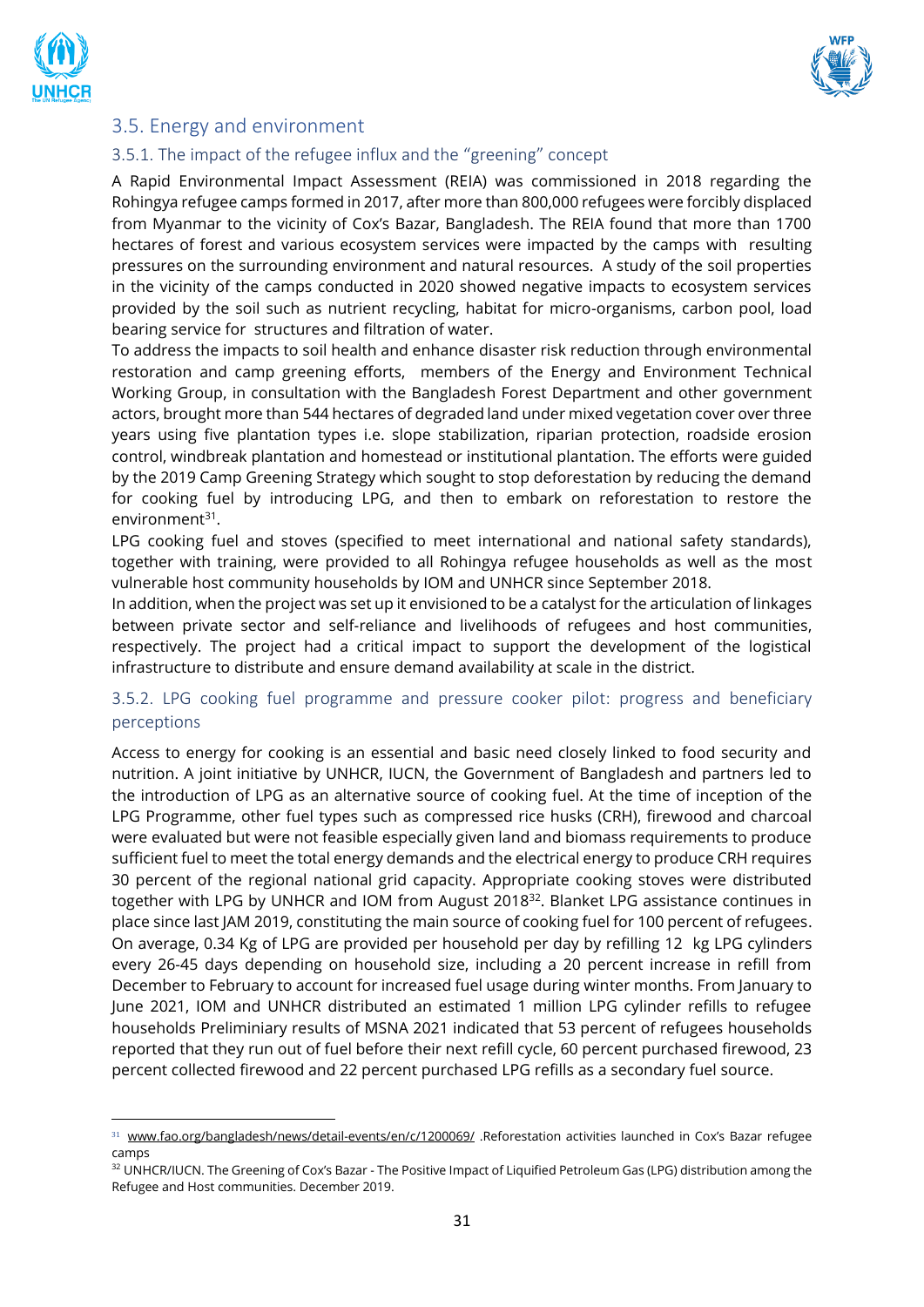



LPG has proven to be one of the most appropriate energy solutions for the high-density population of almost 900,000 Rohingya refugees to meet their basic needs. Provision of sustainable, clean cooking energy to Rohingya refugees is essential to mitigate protection risks associated with sexual and gender-based violence (SGBV), improve food security and nutrition, health (air quality), environmental degradation and climate change.

Based on current cumulative LPG consumption rates for Rohingya refugees and host communities, provision of clean cooking energy is estimated to prevent extraction of over 533,000 tonnes per year of firewood from the mixed hilly forest area in Cox's Bazar District, equivalent to some 10,700 hectares and 655,000 tonnes of carbon dioxide. A study carried out in 2019 by UNHCR, IUCN, and the EETWG among 1,200 refugee households found that LPG had led to a notable reduction in the demand for firewood, estimated at 80 percent. This is essential to protecting the local vegetation cover and recent gains in environmental restoration.

At the household level, there were additional positive changes related to nutrition as cooking became easier and cleaner. The number of food items which the households were able to cook increased. The need of collecting firewood decreased so the exposure to gender based-violence during firewood collection also was reduced<sup>33</sup>. In discussions, beneficiaries agreed that the LPG stoves had enabled them to reduce the time required to prepare food. An ongoing study by Kwong *et al.* (2021)<sup>34</sup> from Stanford University has recently determined that since the inception of LPG distribution in the district, there has been an increase in food security and resilience, with household expenditures on fuelwood decreasing by US\$4.92 per month while expenditures on food increasing by US\$3.92 per month.

According to the Government of Bangladesh National Action Plan on Clean Cooking for 2020- 2030<sup>35</sup>, LPG cooking stoves are also roughly four times more energy efficient than traditional firewood cooking stoves and three times more than charcoal briquettes from bamboo or wood. Per the national strategy, LPG is intended to be the primary source of cooking fuel in most household in Bangladesh to achieve Sustainable Development Goal 7 by 2030, followed by natural gas where services exist.

In an effort to increase fuel efficiency and reduce costs, UNHCR initiated a pre-pilot research to test the use of pressure cookers that demonstrated the potential for increased fuel efficiency savings in terms of gas usage (IUCN, 2021)<sup>36</sup>. This initiative is intended to be further scaled up to a pilot of 6,000 households in November 2021. A joint UNHCR/WFP review of the feasibility of expanding the programme to other camps is recommended.

Concerns were expressed by refugees regarding inadequacy of distribution points for LPG, and the fixed dates for distribution. At the time of this assessment, three additional LPG depots are under construction by UNHCR, which are expected to partially solve some of these concerns. An evaluation of the travel distance to distribution points is recommended to evaluate connectivity adequacy and feasibility of adding distribution points considering the space limitations.

To address the long-term financial sustainability and predictability of LPG access for all and to promote self-reliance in refugees , a long-term stratey is being developed by relevant UN agencies and donors. This will include several elements including climate action, efficient stove technology,

<sup>&</sup>lt;sup>33</sup> UNDP Bangladesh and UN WOMEN Bangladesh 2018. Report on Environmental Impact of Rohingya Influx. Dhaka, Bangladesh

<sup>&</sup>lt;sup>34</sup> Kwong et al., EETWG Update. Human and environmental costs and benefits of firewood versus liquid propane gas for cooking in Bangladesh's Rohingya refugee camps. 2021.

<sup>35</sup> [http://old.sreda.gov.bd/files/National%20Action%20Plan%20for%20Clean%20Cooking\\_Revised\\_26.12.19%20\(1\).docx](http://old.sreda.gov.bd/files/National%20Action%20Plan%20for%20Clean%20Cooking_Revised_26.12.19%20(1).docx)

<sup>&</sup>lt;sup>36</sup> UNHCR/IUCN/DRC/WFP/IOM. Pressure cooker pre-pilot: Activities so far and preliminary findings.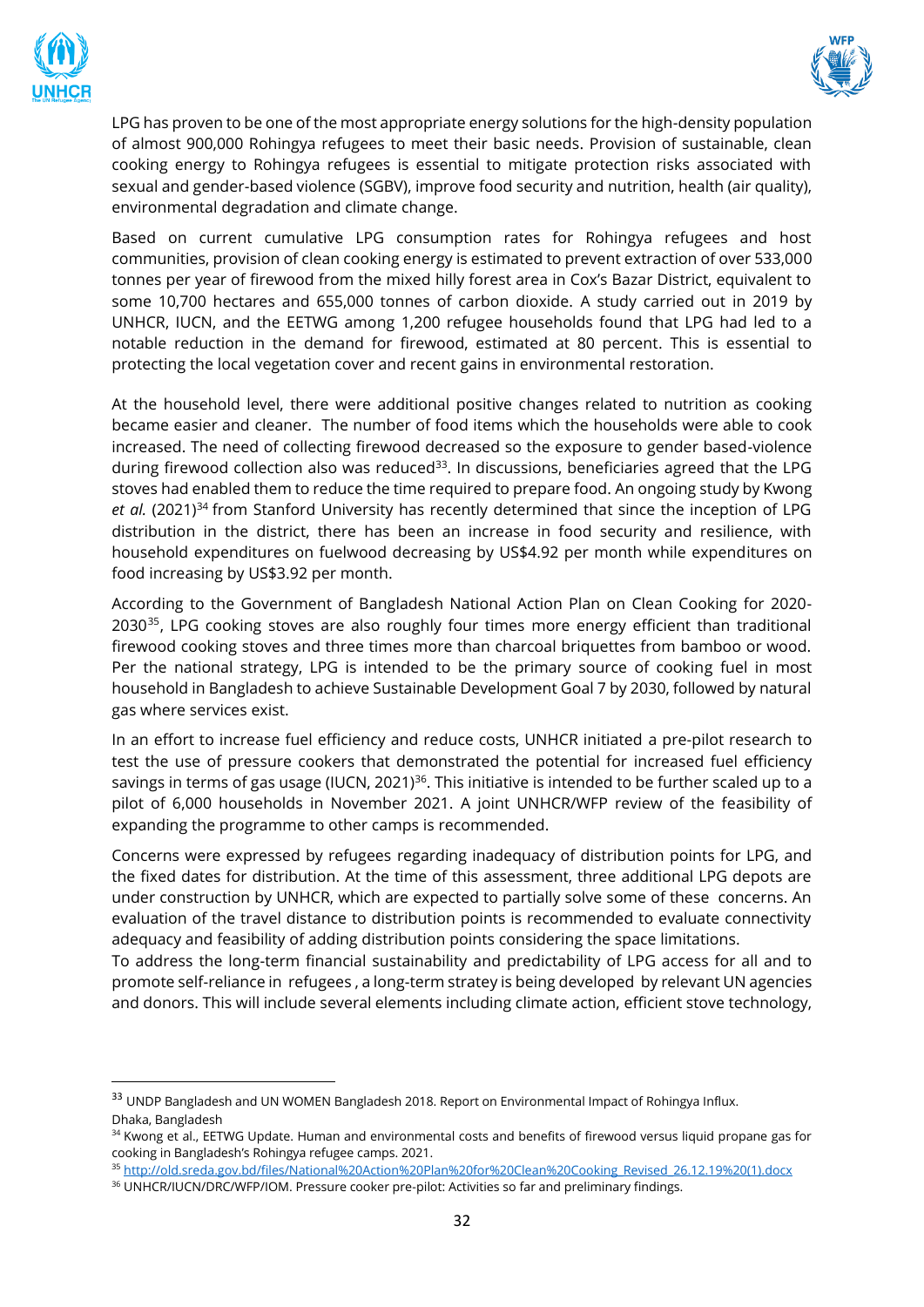



and cost sharing to reduce the residual cost and improv the suatainability of and increase affordability and purchasing power to enable sustained access to LPG refills.

#### <span id="page-32-0"></span>3.5.3. Other environmental rehabilitation components

Other activities within the greening strategy are mainly land stabilisation, forest restoration, afforestation, seedling distribution, nursery development and enhancement of the blue-green network including connectivity and walkways that support access to services such as food and fuel distribution points<sup>37</sup>. Land restoration is achieved by planting trees and legumes, ensuring that there is no disruption of the current vegetation cover. Where necessary, terraces are stabilised by planting grasses, trees, leguminous shrubs and biological reinforcement. In order to restore forests, fast-growing trees are planted, and legumes are also planted for nitrogen fixation. Afforestation focuses on areas affected by the cutting of trees for firewood. Tree seedlings and bamboo cuttings are provided to households that are built on slopes for protection against landslides. Nurseries are established in areas which have enough air circulation, water, and light, as well as a low risk of flooding. The activities are implemented through cash-for-work. The camp greening strategy has certainly made a significant difference in terms of restoring the environment and improving living conditions, and the difference is visible, as comparison pictures below clearly show<sup>38</sup>. The key stakeholders have welcomed and greatly supported the strategy.



Previous scinario of Kutupalong at Rohingya refugee camps on 30.03.2018



Present scinario of Kutupalong at Rohingya refugee camps on 17.07.2020

Insufficient lighting has been reported by refugees, especially by females, as one of the most common reasons for feeling unsafe in the camps and for limiting their access to services, pointing out the need of improvement. Given the linkages with food access, through for example a safe access to e-voucher outlets and markets from an inclusive perspective, it is recommended for UNHCR and WFP to explore opportunities for collaboration, such as self-reliance activities related with lightning maintenance.

#### <span id="page-32-1"></span>3.5.4. Recommendations

- Evaluate the number of LPG distribution points with consideration for adequate connectivity and potentially additional locations to address the distance issue based on the available space in the camps.
- Explore medium to long-term strategic shift from the current fully subsidized blanket distribution model of LPG towards cost-sharing through partial subsidy with relevant UN agencies
- Explore cash-based modalities for cooking fuel, stove and pressure cooker distribution.
- UNHCR and WFP to jointly review the scaling up the pressure cooker pilot in the camps.
- Improve solar street lighting in camps.

<sup>37</sup> Bangladesh WOCAT Symposium. Ecosystem based Disaster Risk Reduction in Rohingya Refugee camps of Cox's Bazar, 2019.

<sup>38</sup> NPM. [Satellite Detected Tree Coverage Change: November 2019 to January 2021,](https://ago-item-storage.s3.us-east-1.amazonaws.com/0a995a9b0e0f4c288a2314f44a507152/Regrowth_2021_ind.pdf?X-Amz-Security-Token=IQoJb3JpZ2luX2VjEB4aCXVzLWVhc3QtMSJGMEQCIEkCcW5s9fx3Zm3t7dOY5yfg4gbwJ%2BfdSypFNGEZ7JjlAiAFf%2F0MoK2Dxby6wz6a7aRXkzCS3M3%2BzIbkfRAegRBEciqDBAjn%2F%2F%2F%2F%2F%2F%2F%2F%2F%2F8BEAAaDDYwNDc1ODEwMjY2NSIM4qaPbIjvwBbpRFEYKtcDx00y6SXrmvIdskM6WkDztDXQDLUzbpt%2BRJA6Z6AHzEJtXJpF7vfSu1jgp%2BEMrx2ovveuVbJyRQw5q4MtNUQgMZzu2WS0t46gKyFC4HmXx%2BBuPrM7MoTM%2Fp2sPPCCK2%2B%2B%2BGItREqJpZ5m3mWGSjhEOdjxd%2FRqli2GJzu7SeJfzNKSqFfxzltzG8yuwXeqI9acxK55WCzrsFkg%2FJXMKgytak9843vzoWZkEaI9Cj4jI9S%2F0lBGNS8qGfduqhoMeUPBZYN0W7ZoMAb0mblwBJN5FkbX67p2mwCE2Ug3AAHWcK4X%2Bn11bMbyrPSwtBQIi35Es2nLjAvj0f2zKqBdfVK%2BW9rEcTDkQby%2BLpYNWrRcMdF6qGvjQJQf7RWvTf%2BdLVxVH3eUdp%2Bs0iwjj6ydcnNeYDtiVmsjaZd7FzBFn8FcPpn8PFPaCkmsRD9W0g2sAKqhYLp5D9vpwkoY9FZ0rrgcMG%2FokIWjbMvp0waum08vJ0X5G%2Fa978jZHeCB8302SFYVWFmZW%2B%2BztAxX4iqsNDdPq%2FjrmdlnfyXhoigowAd6H1wEdx2iNAXfQNpoXar38ex7nZtlsJdwa4YxeYrLGbTLhAuIXp%2FYtZpvLUcHtj1mHfiwj5R%2FoKOYMJWSy4YGOqYBmYUcpnSRRk0KqPWEsRC3VBN15IawgzcOY1ZQ7DKi6oPlQS0wrnMfNJ75ekc4a4XSKYmv4YIAXXIBf7rN5ZN4CnyNwxiaPpGfYs8Xod0jVodCyRI03F49jgkUrterFDeKAIudZp8szHw6V0%2FLCHK1s%2BLO274Yqq7lje4C6xdqaGCgslWgU1CvxeywguoUri7pi2dSe9Mh3yJSqC0JbvFj362PBdMssg%3D%3D&X-Amz-Algorithm=AWS4-HMAC-SHA256&X-Amz-Date=20210623T065741Z&X-Amz-SignedHeaders=host&X-Amz-Expires=300&X-Amz-Credential=ASIAYZTTEKKEU56QPJ2R%2F20210623%2Fus-east-1%2Fs3%2Faws4_request&X-Amz-Signature=646388193dbcde3a00127bd2b58b583e82f0e3a1ee3775f40bdd58863cde0785)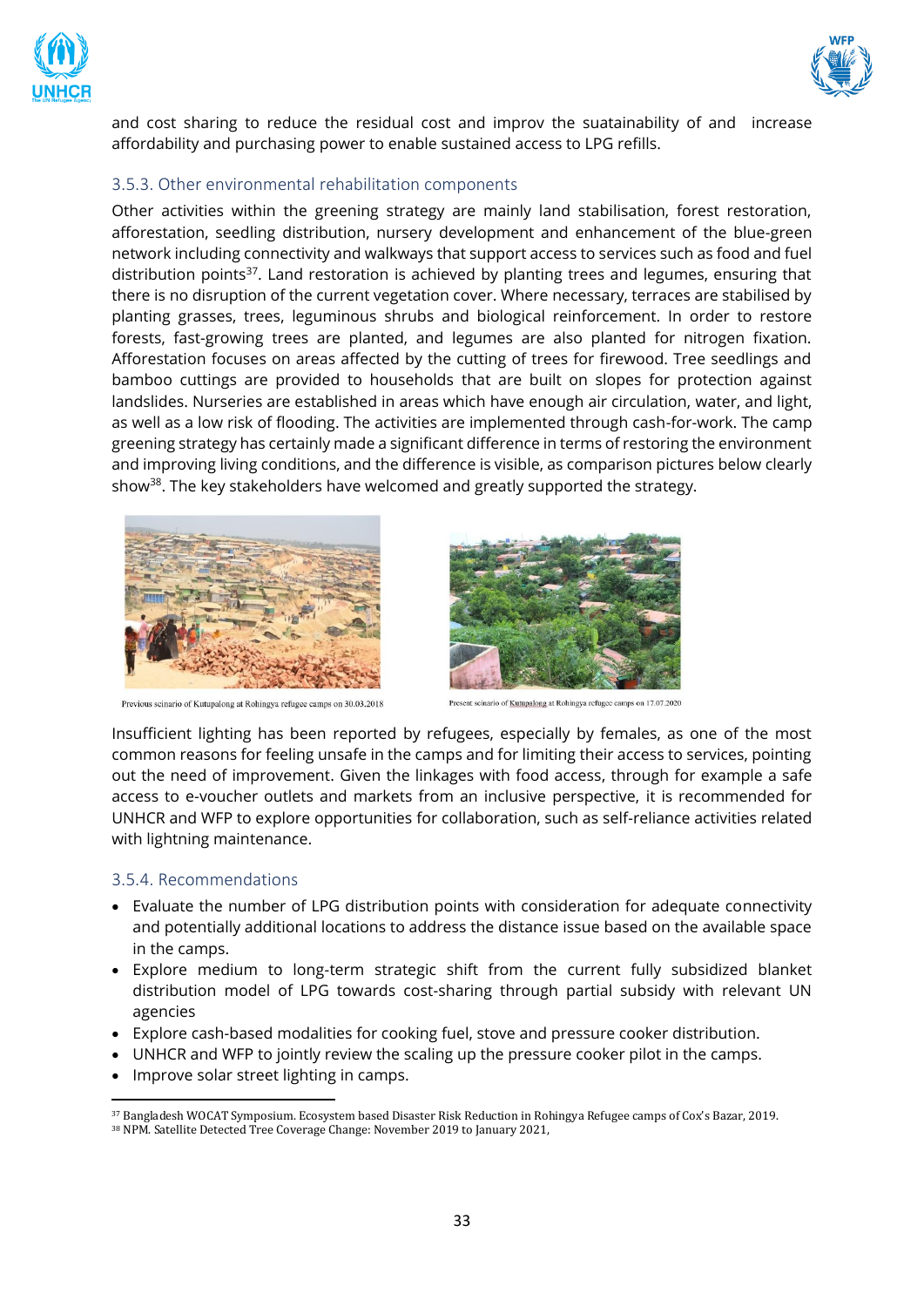



- Mainstream climate resilience and environmental sustainability (including solid waste management) across UNHCR and WFP operations and interventions
- Integrate energy needs into MEB calculations and vulnerability assessments.
- .

# <span id="page-33-0"></span>3.6. Access to basic services

#### <span id="page-33-1"></span>3.6.1. Health

The general health status of refugees in Cox's Bazar remains stable, as crude mortality rate and under 5 mortality rates are well below emergency thresholds. According to the health sector, as of March 2021, the crude mortality rate was 0.16/1,000 population/month, while under five mortality rate was  $0.38/1,000$  population/month<sup>39</sup>.

COVID-19 infections continued to rise in the camps at the time of this assessment. As of 29 July 2021, there were 2,415 confirmed cases of COVID-19 amongst the refugees and 13,531 cases amongst the host community. Worryingly, more than 1,700 of these cases were recorded in the months of May to July, which is over 75% of the number for the entire period March 2020 – July 2021. Cumulatively since the beginning of the pandemic, 53,085 tests have been conducted amongst the refugees. The cumulative test positivity rate (TPR) is at 4.6% and 11.3% among refuges and host community respectively. There have been 17 new deaths amongst the refugees so far in 2021 bringing the cumulative death toll to 27 amongst refugees and 153 amongst the host community. In 2020, UNHCR established the first ever intensive care unit (ICU) in the district at Sadar District Hospital. COVID-19 isolation and treatment centres were also established by various stakeholders in the camps with 641 functional beds and 276 additional beds on standby for COVID-19 case management as of 29 July 2021. The bed occupancy of SARI ITCs was 50% in Ukhiya and 49% in Teknaf. Out of these, 74% were mild, 14% moderate and 12% were severe cases.

Other infections such as upper respiratory infections, diarrhoea continue to be reported in the camps. Notably in the past three months (May-July) there have been increased incidence of acute watery diarrhoea which is being closely monitored by the health and WASH sectors.

Health services are provided by a total of 40 primary health centres and 97 health posts free of charge to all in the refugee camps, in line with the health sector minimum service package. However, the 2020 REVA assessment found out that there was an increase in the proportion of households that got into debt mainly due to health/medical cost from 28% to 36%. There is a need for UNHCR and the health sector to address challenges faced by refugees in accessing healthcare services provided in the camps to enhance utilization in order to reduce in-debtness to meet medical needs.

The health facilities mentioned above are not integrated with nutrition programmes except in one camp (Camp 4 Extension) out of the 34 camps. The separate health and nutrition services have a missed opportunity for ensuring the continuum of care for pregnant and lactating women who require the SRH services and nutrition support in the BSFP programmes. The overall coverage of complete antenatal care (ANC) is 85 percent, and 85 percent of deliveries take place at the health facility in UNHCR supported facilities. The coverage of complete post-natal care is 94%<sup>40</sup>. There is an ongoing project in 3 camps, in which the process of integrating maternal and child health with nutrition has begun. There are plans to integrate community health workers and to have a single partner implementing health and nutrition within the same primary health facility. The process of integration will also facilitate the process of harmonising health, nutrition, and WASH messaging. This will also facilitate a strengthening of the linkages between WFP and UNHCR in terms of

<sup>&</sup>lt;sup>39</sup> Health Sector Cox's Bazar. Health Sector Bulletin Number 14. January to March 2021.

<sup>40</sup> Data obtained from programme personnel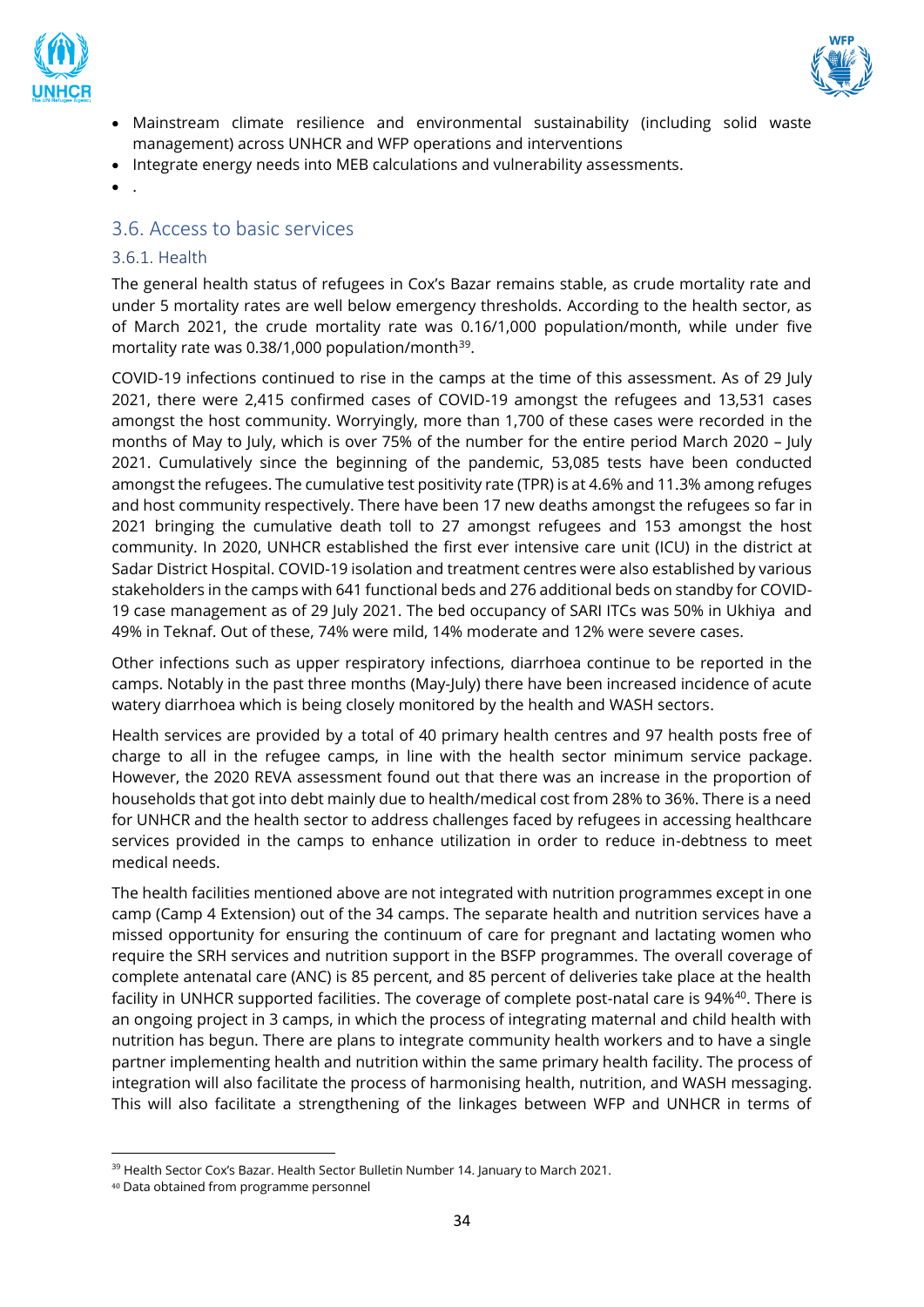



improving coverage of BSFP for pregnant and lactating mothers. The current project should be evaluated, to determine the feasibility of scale-up to other camps.

#### Recommendations

- UNHCR, in collaboration with the nutrition and health sectors, to determine the feasibility of expansion of health and nutrition integration in facilities.
- Guided by experience from the current integration project, an assessment and plan is recommended towards scaling up of integration between health and nutrition, including community outreach and messaging.
- UNHCR and the health sector to address challenges faced by refugees in accessing healthcare services provided in the camps to enhance utilization in order to reduce in-debtness to meet medical needs.

# <span id="page-34-0"></span>3.6.2. Water, sanitation and hygiene (WASH)

In general, access to drinking water in the camps is fairly good with almost 100% of the population having access to protected/treated water sources. However, the distribution of WASH facilities is not uniform, leaving gaps in some parts of the camps that are filled by the WASH partners in a progressive manner. Below are the overall key WASH indicators:

- 14.3 litres/person/day of potable water collected at household level (compared to a standard  $of  $> = 20$$
- 99% of households collect water from protected treated sources (against a standard >=95%)
- 22 persons per latrine (against a standard of <=20)
- 62% of households with access to handwashing devices (against a standard of >=90%)

The main sources of drinking water are underground water in Kutupalong and surface water in Teknaf camps. The refugees access safe water through tap stands from piped water networks and tube wells. Due to seasonal variations, Teknaf camps usually face water shortage during the dry season which requires establishing water rationing and sometimes water trucking in order to fill the gap.

In terms of sanitation, there are no household latrines, and refugee population makes use of shared family latrines and bathing facilities. Latrine coverage is still low but space in the camps limits the possibilities of increasing coverage to meet the required standards. There is one centralised Faecal Sludge Treatment Plant (FSTP) functioning, one FSTP under construction in the mega camps and one FSTP in the planning phase to be constructed in Teknaf to ensure proper management of faecal matter, thereby contributing to the well-being and public health of the refugees and nearby host community. Solid waste composting sites are used for the solid waste management component, but again, space is the limiting factor.

Hygiene promotion is a crucial part of the WASH programme focused on disseminating information and improving the hygiene practices of the beneficiaries, such as handwashing with soap and water to prevent/minimize diarrhoeal related diseases and COVID-19 during this pandemic.

Access to water and sanitation improved between 2019 and 2020, with fewer households reporting difficulties in REVA 4. Still, half of Rohingya households reported problems accessing water and 59 percent pointed out problems with sanitation facilities. The main challenges mentioned regarding access to drinking water were distance and lack of sufficient water points, queuing time and the functionality of water points, whereas the most common issues reported for sanitation were waiting times, cleanliness, distance from facilities and overcrowding<sup>41</sup>. JAM FGDs confirmed these results and revealed that the quality of drinking water was good, but the

<sup>41</sup> WFP 2021. REVA 4. Refugee influx Vulnerability Assessment in Cox's Bazar 2020.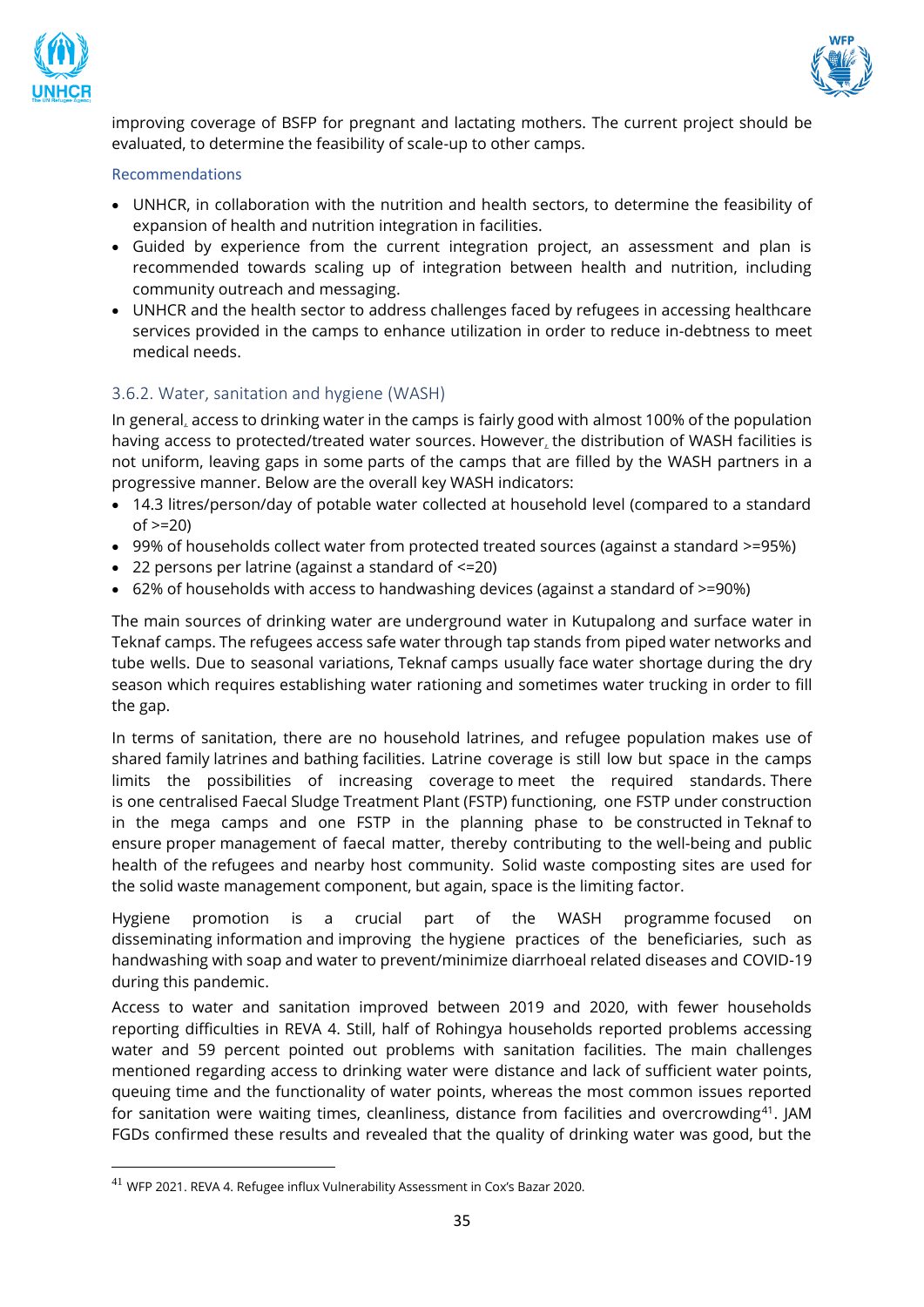



quantity was insufficient, as it was reportedly not available throughout the day. They were of the view that efforts should be made to increase the quantity by installing more drinking water facilities. They were also dissatisfied with drainage, which they felt should be upgraded.

Refugee concerns with, and use of, WASH facilities are highly gendered. Refugee women and girls have expressed grave fears of rape and sexual abuse when using latrines. Unlike majority of males, female refugees bathe inside shelters instead of using communal facilities. Female refugees reporting concerns about the distance of latrines is twice the reporting rate of males. This is related to social norms that restrict females' mobility and shame them about menstruation, which leads women and girls to use WASH facilities under cover of night, when they are also more vulnerable to attacks, including sexual violence. This was emphasised in the JAM focus group discussions where they also felt that the latrines were insufficient and should increase in number. In addition, they were of the view that the lighting for toilets was not enough and should be improved.

#### Recommendations

- UNHCR in collaboration with the WASH sector should endeavour to improve the water production and supply in the camps.
- UNHCR and partners to scale up the gender segregated latrines for the refugee population.
- More collaboration with the WASH and site management sectors to improve the hygiene and sanitation through improvements in the drainage system management in the camps.

#### <span id="page-35-0"></span>3.6.4. Education and school feeding

In Cox's Bazar, refugee children have access to non-formal, basic education from the age of 14 through temporary learning centres which are run by NGOs. There is currently no scope for continuing education for those who attended school in Myanmar. There are restrictions on the use of the Bangladeshi school curriculum and Bangla language as a medium of instruction. English, Burmese, and Arabic are the languages of instruction.

Following the outbreak of COVID-19 in Bangladesh, the RRRC in Cox's Bazar released formal instructions on the 24<sup>th</sup> of March 2020, which specified which activities in the 34 camps would be defined as essential and critical. Education facilities (almost 6,000) were closed indefinitely. This disrupted learning activities for more than 325,000 children<sup>42</sup> in the camps. This also limited communication between teachers and learners due to low capacity for online learning, especially due to lack of access to internet in the camps, coupled with the restrictions on access to information and communication (ICT) technology in the camps.

To support and ensure the continuation of learning at home, the Education Sector has been working with parents and caregivers to enable them to better support their children in learning at home during the COVID-19 pandemic. In order to support families meaningfully, different types of methodologies are being used for children's learning. The primary layer has been the provision of learning materials and caregiver led education to children, engaging teachers on a need basis to support learners and their caregivers, giving also due consideration for teachers training. Guidance notes were developed and shared with caregivers and parents that contain instructions for both parents and children on ways to ensure that learning continues at home. This again has been restricted from April 2021 onwards by the RRRC office in the context of COVID-19 restrictions.

Under the umbrella of the Education Sector, a technology task team has been established to look at available solutions that are acceptable by the government. The EdTech strategy identified and recommended seven different technology solutions for the education program. These are: radio programming, Learning Management Systems (LMS), Interactive Voice Response (IVR), Short

<sup>42</sup> Education Sector, Cox's Bazar. COVID-19 response strategy. 2020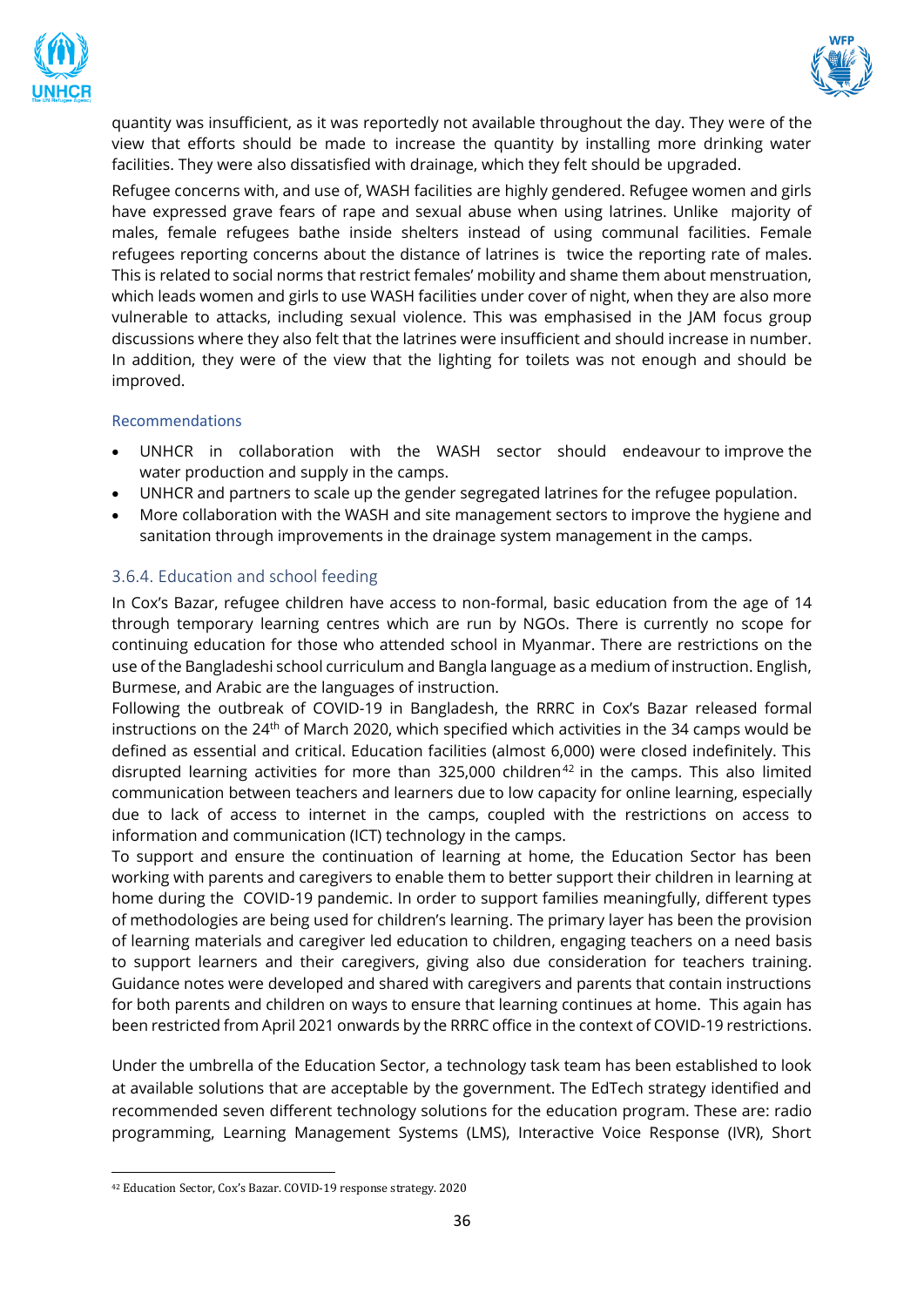



Message Service (SMS) Technology, educational game applications, WhatsApp, or messaging platform for sending education materials -audio/video lesson and data collection platforms. Most of the identified solutions are prohibited for use in the Rohingya camps. Education Sector is working on education information management system that captures learner's information that is linked with family data

WFP has been implementing school feeding in the camps which provided 50 g of high energy biscuits (HEB) per day in learning centres to all children aged 3 to 14 years. . The HEB provided 14 vitamins and minerals, covering about half of daily micronutrient requirements for that age group. There was a plan to expand the activities to new learning centres, but their closure led to programme adjustments and school feeding is now provided through the general food assistance sites. This will continue until the re-opening of learning centres, when it is expected that the programme will revert to what it was before closure.

#### Recommendations

- WFP to continue school feeding in the camps as per the number provided by Education Sector.
- The School Feeding Programme plan for 2021 in the camps to continue (HEB distribution) in the learning centres when they are reopened. Until then, the take home ration through GFA outlet will continue.
- Sustained and strategic advocacy is required by the Education Sector and relevant stakeholders for:
	- $\circ$  The continuation of home-based learning through house visits by refugee teachers
	- o Distribution of materials and guidelines for students and parents/caregivers.
	- o Opening opportunities for use of low-level technology solutions.
	- o reopening of learning centres.

# <span id="page-36-0"></span>3.7. Protection and accountability mechanisms

#### <span id="page-36-1"></span>3.7.1. Key protection issues

The joint Multi-Sector Needs Assessment conducted in 2020<sup>43</sup> looked at the main security issues which were of concern to refugees since the COVID-19 outbreak. A total of 13 percent of households reported at least one security concern. The main reported concern was theft (11%), followed by disputes over resources (3%), and a low proportion reported disputes over housing, extortion, community violence and criminal groups (all 1%). These findings are in agreement with REVA 4<sup>44</sup>, which found that the main insecurity incidents experienced by the 33 percent of households that reported at least one, were movement restrictions and theft/robberies. REVA 4 showed an increase in the number of insecurity reports among the registered Rohingya population compared to previous years. Results also indicated that harassment and discrimination were reported more often by women, while men made more references to killings, murder, theft and robbery<sup>33</sup>.

Rapid gender analyses, focusing on the differentiated needs and experiences of women and girls, found that safety and security risks increased during the pandemic for everyone, but pre-existing gendered risks were exacerbated. Gender-based violence (GBV) including intimate partner violence (IPV), polygamy, transphobic violence and violence against female sex workers increased while access to support was more restricted. An increase in early, forced and child marriage due

<sup>43</sup> ISCG. Joint Multi-Sector Needs Assessment (J-MSNA). July-August 2020.

<sup>44</sup> WFP 2021. Refugee influx Emergency Assessment 2020.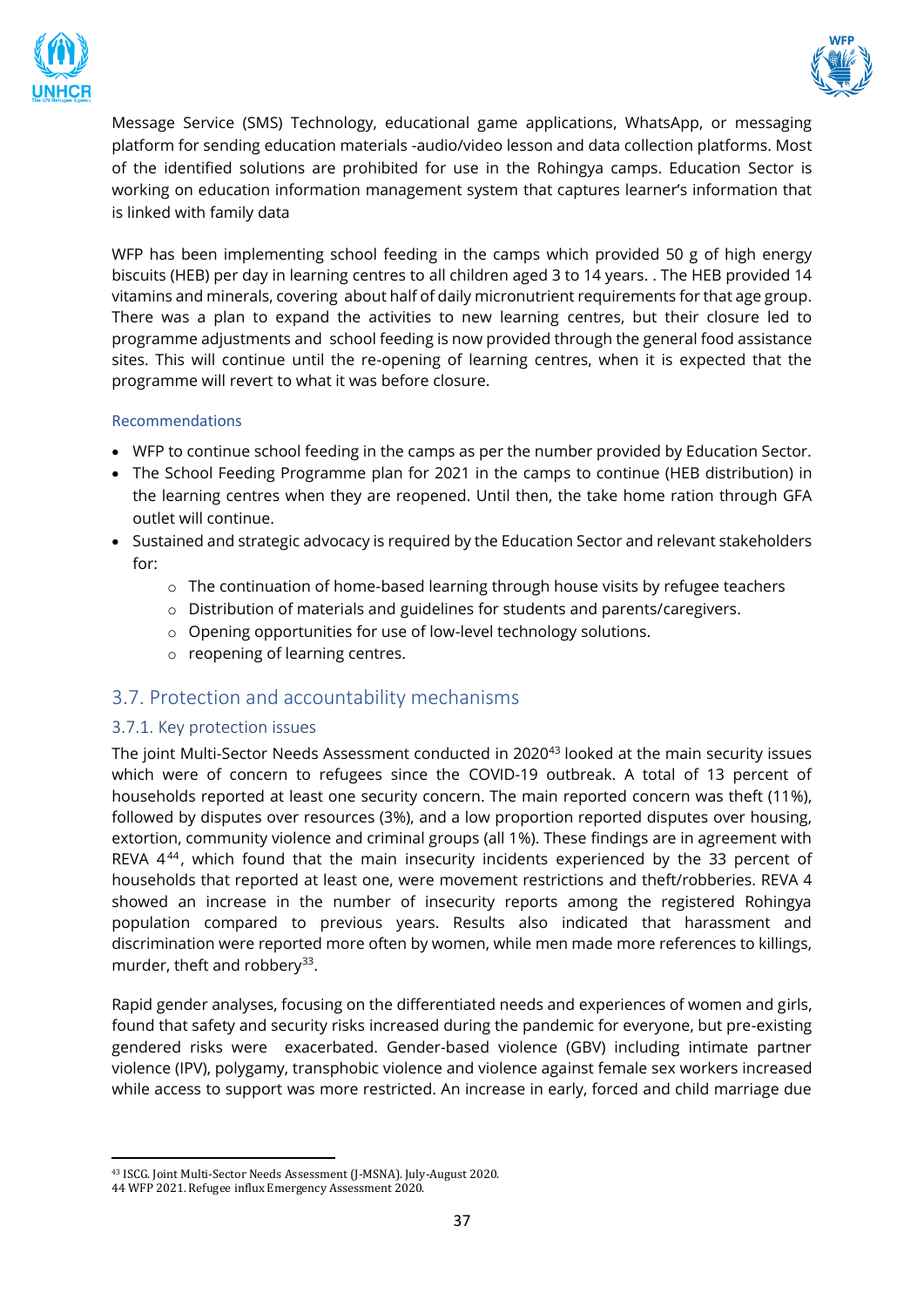



to financial pressure resulting from the containment measures also had taken place $45$ . Prepandemic research found that rape and sexual abuse, domestic violence and IPV, child/early/forced marriage, and human trafficking were among the top GBV issues for female refugees across age ranges and other diversity characteristics (disability and sexual orientation)<sup>46</sup>. The MSNA 2019 stated that the lack of light was the reason by female respondents (50%) for feeling unsafe exacerbating protection risks, especially for women and girls. It also identified that households reporting child protection issues increased by 16% in child labour and missing children. Child labour is considered a negative coping strategy to meet basic needs at the household level. Given the operational context, sexual exploitation and abuse (SEA) by humanitarian workers is a significant risk. It is important to continue reducing protection concerns at assistance access points and reduce the risk of sexual exploitation and abuse (SEA). All frontline humanitarian workers, including porters, should be trained in PSEA and assistance recipients, especially the extremely vulnerable, should be informed of their rights and reporting mechanisms.

In terms of community-based protection, there are different community structures and mechanisms such as the community outreach members (COMs) or the food security mobilizers/volunteers that have been established to support the community-based activities on protection and food security related concerns. UNHCR and WFP community-based volunteers should be aware of the structures each agency has in place with the purpose of leveraging support on food assistance related issues. This would allow better information dissemination and provision of feedback to the community. It would also allow for identification of persons with specific needs who require additional support on food assistance, including porter services. During JAM FGD the main protection concerns reported specifically, for humanitarian assistance, were with respect to carrying of food items from the distribution centre to the household, both in terms of the weight and distance. Linkages between volunteer groups facilitated by both agencies should be strengthened; WFP could provide orientation to community volunteer structures on food assistance, including referral pathways and communication with communities messaging on food assistance.

#### Recommendations

- Protection mainstreaming in food security related programming is necessary to advance in gender equality and support the participation and self-reliance of women.
- Ensure food access, self-reliance and nutritional activities are implemented in an age, gender, and diversity sensitive manner, promoting the safety, dignity and integrity of people receiving assistance, while considering the diverse needs of all.
- The needs of women of concern should be assessed so that they are able to benefit equitably from self-reliance opportunities that are jointly advocated for by WFP and UNHCR, including by considering gender specific barriers such social norms, domestic care burden and child-care, mobility restrictions and GBV risks.
- Child protection mainstreaming should be improved in food security and nutrition programmes.
	- $\circ$  Inclusion of child-friendly messages in food security and nutrition interventions,
	- $\circ$  Training of food security/nutrition staff and volunteers on child safeguarding policies and procedures,
	- o Setting up child-friendly feedback mechanisms
	- o Establishing child zones at distribution points

<sup>45</sup> ISCG ACAPS NPM CARE OXAM UN Women report In the Shadows of the Pandemic: The Gendered Impact of COVID-19 on Rohingya and Host Communities. October 2020.

<sup>46</sup> University of New South Wales research report Addressing SGBV and Empowering Refugee Women (research conducted Nov. 2019- Feb. 2020)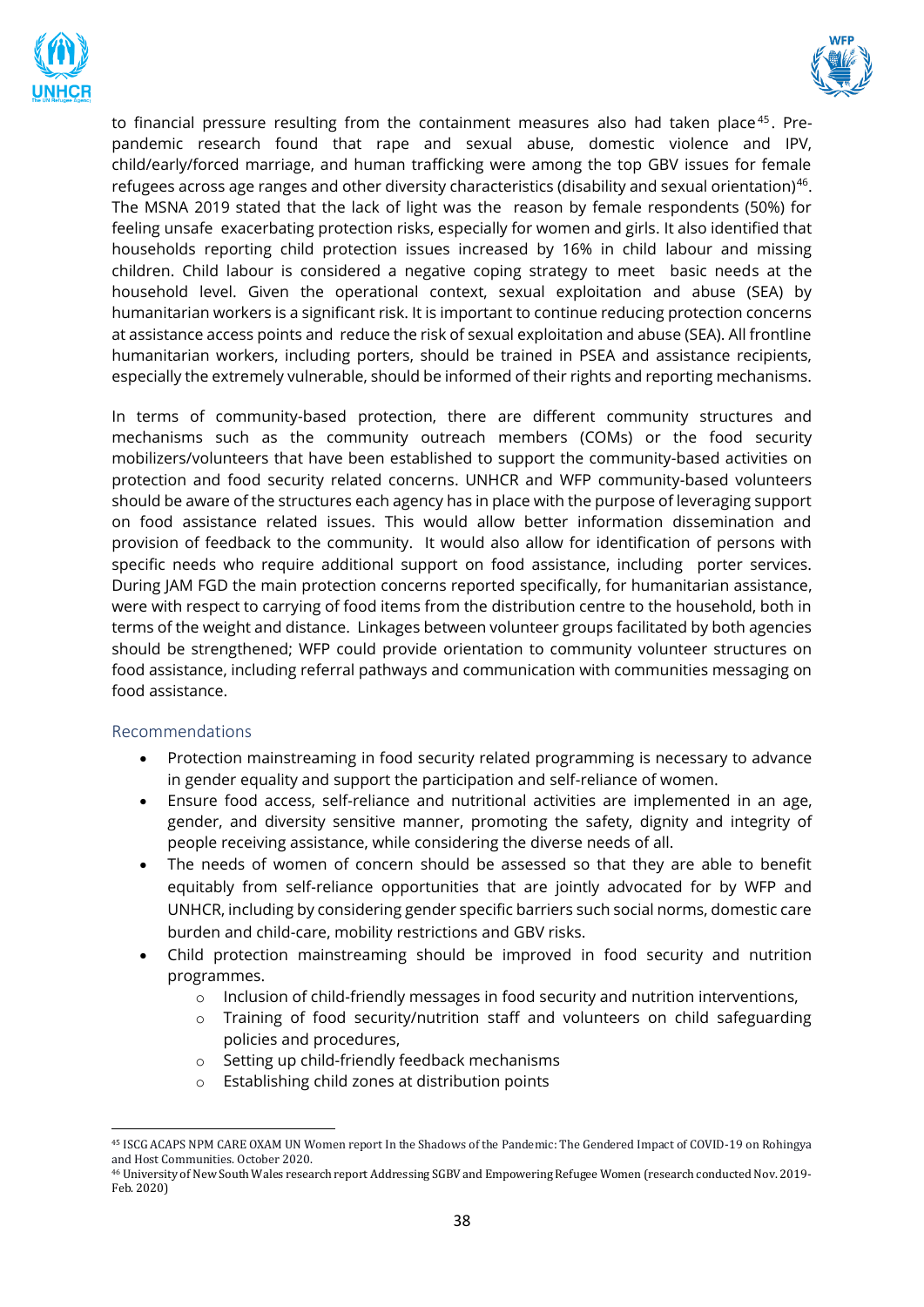



 $\circ$  Efforts should be made to ensure adequate representation of children in the decision-making process on issues related to nutrition and food supply.

# <span id="page-38-0"></span>3.7.2. Complaints feedback and response mechanisms

Within the framework of accountability to affected populations, there are several mechanisms for receiving complaints on assistance. Information centres are available for refugees to submit complaints through staff members and help desks located in the different camp facilities as well as hotlines supported by UNHCR, WFP and the implementing partners. The community outreach is also used for receiving complaints. In discussion with programme personnel, it was highlighted that there are frequent delays in addressing and providing feedback on complaints between UNHCR and WFP mostly caused by the delays in the registration process conducted by UNHCR during COVID-19 pandemic.

Likewise, in line with an age, gender, and diversity approach, inclusivity and accessibility of the feedback and SEA reporting mechanisms could be improved for women and girls, people with disabilities, people with diverse gender identities or sexual orientations, and other diversity characteristics. It is recommended that complaint and feedback mechanisms are accessible to everyone in terms of timing, language, location, and method of dissemination (such as audio or visual in relation to specific needs). Service providers must give feedback in a timely manner in a way that is safe. The change of alternate food collectors was highlighted as one of the complaints which frequently takes time before it is addressed. To reduce delays, a unified common feedback mechanism could be set up across sectors to ensure clarity on focal points and timely response, with referral SOPs between UNHCR and WFP.

UNHCR and WFP complaints and feedback mechanisms must be safe and accessible for people of all ages, genders, and other diversity characteristics.

From JAM FGDs feedback it was noted that refugees had some understanding and knowledge of the complaints and feedback mechanisms available to them, but they were not satisfied with the time taken to address complaints. One particular issue which was highlighted was the change in household composition, which they felt always takes too long, and have implications in the assistance that is provided according to household size, such as e-voucher or fuel distribution. They requested for the process to be resolved in a timely manner.

#### Recommendations

- Ensure that the process of updating household composition is resolved in a timely manner.
- Assess the need for a common feedback mechanism to be set up across sectors, incorporating referral SOPs between UNHCR and WFP in order to harmonize complaints and feedback mechanisms and reduce delays.
- Have focal points for each type of complaint, spell out timelines for each type of complaint and confirm that feedback is provided when changes are made.
- Ensure complaints and feedback mechanisms are accessible to everyone in terms of timing, language, location and method of dissemination (such as audio or visual in relation to specific needs).
- All staff working on complaints and feedback mechanisms, frontline distribution workers, including porters, to be trained in PSEA, particularly code of conduct, work with LGBTIQ+ individuals, responsibilities, and reporting lines.
- Assistance recipients, especially the extremely vulnerable, to continue to be informed of their rights and existing reporting mechanisms.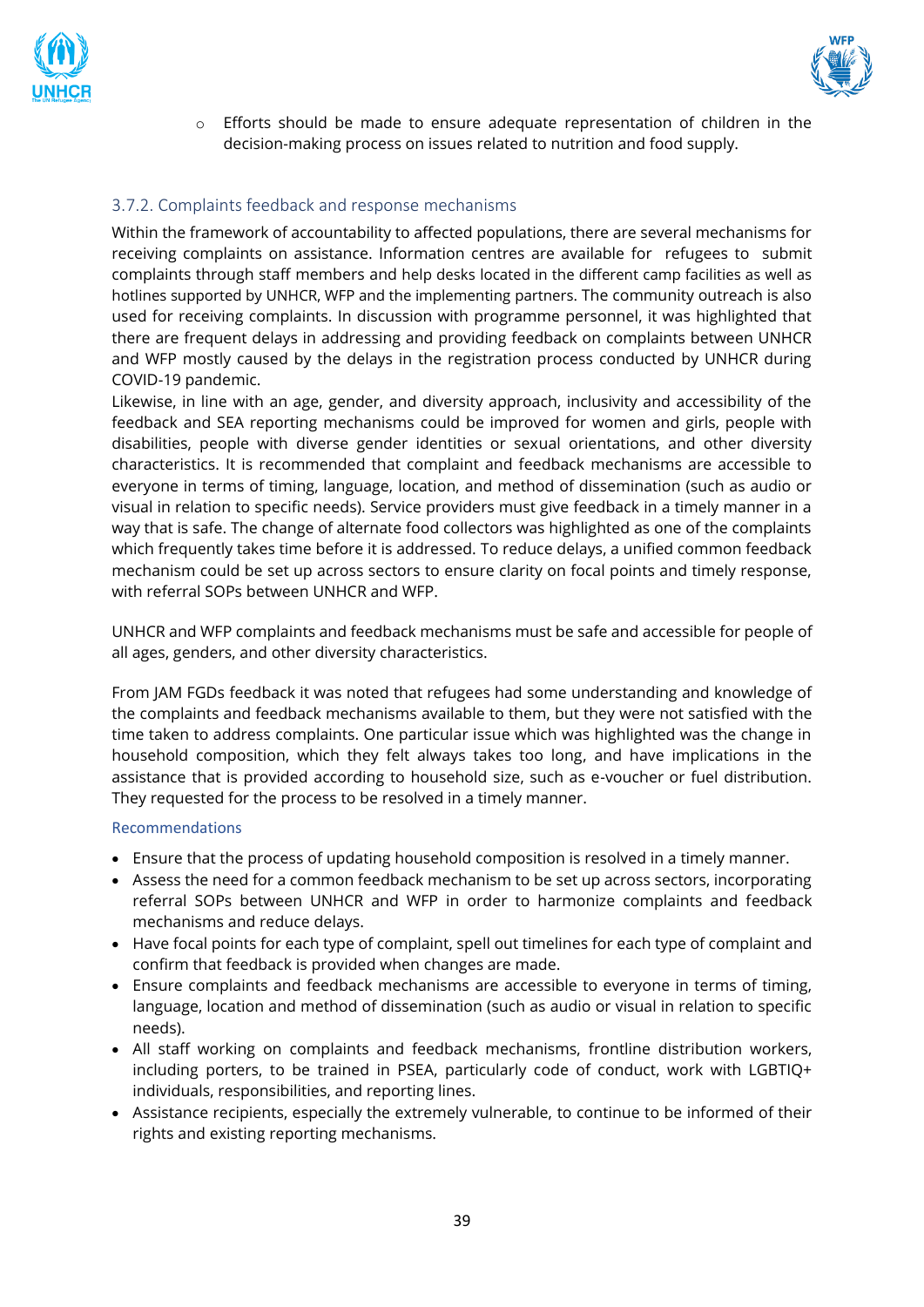



• Linkages to be strengthened between volunteer groups facilitated by both agencies. WFP to provide orientation to community volunteer structures on food assistance, including referral pathways and communication with communities messaging on food assistance.

# <span id="page-39-0"></span>3.8. Data and system inter-operability

# <span id="page-39-1"></span>3.8.1. Data sharing agreements and interoperability solutions

Three data sharing agreements exist in the operation. The first agreement, signed in 2015, allows WFP to receive biographic data for registered refugees (UNHCR does not currently have biometrics for this population). The second agreement was the annex to the 2019 global data sharing addendum, Bangladesh being the first country to implement the agreement at national level. The 2019 Data Sharing Annex facilitated biographic data transfer of the FDMN population. The third agreement, signed in 2020, facilitates both biometric transfer (for printing onto SCOPE cards) and biometric access (for online authentication against BIMS at field-level). On a monthly basis, UNHCR shares biographical data (age, name, sex etc) to WFP who imports it into SCOPE, constituting the basis for allocating food assistance. Biometric data, for which three APIs (Application Programme Interfaces) or access points were developed to allow WFP to access UNHCR biometrics offline and online: i. direct biometric writes from UNHCR to SCOPE cards for offline scenarios (SCOPE-BIMS "Get Template" API), ii. SCOPE one-to-few online lookups (SCOPE-BIMS "Online Authentication" API), and iii. BB one-to-many online lookups (BB-BIMS Online Authentication access).

UNHCR and WFP team's coordination and collaboration around data sharing interoperability was remarkable during the past year. Practically all beneficiary data (99,95%) has been uploaded to the scope system within 6 months, starting in December 2020. The remaining 0.05 percent has not been uploaded due to data anomalies consequence of delays in registration/realignment due to COVID 19 restrictions. As of June 2021, 852,364 out of 852,792 beneficiary data was updated in SCOPE system.

Both SCOPE technical and UNHCR registration teams has been collaborating continuously to troubleshoot and fix any issues found. The teams maintain biweekly data sharing interoperability meetings where progress, issues faced and way forward are discussed. One of the results of this collaboration is the significant reduction of anomalies in the recent data shared compared to initial times. In addition, different updates were introduced on DGT logic and SCOPE to improve the processes around data mapping between UNHCR and SCOPE and biometric transfer using API.

The joint UNHCR and WFP efforts and collaboration on SCOPE-BIMS Online and Offline (Get Template) API, the card printing using *get template* Application Programming Interface (API) started around December 2020 and the distribution started in January 2021. By June 2021, cards for 178,460 households were printed and 165,945 distributed, representing 97% of the total. Both API are functioning perfectly and UNHCR and SCOPE technical teams work closely on resolving any issue that arises.

WFP uses Building Blocks (BB) for inter-organizational assistance coordination and online transfer management supporting 96% of the refugee population with food assistance on a monthly basis. WFP uses the existing BB-BIMS access provided by UNHCR for online biometric authentication of fingerprints against the UNHCR biometric database. In order to maintain the effective collaboration between both agencies in the future, further bilateral discussions are required to establish data governance, define and document roles and responsibilities, address data protection concerns raised by UNHCR and conclude on the feasibility or not of the use of BB-BIMS/BB-PRIMES access in Cox's Bazar, Bangladesh. In the meantime, WFP proposes to maintain status quo for current modus operandi - WFP will continue to identify refugees using QR codes and cease pinging BIMS. BB's access to BIMS for Cox's Bazar will be suspended whilst the above discussions take place.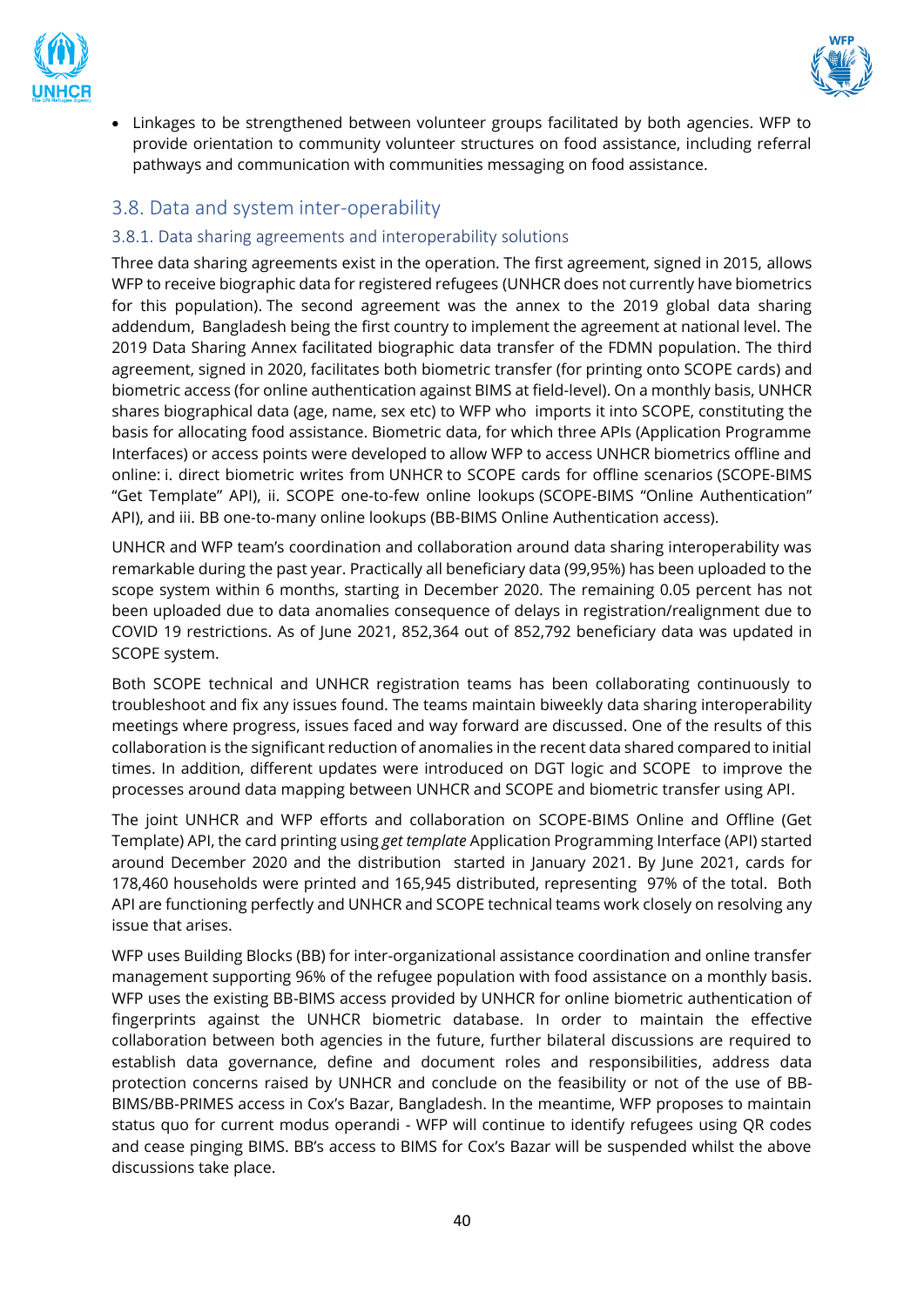



# <span id="page-40-0"></span>3.8.3. Recommendations

- Continue with the existing collaboration based on the data sharing agreement.
- With respect to the use of Building Blocks (BB) to BIMS access, WFP and UNHCR, jointly across Country Office, Regional Bureau and Headquarter levels, will discuss the governance of data shared by UNHCR to WFP and clarify and document the roles and responsibilities of each agency with respect to the use of BB to BIMS access.
- UNHCR and WFP will also continue technical discussion to address data protection concerns which UNHCR has raised and to conclude on the feasibility of the use BB-BIMS/BB-PRIMES access in Cox's Bazar, Bangladesh.

# <span id="page-40-1"></span>3.9. Needs-based targeting and prioritisation

#### <span id="page-40-2"></span>3.9.1. Progress and challenges

Needs-based targeting and prioritisation has been the subject of previous discussions between UNHCR and WFP. As per the 2019 JAM outcomes the following key steps were agreed upon

- Continuation of general food assistance for the refugee population, together with an annual assessment of vulnerability to establish appropriateness and feasibility of targeted assistance, while continuing to advocate for additional resources.
- additional targeted assistance to the most vulnerable, with an annual re-assessment and adjustment as appropriate.
- The agreement that a targeting approach for Cox's Bazar should be guided by Joint UNHCR/WFP targeting principles, with the REVA being key in terms of refining the criteria for targeting.

Blanket assistance have continued to be provided to refugees based on REVA 3 and 4 results. According to REVA 4 (2020), without assistance, 96 percent of the refugees would be highly vulnerable. A revision of assistance coverage is expected by the end of 2021 based on the upcoming REVA 5, currently ongoing.

As response to JAM 2019 recommendations, WFP started toping-up the e-voucher value for the most vulnerable households. Currently, the top-up value is 3 USD or 250 BDT, to be spent on the fresh food corners of e-voucher shops. According to REVA-4, the most vulnerable households were those with at least one member who was disabled or chronically ill, those with children below 5 years, those who had adolescent girls, those who had more than 5 members, those who had no male members of working age, and those that were involved in irregular earnings. It is also important to note that the households with higher vulnerability were also highlighted in the same report as being more likely to sell their food assistance to cover other food and non-food needs (household with a high number of children 5-14 years, households with chronically ill members, and households with few active male members). Figure 9 shows the proportion of the refugee population represented by the different categories, which equals 31 percent of the population. Despite the assistance provided, REVA 4 found that 7 percent of refugee households were still highly vulnerable and 49 percent were not able to cover the MEB, pointing out the necessity of more coordinated efforts to cover the needs of the most vulnerable.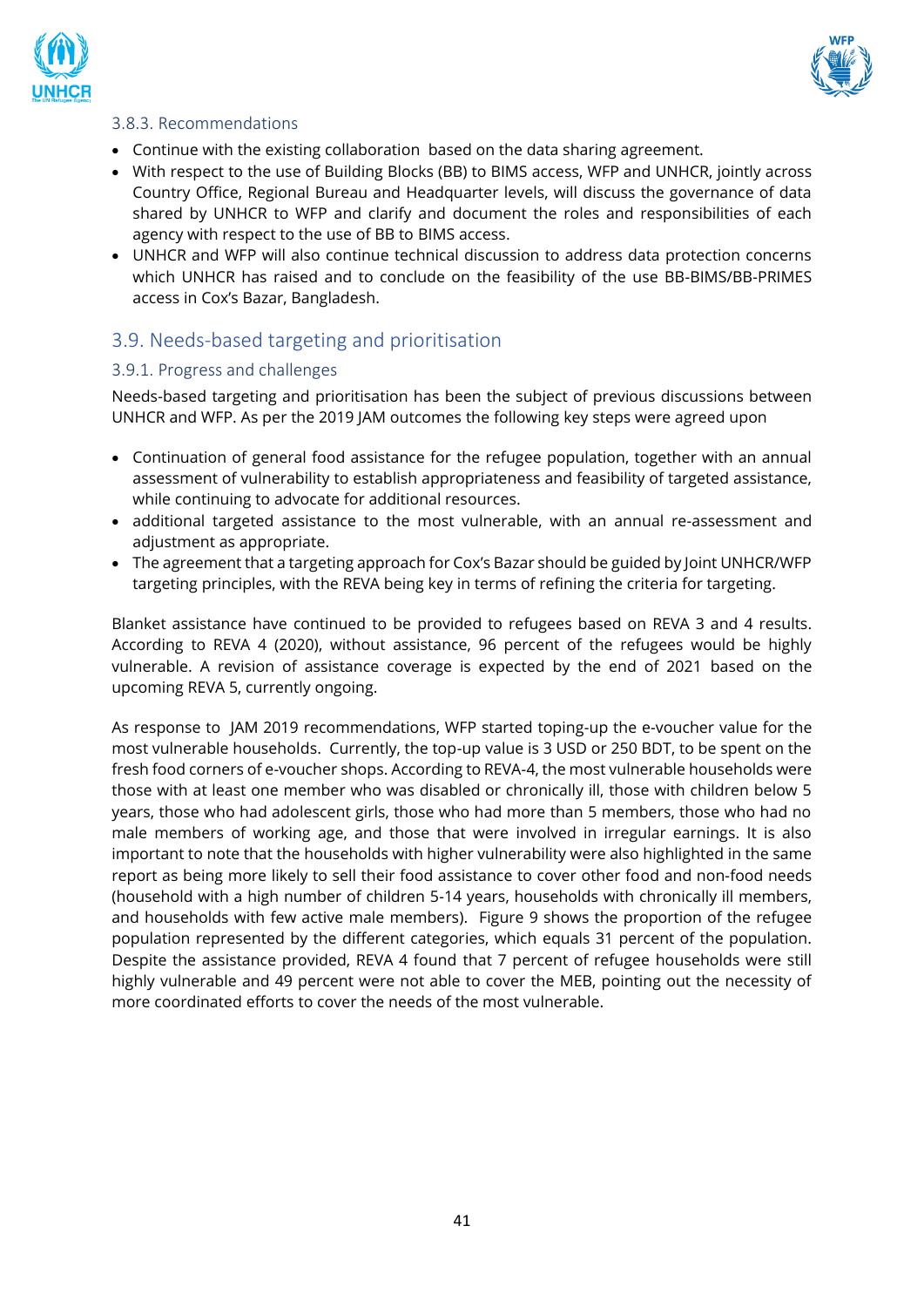





*Figure 9. Most vulnerable refugees according to REVA 2 FGDs and their proportion in the camps.*

Following JAM 2019 recommendations, in August 2019, UNHCR and WFP agreed on the ToRs for a joint targeting approach for food and other basic needs assistance for Rohingya refugees in Cox's Bazaar. In 2020, an inception report<sup>47</sup> was developed by a jointly hired consultant as starting point to lay the foundations for the targeting process and guide the next steps. It is recommended to resume this joint targeting process that was postponed due to the COVID 19 pandemic. Initially guided by this inception report, recommended next steps include the identification of targeting focal points in both agencies, and potentially other key agencies (IOM, UNICEF, etc.) and the stablishment of a inter-agency steering committee and technical working group including WFP, UNHCR, IOM and UNICEF representatives to guide the process, starting with the agreement on the ToRs.

# <span id="page-41-0"></span>Recommendations

As agreed in the joint targeting approach for Cox's Bazar, so as to move forward with needs-based targeting, the following follow-up actions are recommended:

- WFP/UNHCR to continue with the current blanket support to provide food and non -food items and basic services to the refugees in Cox's Bazar until new vulnerability results indicate the opposite
- Annual revision of assistance coverage based on annual vulnerability assessments, like REVA. The next review to take place at the end of 2021 based on REVA 5 results.
- Strengthen coordination efforts to cover the needs of the most vulnerable, by complementing the current additional targeted assistance with other modalities according to household vulnerability profile and capacities. Based on evidence, explore possibilities of common UNHCR-WFP criteria for the identification of the most vulnerable refugees as potential beneficiaries of the current targeted programmes such as self-reliance or e-voucher top-up activities, with the aim of increasing intervention efficiency in reducing vulnerability.

<sup>47</sup> UNHCR/WFP. Joint WFP/UNHCR Targeting Approach for Food and Other Basic Needs Assistance for Rohingya Refugees in Cox's Bazar, Bangladesh.2020.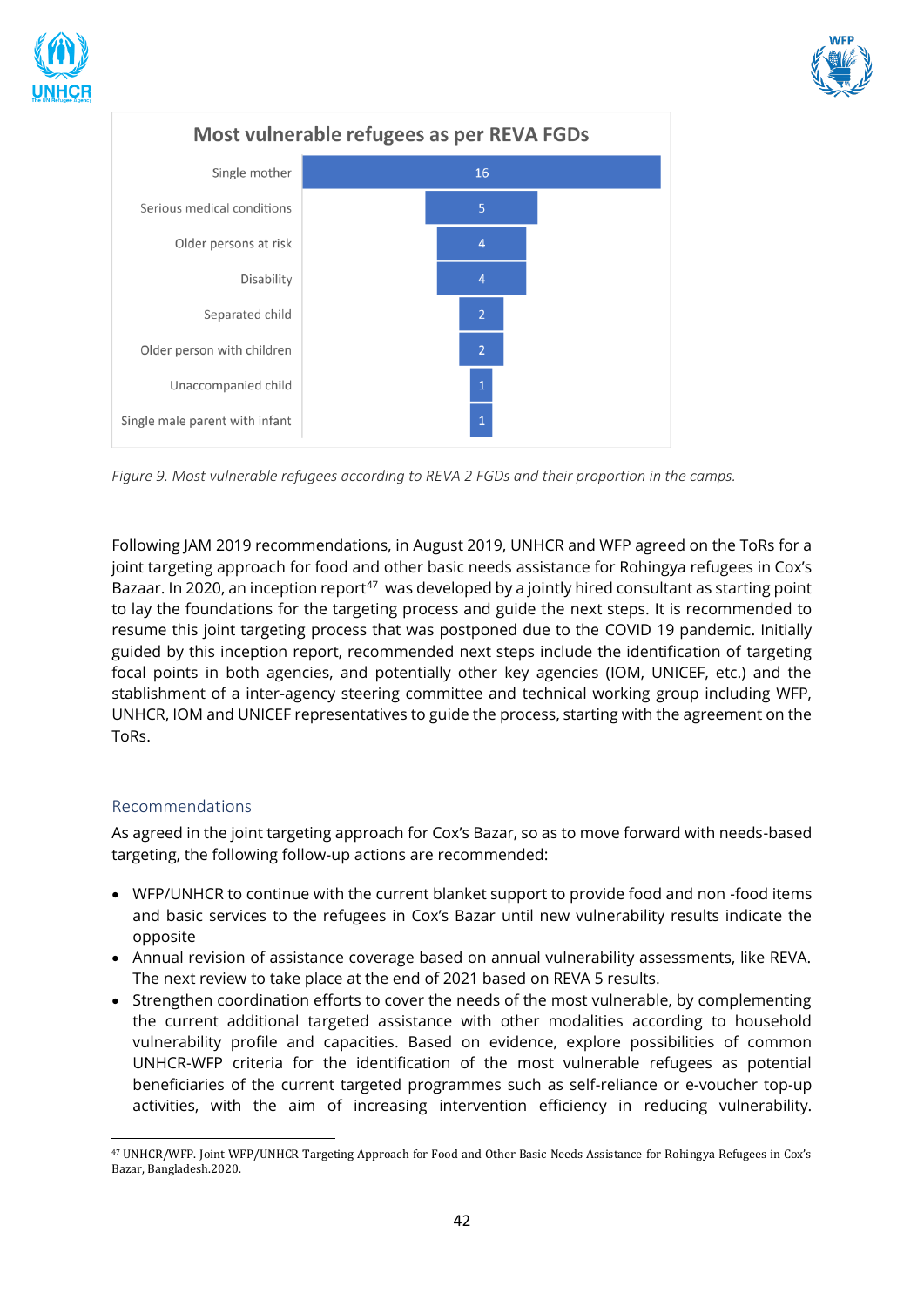



Digitalization of programme beneficiaries and basic programme details (type of programme and timing) to facilitate coordination, ensure an adequate coverage of targeted programmes and avoid duplications.

- UNHCR and WFP to resume the process towards a joint targeting approach initially guided by the ToRs agreed by both agencies in 2019 and the inception report of 2020.
- UNHCR and WFP to jointly work on generating evidence-based analysis to understand the vulnerability status of the refugees looking at the socio economic status, food security and protection risk of the refugee population.

# <span id="page-42-0"></span>3.10. Host communities and social cohesion

# <span id="page-42-1"></span>3.10.1. Impact of refugee influx on the host community

The refugee influx led to price changes as the sale of assistance had an impact on prices. Labour wages were also affected. There was also a significant amount of land which was initially meant to be for cropping which was destroyed as refugee settlements were constructed. Fishing was also negatively affected. Due to the flow of sand from slopes, a lot of agricultural land was no longer suitable for farming. The levels of ground water were also lowered due to the increase in demand. One of the major impacts, as highlighted earlier, was the environmental damage, which is estimated at 4,618 acres with a value of US\$55 million worth of forest which was destroyed due to deforestation. The influx also affected the supply and delivery of public services, including waste management<sup>48</sup>. However, the influx of refugees provided an opportunity for humanitarian agencies to contribute to national development, and different agencies to support programmes for collaboration and social cohesion between refugee and host community programmes.

# <span id="page-42-2"></span>3.10.2. Host community supported programmes

In March 2018, UNHCR embarked on livelihoods programmes in the host community, which presently include activities such as vegetable gardening and other agricultural production, income generation, cloth making and embroidery. UNHCR Cash Based intervention for the host community provides multi-purpose cash to vulnerable individuals, complementing the national Social Safety Net Programme. Persons with specific needs receive a monthly unconditional transfer. Following the COVID-19 outbreak, UNHCR scaled up its cash assistance programme within the host communities as part of its COVID response efforts, providing mobile money to vulnerable families selected through a combination of socio-economic indicators. The ultra-poor programme implemented by BRAC and other partners of UNHCR has been continuing livelihood support to 5,800 households (Ukhiya and Teknaf) of which 90% direct beneficiaries are women. Skills development in Ukhiya also targets 300 women.

Within the "Enhancing Food Security and Nutrition" (EFSN) multiyear program, WFP also provides livelihood support in the form of monthly subsistence allowance, trainings and grant capital to start either on-farm or off-farm Income Generating Activities (IGAs). The women beneficiaries are grouped in Self-Help Groups made of 20 to 25 individuals to get trained in SBCC, nutrition, entrepreneurship development, farming, post-harvest, and value chain, among others. A new dimension of the program is the market linkage component, to ensure the best opportunities possible for the new micro-entrepreneurs. There are 4,500 beneficiaries, with those who graduate receiving capacity support.

During the COVID-19 lockdown in 2020, under the "Special Support for Host Communities" program, WFP provided a combination of in-kind and cash assistance to 111,000 households across Ukhiya, Teknaf, Kutubdia, Pekua, , Ramu, Sadar and Chakaria. As the conditions seem to

<sup>48</sup> Centre for Humanitarian Leadership. Where will most of the Rohingya be by 2022? Attachment: key driver analysis and hypotheses February 2020.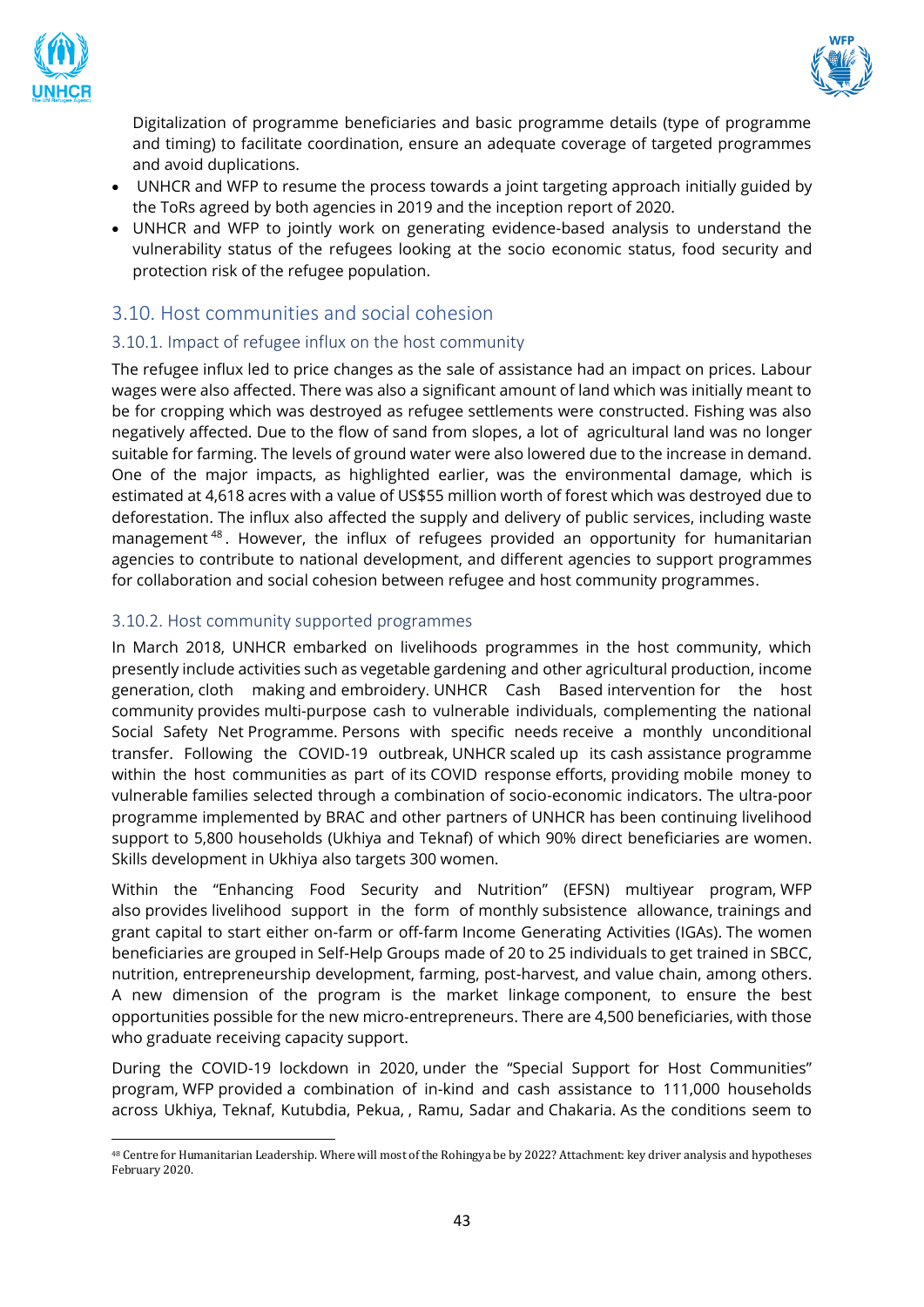



replicate in 2021, WFP plans to distribute one-off cash assistance to 100,000 beneficiaries over the district, beginning in August 2021. The host community also benefits from school feeding which is implemented in all sub-districts of Ukhia and Teknaf through household distribution. The host community had also benefited through UNHCR-led support in terms of COVID-19, which led to the establishment of 14 isolation and treatment centres and the first intensive care unit (ICU) at Sadar District hospital. WFP also supports the treatment of moderate acute malnutrition (MAM) and SBCC activities. In early 2020, FAO, WFP and IOM launched the SAFE Plus project, which seeks to contribute to social cohesion by providing LPG to the host community, reducing deforestation, and livelihood support to increase local food production. In addition to the provision of LPG, the project includes a reforestation component as well as technical support to farmers on vegetable production. The host community also benefits from school feeding which is implemented in all sub-districts.

# <span id="page-43-0"></span>3.10.3. Opportunities for further collaboration between refugee and host population in food and non-food needs and social cohesion

Support to host communities has been key in enhancing relations between the refugee and host community, as there would not be expected to be tensions in an environment in which there is mutual benefit. However, the opportunities for collaboration between refugees and the host community in livelihoods and self-reliance are still not available, and it would be useful to advocate for opportunities for both communities to participate in joint self-reliance and livelihoods initiatives. This is in line with the Comprehensive Refugee Response Framework (CRRF), which emphasizes the need to "Take measures to foster self-reliance by pledging to expand opportunities for refugees to access, as appropriate, education, health care and services, livelihood opportunities and labour markets, without discriminating among refugees and in a manner which also supports host communities". It is important to ensure sustainability of host community livelihood programmes, including the deployment of multi-year funds to ensure a medium-long term planning. Advocacy for continued support to the host community livelihood programmes is important for sustainable implementation.

In December 2020, WFP conducted a study to pilot methodological approaches for measuring WFP contribution to peace (WFP 2021)  $49$  .The recommendations included the need to foster understanding between refugees and host community as contributor to peaceful coexistence, to work with the government to enhance common platforms of interaction, such as linkages between farmers and fresh food corners, to integrate key indicators linked to social activities in monitoring and evaluation frameworks, and to incorporate conflict risk mapping into every stage of the response.

Under the UN-UN agreement, WFP and FAO collaborates in the Farmers Group Production Forecasting programme to support the supply chain between host farmers and WFP e-vouchers outlets.

#### Recommendations

- Joint advocacy for opportunities for both communities to participate in joint self-reliance and livelihoods initiatives.
- Advocacy for continued support to the host community livelihood programmes in a sustainable manner.
- Stronger collaboration between UNHCR and WFP in terms of programme implementation and coordination.
- Incorporate conflict risk mapping into every stage of the response.

<sup>&</sup>lt;sup>49</sup> WFP 2021. WFP Peace Measure. Conflict sensitivity and social cohesion measurement. Cox's Bazar, Bangladesh. June 2021.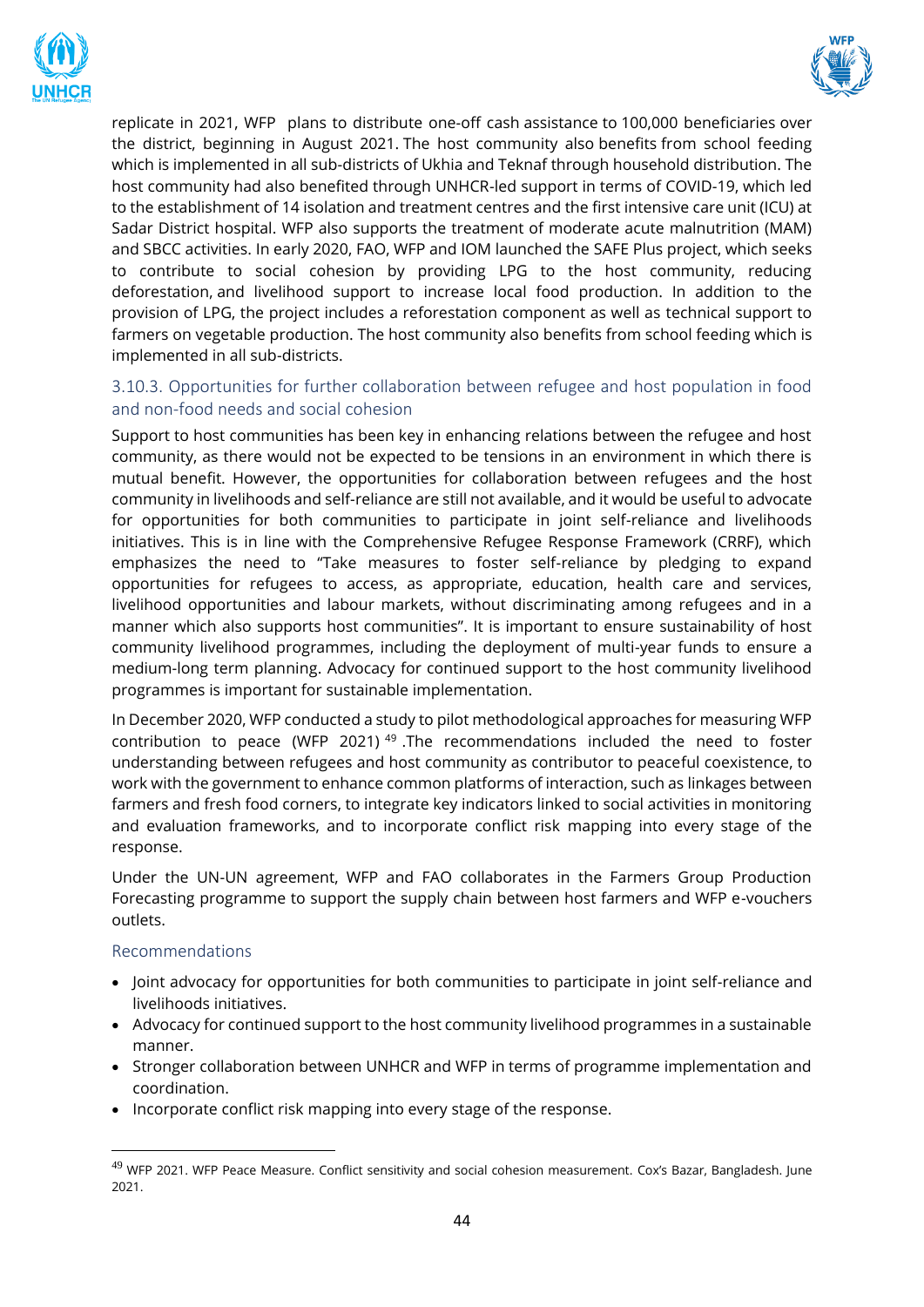



• Integrate key indicators linked to social activities in monitoring and evaluation frameworks.

# <span id="page-44-0"></span>3.11. Monitoring systems and joint assessments

Both agencies maintain several monitoring systems in place in the operation based on the different sector needs. . UNHCR and WFP conducts several assessments bilaterally and some jointly. UNHCR has been supporting the implementation of the NFI and shelter post distribution monitoring (PDM) and the joint Multisectoral Needs Assessments, nutrition, and WASH assessments while WFP conducts regular market assessments, PDMs for food assistance and every year the Refugee influx Vulnerability Assessments.

The JAM identified the need for collaboration on the assessments to have more holistic approach and understanding of population needs. In order to achieve this, a comprehensive desk review of all past assessments is recommended to inform the development of a joint analytical framework for Cox's Bazar. The joint analytical framework could act as a basis for future assessments in terms of methodology, data needs, analysis and reporting. This approach would allow UNHCR and WFP to develop a joint assessment agenda.

#### Recommendations

• Further collaboration on assessments in order to have a more holistic approach and understanding and implement joint assessments to inform programming.

A comprehensive desk review of assessments in Cox's Bazar operation to inform the development of a joint analytical framework.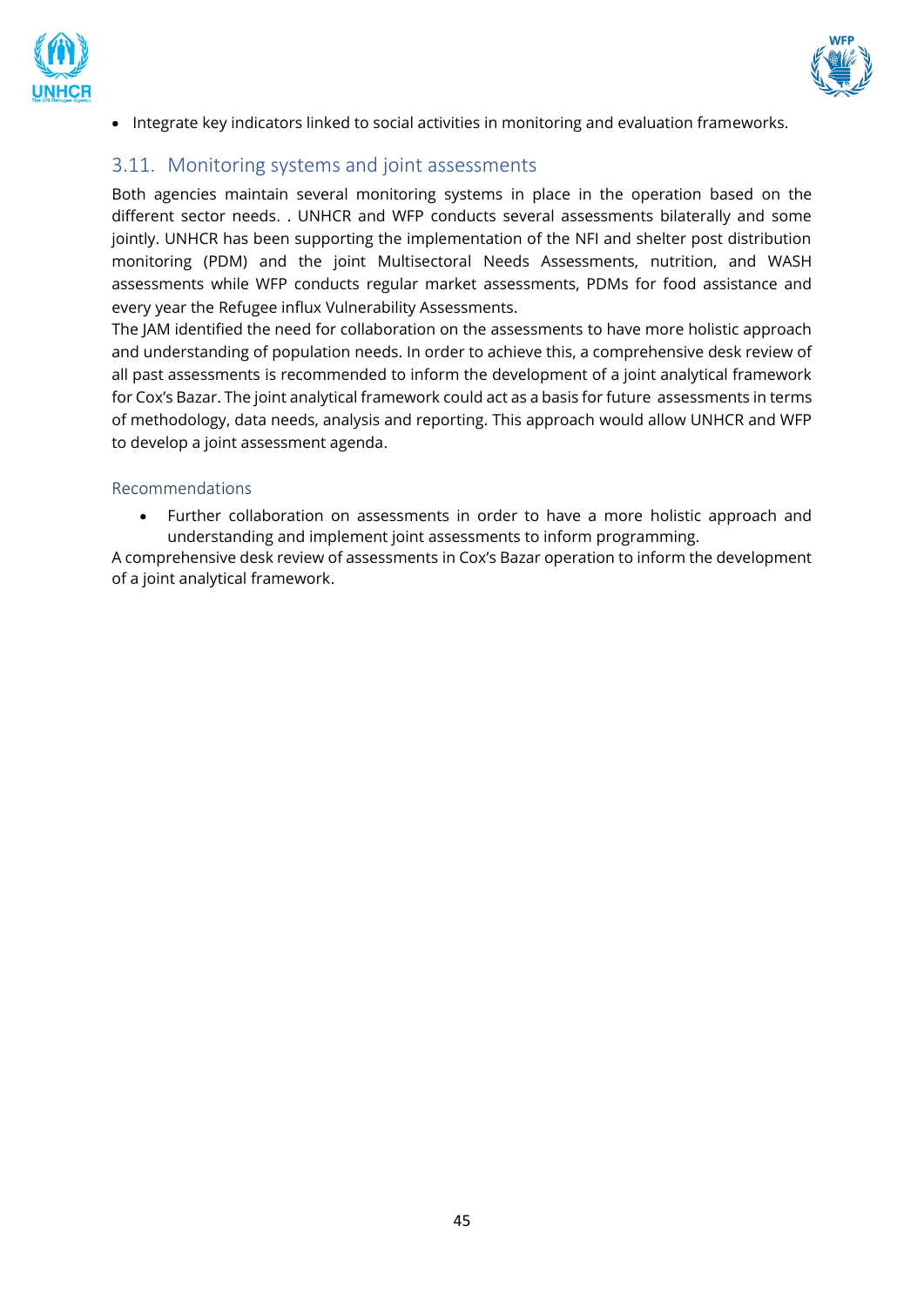



# <span id="page-45-0"></span>LIST OF REFERENCES

- i. Action Against Hinger. Follow up coverage assessment of CMAM services. Rohingya Registered Refugee Camps and Makeshift Settlements in Cox's Bazar, Bangladesh November-December 2019.
- ii. Action Against Hunger. Nutrition causal analysis. August-December 2019. Kutupalong makeshift settlements, Cox's Bazar, Bangladesh.
- iii. Bangladesh WOCAT Symposium. Ecosystem based Disaster Risk Reduction in Rohingya Refugee camps of Cox's Bazar, 2019.
- iv. Centre for Humanitarian Leadership. Where will most of the Rohingya be by 2022? Attachment: key driver analysis and hypotheses February 2020.
- v. Cox's Bazar, Bangladesh Nutrition Sector. Emergency Nutrition Assessment in Makeshift settlements, Kutupalong and Nayapara Registered Camps. Round 2. October-November 2017.
- vi. Cox's Bazar, Bangladesh Nutrition Sector. Emergency Nutrition Assessment in Makeshift and spontaneous camps, Nayapara. Round 3. October-November 2018.
- vii. Cox's Bazar, Bangladesh Nutrition Sector. Emergency Nutrition Assessment in Nayapara and Kutupalong Registered Camps. Round 4. September-October 2019.
- viii. Cox's Bazar, Bangladesh Nutrition Sector. Emergency Nutrition Assessment in Makeshift Camps, Nayapara and Kutupalong Registered Camps. Round 5. November –December 2020.
- ix. Education Sector, Cox's Bazar. COVID-19 response strategy. 2020.
- x. Field Exchange issue 65. Adaptations to SMART surveys in the context of COVID-19 in Cox's Bazar, Bangladesh., May 2021, [www.ennonline.net/fex.](http://www.ennonline.net/fex)
- xi. Field Exchange issue 63. Adaptations to CMAM programming in Cox's Bazar in the context of the COVID-19 pandemic., October 2020, [www.ennonline.net/fex](http://www.ennonline.net/fex)
- xii. Field Exchange issue 65. Adaptations to SMART surveys in the context of COVID-19 in Cox's Bazar, Bangladesh., May 2021, www.ennonline.net/fex
- xiii. Health Sector Cox's Bazar. Health Sector Bulletin Number 14. January to March 2021.
- xiv. Health Sector, Cox's Bazar. Minimum Package of Essential Health Services for Primary healthcare facilities in the FDMN/ Refugee camps, Cox Bazar, February 2020.
- xv. [http://old.sreda.gov.bd/files/National%20Action%20Plan%20for%20Clean%20Cookin](http://old.sreda.gov.bd/files/National%20Action%20Plan%20for%20Clean%20Cooking_Revised_26.12.19%20(1).docx) [g\\_Revised\\_26.12.19%20\(1\).docx](http://old.sreda.gov.bd/files/National%20Action%20Plan%20for%20Clean%20Cooking_Revised_26.12.19%20(1).docx)
- xvi. Humanitarian response Plan: Rohingya Refugee Crisis. 2018.
- xvii. ISCG ACAPS NPM CARE OXAM UN Women report In the Shadows of the Pandemic: The Gendered Impact of COVID-19 on Rohingya and Host Communities. October 2020.
- xviii. ISCG. Joint Multi-Sector Needs Assessment (J-MSNA). July-August 2020.
- xix. Kwong, L, Amin, N and Rahman, M. Human and environmental costs and benefits of firewood versus liquid propane gas for cooking in Bangladesh's Rohingya refugee camps. 2021.
- xx. Memorandum of Understanding between UNHCR and WFP. January 2011
- xxi. NPM. [Satellite Detected Tree Coverage Change: November 2019 to January 2021.](https://ago-item-storage.s3.us-east-1.amazonaws.com/0a995a9b0e0f4c288a2314f44a507152/Regrowth_2021_ind.pdf?X-Amz-Security-Token=IQoJb3JpZ2luX2VjEB4aCXVzLWVhc3QtMSJGMEQCIEkCcW5s9fx3Zm3t7dOY5yfg4gbwJ%2BfdSypFNGEZ7JjlAiAFf%2F0MoK2Dxby6wz6a7aRXkzCS3M3%2BzIbkfRAegRBEciqDBAjn%2F%2F%2F%2F%2F%2F%2F%2F%2F%2F8BEAAaDDYwNDc1ODEwMjY2NSIM4qaPbIjvwBbpRFEYKtcDx00y6SXrmvIdskM6WkDztDXQDLUzbpt%2BRJA6Z6AHzEJtXJpF7vfSu1jgp%2BEMrx2ovveuVbJyRQw5q4MtNUQgMZzu2WS0t46gKyFC4HmXx%2BBuPrM7MoTM%2Fp2sPPCCK2%2B%2B%2BGItREqJpZ5m3mWGSjhEOdjxd%2FRqli2GJzu7SeJfzNKSqFfxzltzG8yuwXeqI9acxK55WCzrsFkg%2FJXMKgytak9843vzoWZkEaI9Cj4jI9S%2F0lBGNS8qGfduqhoMeUPBZYN0W7ZoMAb0mblwBJN5FkbX67p2mwCE2Ug3AAHWcK4X%2Bn11bMbyrPSwtBQIi35Es2nLjAvj0f2zKqBdfVK%2BW9rEcTDkQby%2BLpYNWrRcMdF6qGvjQJQf7RWvTf%2BdLVxVH3eUdp%2Bs0iwjj6ydcnNeYDtiVmsjaZd7FzBFn8FcPpn8PFPaCkmsRD9W0g2sAKqhYLp5D9vpwkoY9FZ0rrgcMG%2FokIWjbMvp0waum08vJ0X5G%2Fa978jZHeCB8302SFYVWFmZW%2B%2BztAxX4iqsNDdPq%2FjrmdlnfyXhoigowAd6H1wEdx2iNAXfQNpoXar38ex7nZtlsJdwa4YxeYrLGbTLhAuIXp%2FYtZpvLUcHtj1mHfiwj5R%2FoKOYMJWSy4YGOqYBmYUcpnSRRk0KqPWEsRC3VBN15IawgzcOY1ZQ7DKi6oPlQS0wrnMfNJ75ekc4a4XSKYmv4YIAXXIBf7rN5ZN4CnyNwxiaPpGfYs8Xod0jVodCyRI03F49jgkUrterFDeKAIudZp8szHw6V0%2FLCHK1s%2BLO274Yqq7lje4C6xdqaGCgslWgU1CvxeywguoUri7pi2dSe9Mh3yJSqC0JbvFj362PBdMssg%3D%3D&X-Amz-Algorithm=AWS4-HMAC-SHA256&X-Amz-Date=20210623T065741Z&X-Amz-SignedHeaders=host&X-Amz-Expires=300&X-Amz-Credential=ASIAYZTTEKKEU56QPJ2R%2F20210623%2Fus-east-1%2Fs3%2Faws4_request&X-Amz-Signature=646388193dbcde3a00127bd2b58b583e82f0e3a1ee3775f40bdd58863cde0785)
- xxii. UNHCR, ActionAid, CARE. An Intersectional Analysis of Gender Amongst Rohingya Refugees and Host Communities in Cox's Bazar. October 2020.
- xxiii. UNHCR. Bangladesh. Operational update. June 2021.
- xxiv. UNHCR. LPG Distribution tracking dash board, December 2020
- xxv. UNHCR/IUCN. The Greening of Cox's Bazar The Positive Impact of Liquified Petroleum Gas (LPG) distribution among the Refugee and Host communities. December 2019.
- xxvi. UNHCR/IUCN/DRC/WFP/IOM. Pressure cooker pre-pilot: Activities so far and preliminary findings.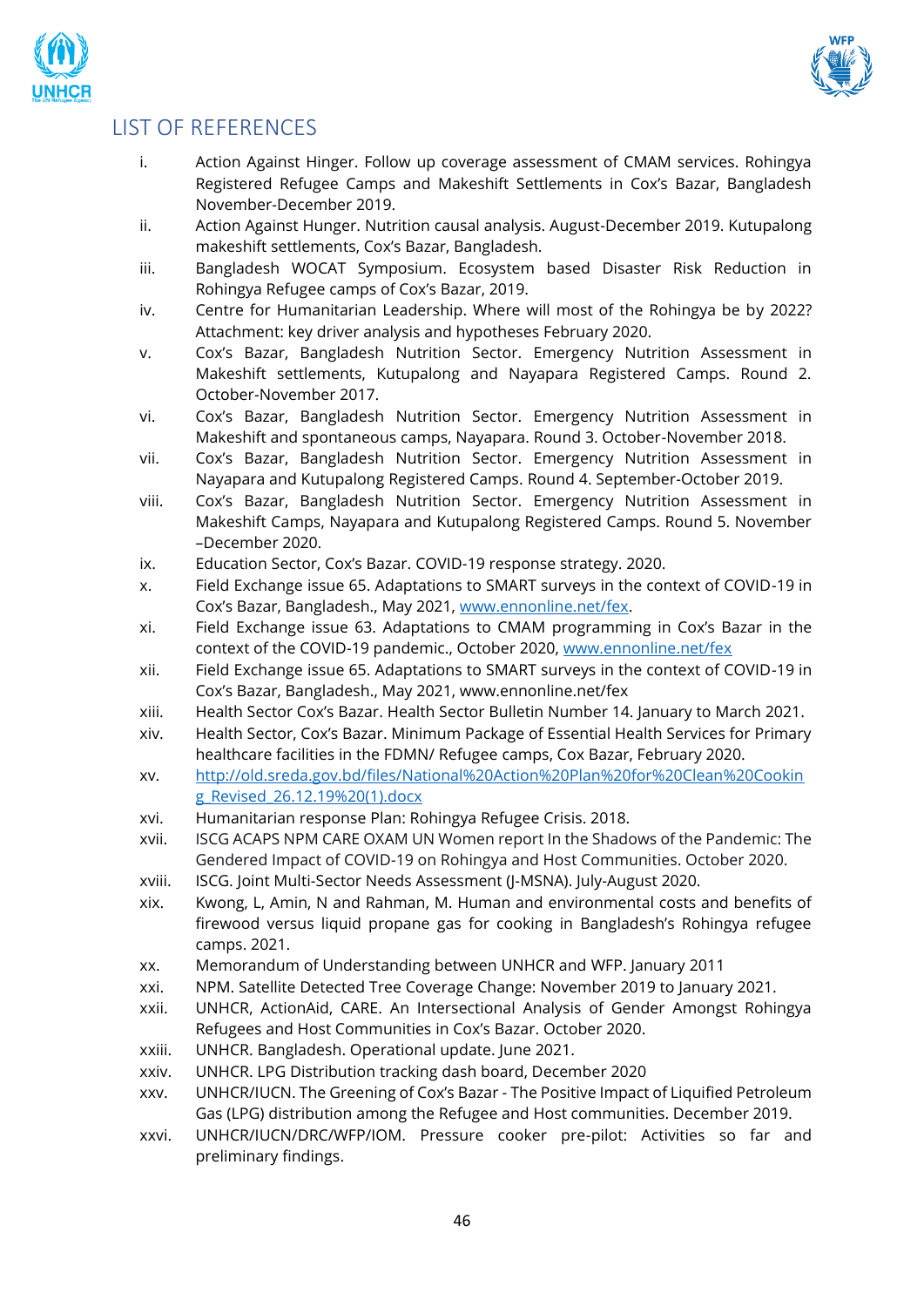



- xxvii. UNHCR/WFP. Joint WFP/UNHCR Targeting Approach for Food and Other Basic Needs Assistance for Rohingya Refugees in Cox's Bazar, Bangladesh.2020.
- xxviii. UNICEF, GNC, GTAM. Management of child wasting in the context of COVID-19. Brief No. 1, 27 March 2020.
- xxix. United Nations General Assembly. New York Declaration for Refugees and Migrants. October 2016.
- xxx. United Nations. Global Compact on Refugees. 2018.
- xxxi. University of New South Wales research report Addressing SGBV and Empowering Refugee Women (research conducted Nov. 2019-Feb. 2020).
- xxxii. WFP. Essential Needs Assessment Guidance Note December 2020.
- xxxiii. WFP. Refugee influx Emergency Vulnerability Assessment (REVA). 2017.
- xxxiv. WFP. Refugee influx Emergency Vulnerability Assessment (REVA). 2018.
- xxxv. WFP. Refugee influx Emergency Vulnerability Assessment (REVA). 2019.
- xxxvi. WFP. Refugee influx Emergency Vulnerability Assessment (REVA). 2020.
- xxxvii. WFP/UNHCR. Joint Assessment Missions: a Practical Guide to Planning and Implementation. 2020.
- xxxviii. WHO Cox's Bazar Data Hub, [COVID-19 Dashboard | WHO Cox's Bazar Data Hub \(cxb](https://cxb-epi.netlify.app/post/covid-19-dashboard/)[epi.netlify.app\)](https://cxb-epi.netlify.app/post/covid-19-dashboard/)
- xxxix. [www.acaps.org/country/bangladesh/crisis/rohingya-refugees](http://www.acaps.org/country/bangladesh/crisis/rohingya-refugees) [Bangladesh Rohingya](https://www.acaps.org/country/bangladesh/crisis/rohingya-refugees)  [Refugees. ACAPS](https://www.acaps.org/country/bangladesh/crisis/rohingya-refugees)
- xl. [www.fao.org/bangladesh/news/detail-events/en/c/1200069/](http://www.fao.org/bangladesh/news/detail-events/en/c/1200069/) .Reforestation activities launched in Cox's Bazar refugee camps.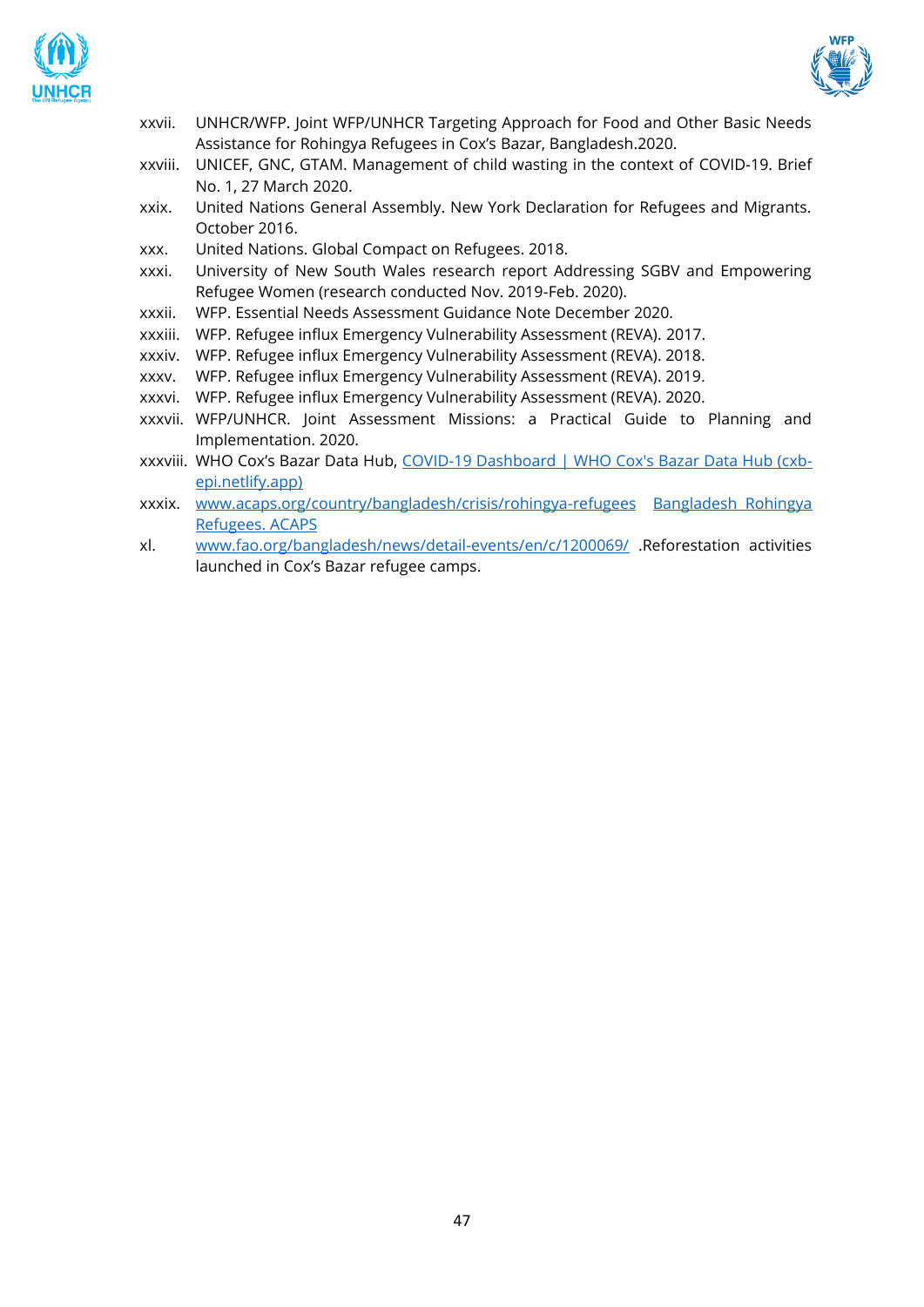



# <span id="page-47-0"></span>ANNEX 1 Terms of Reference for Joint Assessment Mission (JAM)- Cox's Bazar 2021

#### **1. CONTEXT AND RATIONALE**

Cox's Bazar refugee operation hosts an estimated number of 866 457  $^{50}$ Rohingya refugees as per the most recent Government of Bangladesh (GOB) and UNHCR population data after the verification exercise that was completed at the end of 2019. Prior to the influx in 2017, there were only 35,519 refugees mainly living in the original two registered camps in Nayapara and Kutupalong. As per the most recent statistics, the camp-based population is composed of 52% children, 45% adults, 3% elderly persons. The refugee profiling identified at least 4.3% of the total population to have specific needs and 1% living with a disability, while the average family size was found to be 4.6 persons per household.

The government has settled the most recently displaced Rohingyas in a relatively small geographical area, characterized by rough hilly terrain prone to landslides and floods, putting significant pressure on the pre-existing camps and host communities. The refugee population is mostly dependent on external assistance from the humanitarian community and the government. Humanitarian assistance and services being provided to date by the Government of Bangladesh, UN agencies, International and National Non-governmental organizations include physical protection, provision of basic needs such as food, water and sanitation, shelter, health and nutrition services, education, and mental health and psychosocial support.

In the past two years, all the refugees underwent a verification and registration exercise, and all the refugee data is available in the UNHCR/GOB databases. The estimated population figures are currently being used as the single source of refugee data for all the humanitarian actors in estimating the persons in need across the sectors. The refugee's situation is slowly transitioning from an emergency response to a more protracted crisis characterized by limited freedom of movement, fencing of the camps, no legal employment opportunities, very limited access to productive assets such as land for economic activities and the relocation of refugees to Bhasan Char Island.

The health and Nutrition situation remains within the serious category with the prevalence of acute malnutrition reported in the 2019 nutrition survey at 11.0% <sup>51</sup>, high anaemia rates, and increased vulnerability to diseases and infections. As per the last Refugee vulnerability assessment, close to 94% of refugee households were characterized as moderate to highly vulnerable to food insecurity, and the majority have adopted various food and livelihood coping mechanisms to meet the food and non-food needs. Limited access to livelihood and self-reliance opportunities remains the main driver of vulnerability within the camp economy. The situation renders the refugees entirely dependent on humanitarian assistance as the primary source of support to meet their basic needs. UNHCR, WFP and other stakeholders have been at the forefront in advocating for the inclusion of refugees in relevant GOB national plans and adopting new initiatives to improve the lives of the refugees to ensure that their dignity is maintained while living in the camps.

#### **Rationale of the Joint Assessment Mission**

<sup>50</sup> Document - Joint Government of Bangladesh - [UNHCR Population factsheet as of 31 December 2020](https://data2.unhcr.org/en/documents/details/84077)

<sup>51</sup> 2019 SMART nutrition surveys and Nutrition causal analysis.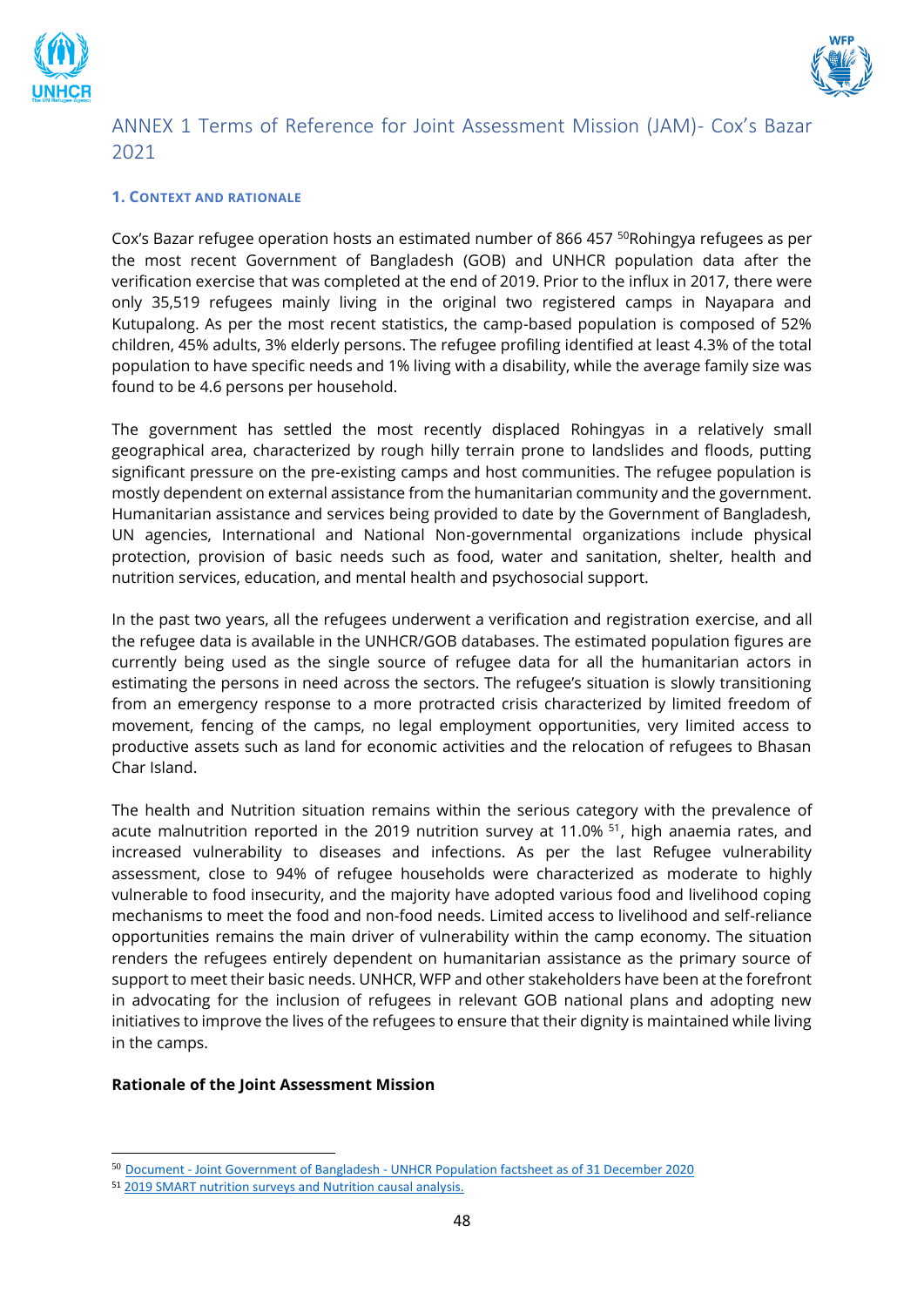



UNHCR and WFP's Joint Assessment Missions (JAM) is carried out every two years in refugee operations in accordance with the global Memorandum of Understanding ( $M_0$ U)<sup>52</sup>. The purpose is to assess the food security and nutrition situation of a given refugee population. The JAM process allows the review/evaluation of the ongoing food security and nutrition programmes, identify protection risks related to food security, community participation, and the existing capacities that can be adopted to come up with effective solutions. The findings of the assessment across all the sectors are used to come up with key recommendations to improve the overall nutrition and food security situation among the refugees.

The last JAM in Bangladesh was conducted in 2019. It covered strategic areas of joint interest to UNHCR and WFP in addressing the ever-increasing needs of the refugees since the influx. UNHCR and WFP have been working on the areas identified in the 2019/2020 Joint Plan of Action (JPA) based on the recommendations on the key thematic areas; coordination, food assistance, health and Nutrition, WASH, Energy, protection (Community-based, Gender, child protection and education), livelihoods and self-reliance, cash-based interventions and registration. The JPA review and evaluation in December 2020 done by thematic focal persons from both agencies indicated good progress and collaboration in meeting some of the agreed-upon activities (70% achievement/partial achievement in the 2019-2020 JPA recommendations). The joint review exercise also identified priority areas to focus on in the 2021 JAM.

The 2021 JAM will include a review of the ongoing food security, health and nutrition, WASH, environment and energy and other basic assistance programmes, protection risks related to food security and livelihoods, and self-reliance opportunities. It will also consider strategic issues on targeting food and other basic assistance, the potential for data sharing, systems interoperability, and coordination – with a focus on identifying opportunities for greater collaboration and effective joint response. It will also look at the contingency planning for any emergencies in the future. The recommendations will form the basis of developing the Joint Plan of Action (JPA) which is a key deliverable of the JAM process.

The 2021 JAM will take into consideration key prioritized issues in both the refugee camps and host community population living in the nearby Upazilas in Ukhiya and Teknaf to explore the social co-existence with the refugee population, the impact of the influx and to determine the potential areas of collaboration with the local government authorities to improve social cohesion and peaceful co-existence in the coming years.

#### **Relevant reference materials**

- ✓ Original UNHCR/WFP MoU
- ✓ UNHCR/WFP Cash addendum
- ✓ UNHCR/WFP Joint targeting principles
- ✓ UNHCR/WFP Joint self-reliance strategy
- ✓ UNHCR/WFP Data sharing addendum
- $\checkmark$  Guidelines for Selective Feeding: The Management of Malnutrition in Emergencies
- $\checkmark$  joint UNHCR, UNICEF, and WFP Guidance for Collaborative Procurement for Humanitarian Cash Transfer.
- ✓ UNHCR/UNICEF/WFP Joint Data Sharing Agreement (2020).
- $\checkmark$  Refugee influx Emergency Vulnerability Assessment 1,2, 3, and 4.
- 2021 IRP

<sup>52</sup> [WFP / UNHCR Memorandum of Understanding.](https://www.unhcr.org/53465c929.pdf)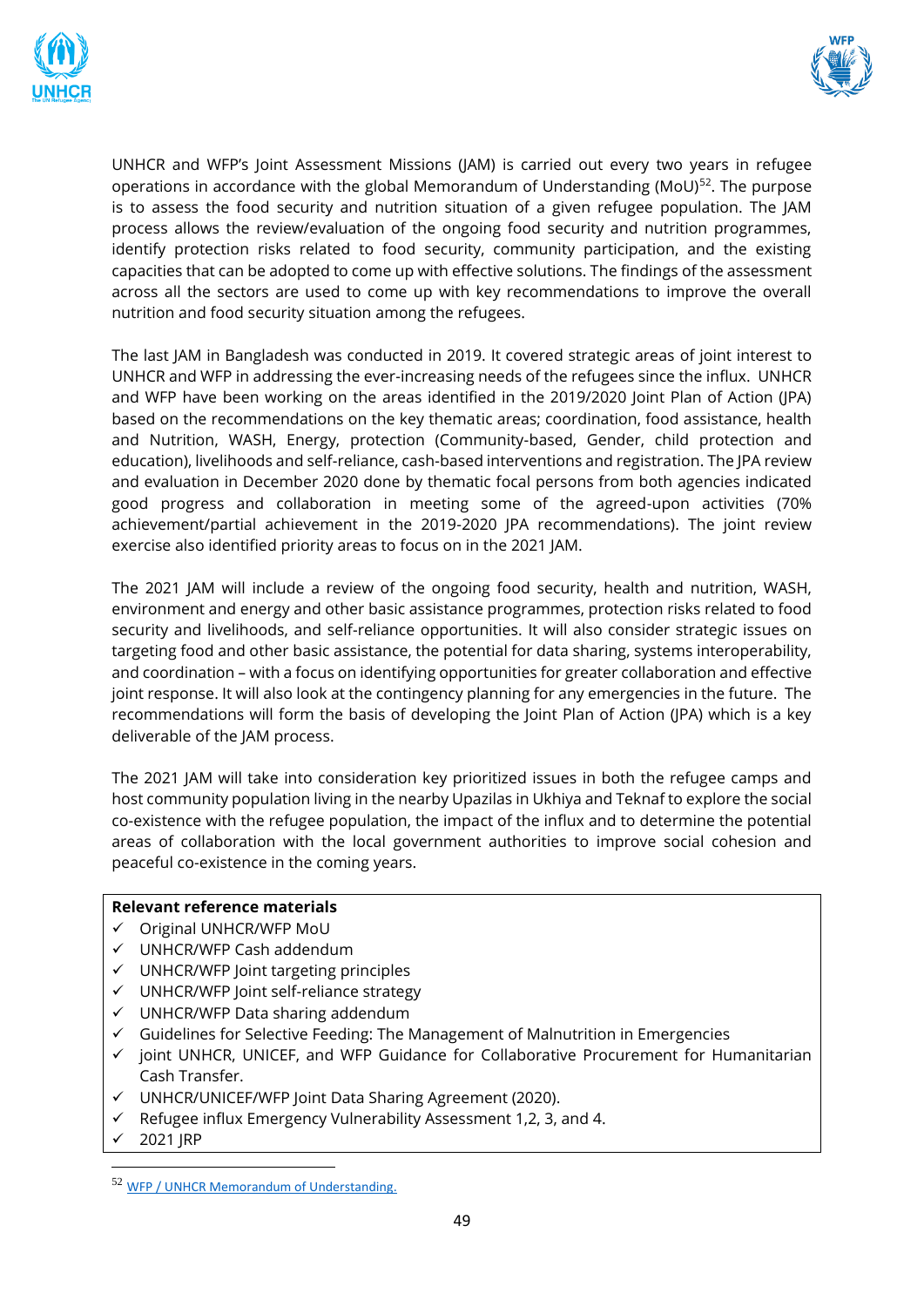



#### **2. OBJECTIVES OF THE JOINT ASSESSMENT MISSION**

The overall objective of the JAM is to provide strategic directions for joint programming to enhance Rohingya refugees and host community capacities to meet their food and other basic needs, strengthen their livelihoods and increase their self-reliance, ensuring age and gender considerations are prioritized. Of interest will also be to analyze how the changing macroeconomic context in Cox's Bazar (government policy framework and COVID-19 pandemic) are likely to affect joint programming efforts.

The JAM assessment will consist of the following three phases:

- 1. **2019 Joint Plan of Action review and evaluation:** to determine the progress of implementation of the agreed-upon activities in 2019 and to prioritize thematic areas of focus in the 2021 JAM, taking into consideration the evolving context in Cox's Bazar.
- 2. **Secondary data review:** consolidation and review of relevant secondary data on the food security, socio-economic status, health, nutrition and other basic needs, livelihood, and protection situation in the camps. The relevance of food and other basic assistance will be reviewed, and key information and service gaps identified. This will involve a consultative process between the JAM consultant and key focal persons to clarify further the information collected in the desk review.
- 3. **Qualitative assessment**: this phase will include collecting qualitative data through spot checks, field observations, key informant interviews, and age-and gender-disaggregated focus group discussions to verify the finding of the secondary data review and fill any information gaps identified. The JAM consultant will develop the data collection tools with technical support from the various thematic focal persons. The different UNHCR/WFP partners will support the implementation of the actual data collection

The specific themes and deliverables under each phase are listed below:

#### **Phase I: Identify, consolidate, and review secondary data on the following areas**

#### **1.1 Food security and socio-economic status**

- Overview of the e-vouchers food assistance modality (including interventions like farmers markets and fresh food corners) in meeting the Nutrition and food security needs of the refugees.
- Overview of household food consumption patterns, food sources, economic vulnerability.
- Adoption of food and livelihood coping strategies.
- Profile of food insecure and economically vulnerable groups.
- Utilization of food at the household level, including but not limited to food sharing practices within the household, food preparation, storage, and hygiene practices.
- Assess refugees' skills, capacities, and potential for self-reliance to improve food security.

#### **1.2 Access to basic services and other non-food needs**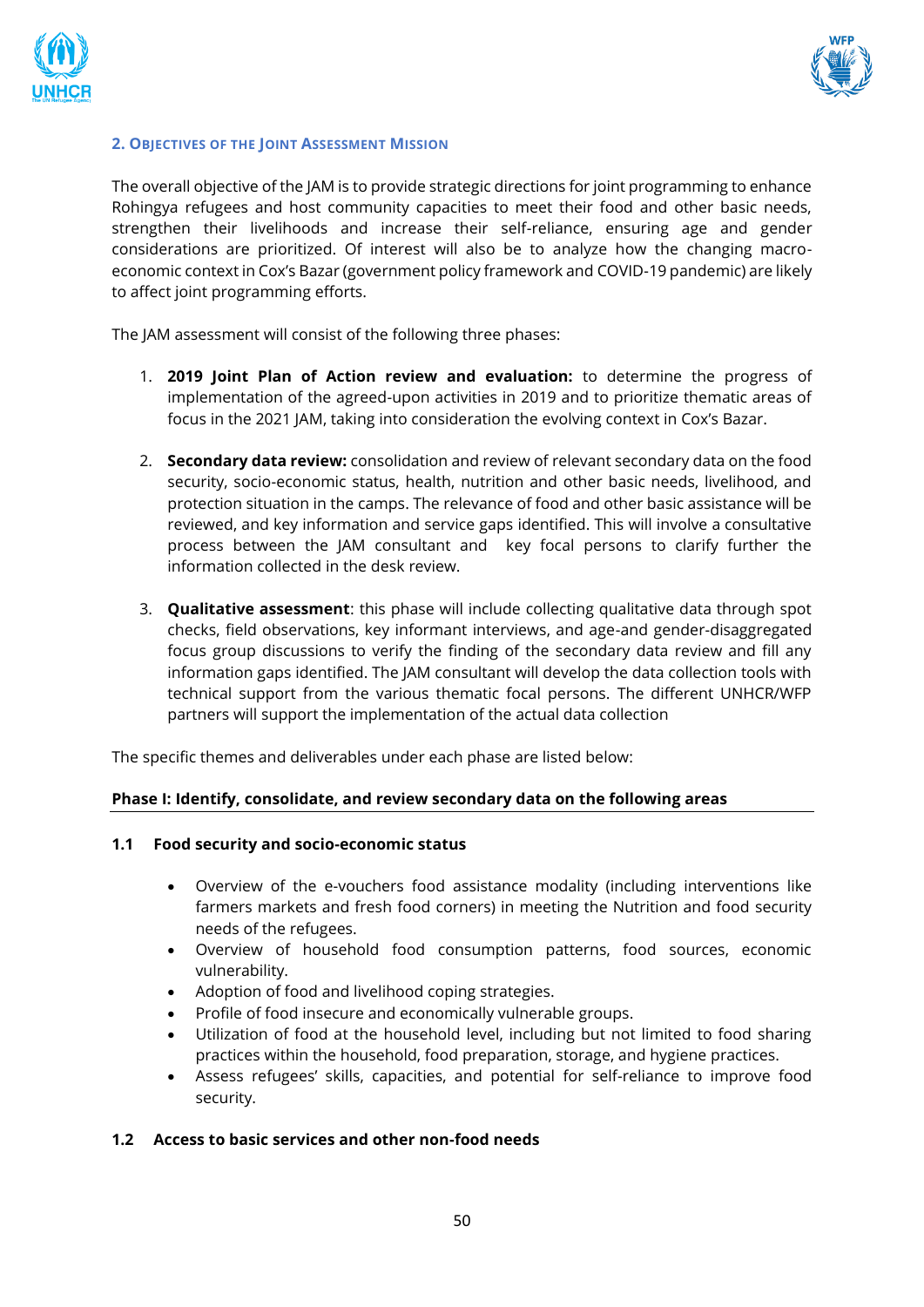



- Uptake of the health care services provided in the camps by the general population, including sexual reproductive health services such as ante-natal and post-natal care among the pregnant and lactating women.
- Assess the extent to which health and nutrition activities are integrated and opportunities for better and more efficient integration.
- Access to water, sanitation, and hygiene services.
- Review effectiveness of the drainage system and solid waste management interventions in the refugee camps.
- Education activities in the learning centers, school materials, and school feeding programmes.

#### **1.3 Shelter, Energy, and Environment**

- Energy sources for cooking, lighting source in the camps.
- Review the pressure cooker pilot initiatives and explore the outcomes for further scaling up across all the camps and the host community.
- Review the findings of the environmental impact assessment to evaluate the efficiency and effectiveness of LPG among the refugees and host community.
- Review the current environmental activities being implemented and explore linkages in addressing environment-related issues in the camps including new opportunities for collaboration with the Energy and Environment technical working group.
- Review the impact of agricultural activities (kitchen gardens/seed distribution on the soil inside the camps based on the recent soil study.
- Review the different distribution modalities for distribution and refill of LPG gas (interorganizational Building Blocks [BB], UNHCR Global Distribution Tool [GDT], and WFP SCOPE).

#### **1.4 Nutrition status and underlying causes**

- Nutrition status of children under five years, pregnant and lactating women, and other vulnerable groups such as the elderly persons.
- Review of maternal and childcare practices (breastfeeding, young child feeding practices, disease management, etc.)
- Review of quality and coverage of the nutrition interventions such as targeted supplementary feeding programmes (TSFP), blanket supplementary feeding programmes (BSFP), outpatient therapeutic programme (OTP), young child feeding programmes in emergencies (IYCF-e).
- Access to food, hygiene/care practices, and health as underlying causes of acute and chronic malnutrition in the camps.
- Review effectiveness of the proposed cash-based intervention pilot modality in place of in-kind supplementary food commodities (WSB++) for children between three to five years.
- Review the nutrition programmes information management systems.

#### **1.5 Market functioning covering both food and other essential needs**

- Review the current structure of markets inside the refugee camps and those in the host community.
- Food availability and price trends and the impact of COVID-19 on access and overall impact on the food security situations.
- Supply of essential food and non-food items.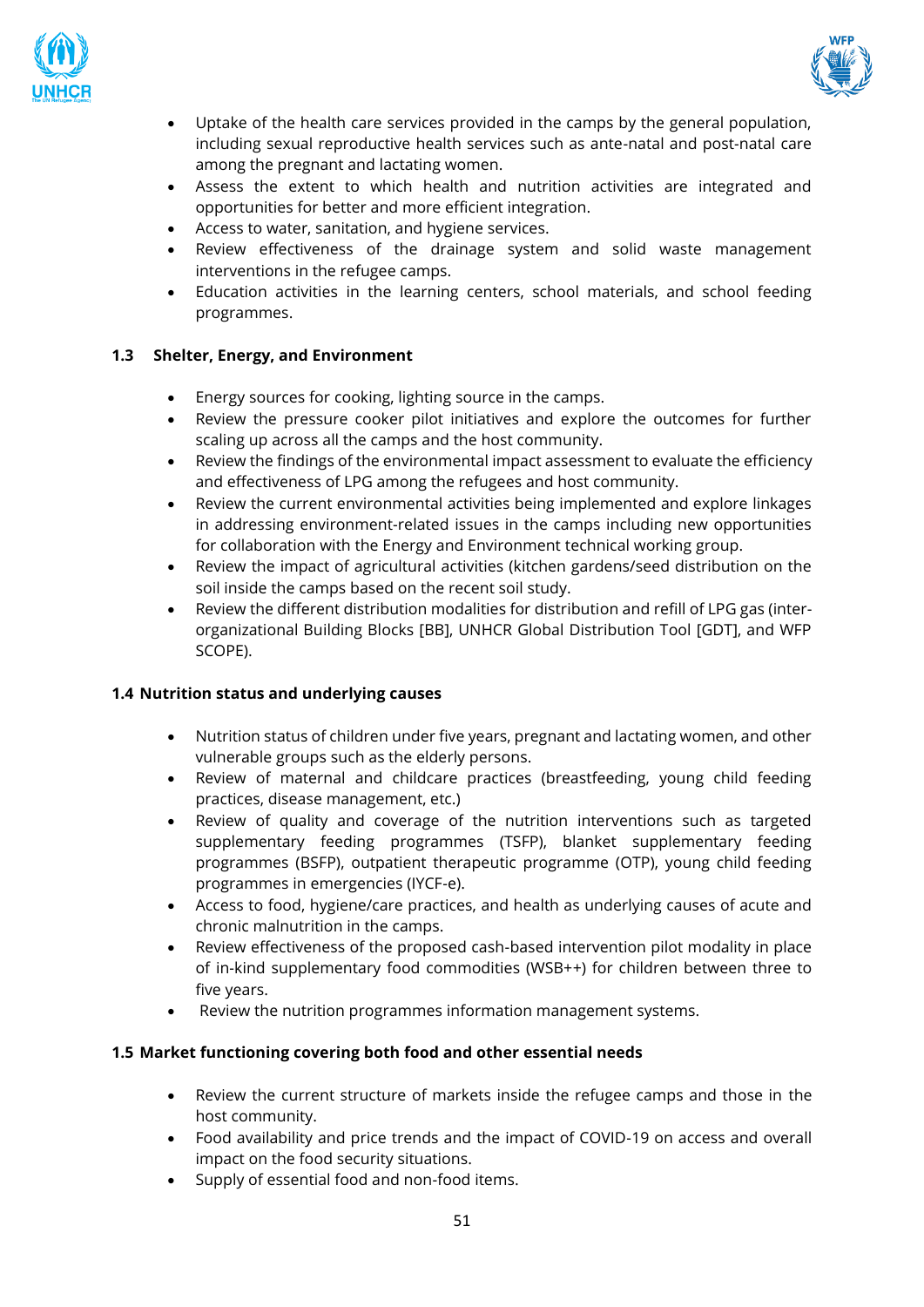



• Map out skills development efforts so far and how they align with market needs.

#### **1.6 Effectiveness of food, nutrition, and other basic needs assistance**

- Actual/planned food assistance (by transfer modality, targeted beneficiaries, and their sex and age breakdown).
- Actual/planned nutrition assistance (by transfer modality, targeted beneficiaries, and their sex and age breakdown).
- Other ongoing/planned basic assistance (by transfer modality, targeted beneficiaries, and their sex and age breakdown).

#### **1.7 Impact of the refugee crisis on host communities and social cohesion**

- Review effects of the influx of refugees on the host communities, including impact on the labor market, food prices, etc.
- Review the host community-supported programmes in areas of health and Nutrition, food security, energy, livelihoods and self-reliance activities and review the potential for scale-up.
- Identify the potential/opportunities for further collaboration among the refugee and host population in meeting their food and non-food needs and the overall objective of maintaining social cohesion.

#### **1.8 Key protection issues related to meeting food and other basic needs**

- Identify key protection issues related to food access and the potential issues that arise due to food insecurity at the household level.
- Based on monitoring reports (PDM), beneficiary feedback mechanisms as well as third party monitoring reports and initial key informant interviews (will be further covered during operational review phase below).
- Identify groups with special needs.

#### **Phase I - Deliverables**

- Report summarizing key findings of the secondary data review
- $\checkmark$  Annexes with key data tables
- ✓ List of references/data sources
- $\checkmark$  List of key data gaps
- Checklist for focus group discussions (to be conducted during the second phase)

#### **Phase II: Review strategic and operational areas of joint interest**

#### **2.1 Review of food assistance**

- Timeliness and regularity (e-vouchers).
- Appropriateness of the current transfer modalities.
- Appropriateness of logistics/supply chain management.
- Appropriateness of monitoring systems.
- Refugee engagement and systems of addressing the complaints and feedback mechanisms.

#### **2.2 Review of nutrition assistance and school feeding**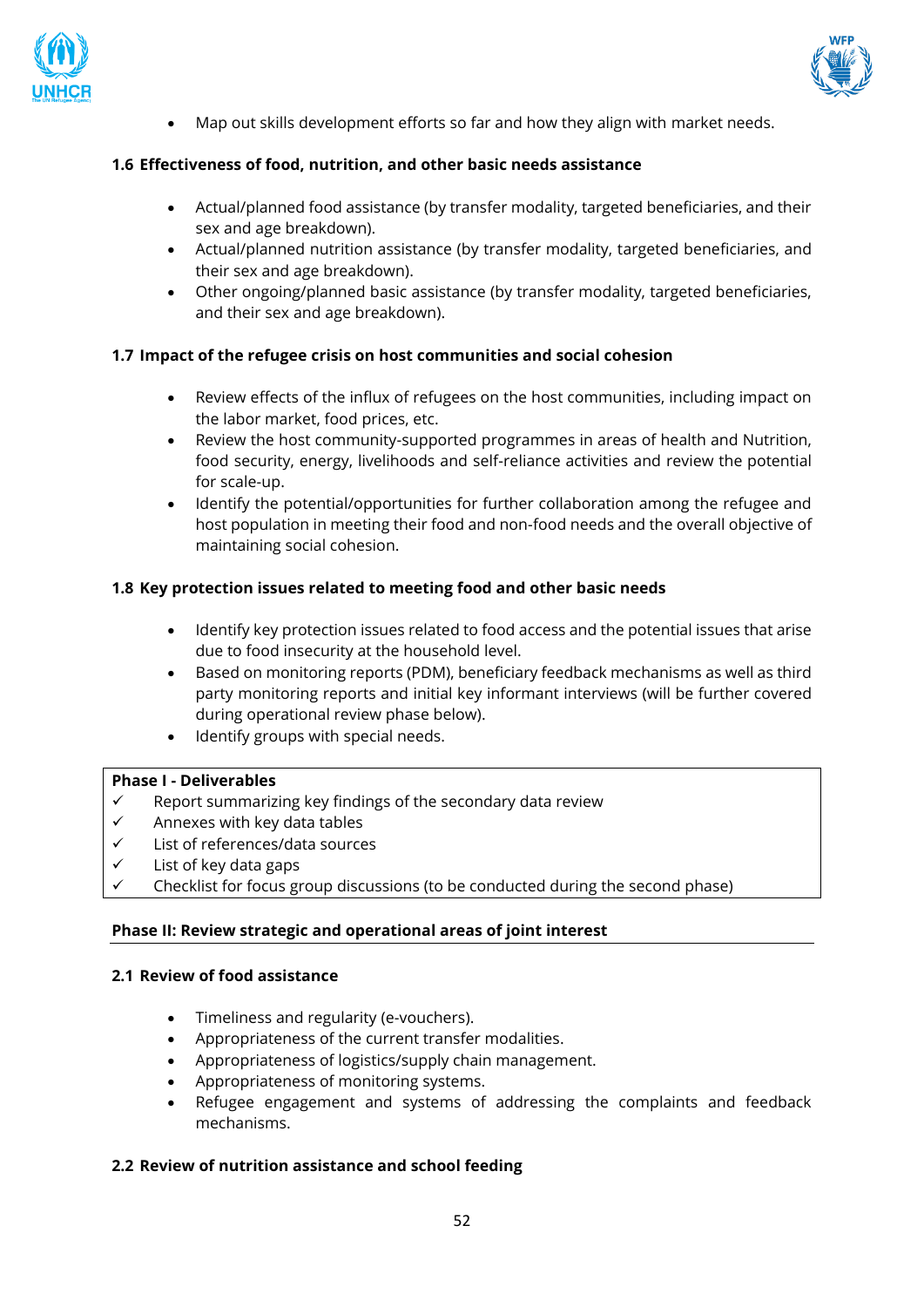



- Review of quality of the nutrition interventions such as targeted supplementary feeding programmes (TSFP), blanket supplementary feeding programmes (BSFP), outpatient therapeutic programme (OTP), young child feeding programmes in emergencies (IYCF-e), and Social and Behaviour Change Communication (SBCC).
- Review of quality of school feeding, other education interventions such as integration of early childhood care and development (ECCD) activities with Nutrition programmes.
- Review the progress of implementing the school feeding programmes using the newly proposed education sector data collection system.

#### **2.3 WASH, Energy, and shelter**

- Review the application of a unified distribution modality for LPG, including timely refill for the refugees across all the camps and the host community.
- Explore the long-term solutions /support through food assistance for assets (FFA) and Disaster Risk Reduction (DRR), Site Maintenance Engineering Project (SMEP), and sustainability of the LPG support amidst the reduction in the funding situation or future donor fatigue.
- Address the shelter and site planning needs related to site development and improvement.
- Under SMEP, review the implementation and scale-up plans of WASH projectsdrainage, watershed projects and solid waste management.

#### **2.4 Use of cash-based interventions to meet basic needs (including food needs)**

- Explore the feasibility and identify ways for joint advocacy with the Government of Bangladesh on the issue of cash-based interventions within the refugee camps.
- Review existing minimum expenditure basket (MEB) and survival minimum expenditure basket (SMEB) in close consultation with the Transfer Working Group and propose potential options on MEB adjustment for inflation.
- Identify any market-related information gaps and explore a joint approach to market assessment in 2021, on a need basis.
- Continue exchange of information on the procurement of the Financial Service Provider/s (FSPs) and consider joint action on a need basis.
- Review the impact of the existing cash-based interventions in the host community.
- Review implementation plan for Common Cash System pilot jointly between WFP, UNHCR, and UNICEF.

#### **2.5 Opportunities for livelihood strengthening and self-reliance**

- Review the implementation of the current livelihood and self-reliance interventions, including cash and food assistance for assets (FFA) programmes.
- Identified opportunities and constraints for reinforcing self-reliance.
- Review existing livelihood activities in the host community and camps and explore their potential capacity to support the upcoming camp-based demands for fresh food corners and farmers markets.
- Explore potential opportunities and modalities of more women involvement in income-generating activities in the camps.

#### **2.6 Needs-based targeting and recommendations on prioritization**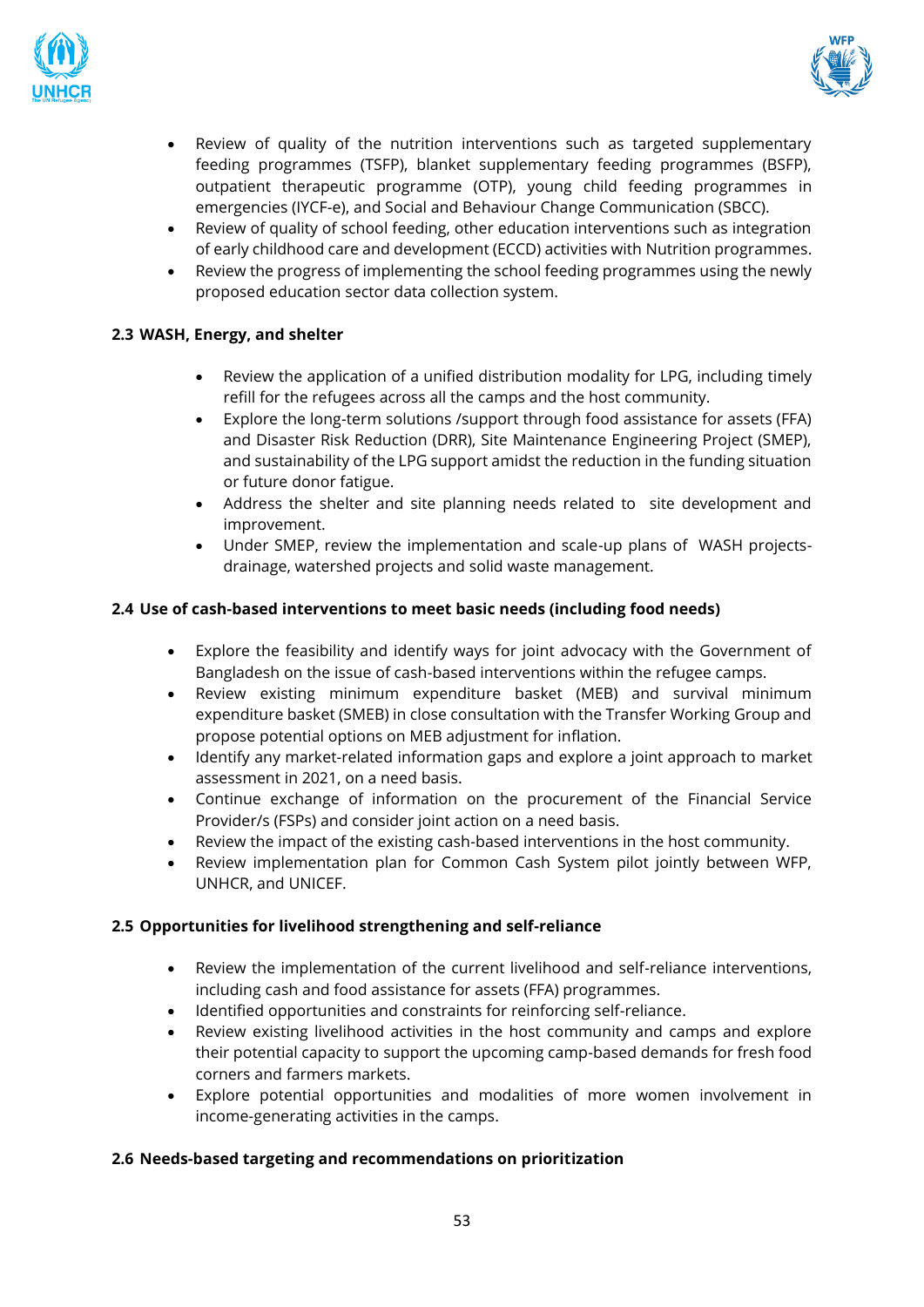



- With existing data, review potential vulnerability classification, including food insecurity, socio-economic vulnerability and protection risk, to determine if it is appropriate to conduct needs-based targeting for food and other basic assistance.
- Review the targeting strategy documents developed for the Bangladesh refugee operation.
- Evaluate the feasibility of introducing needs-based targeting of food and other basic assistance supporting food insecurity, socio-economic vulnerability, and protection.
- If needs-based targeting is determined to be appropriate, identify working arrangements between UNHCR and WFP offices to ensure harmonized, joint approach.
- Provide recommendations for prioritization in case of future resource shortfalls.

#### **2.7 Protection and accountability mechanisms to affected populations**

- Determine factors that inhibit the receipt of assistance entitlements, consideration of age, gender, disabilities, and socio-cultural dynamics, with particular emphasis on vulnerable/ at-risk individuals and make recommendations on how to address.
- Review adopted negative coping mechanisms, which may place specific groups at protection risks.
- Assess arrangements for registration/revalidation of refugee documents used in providing access to food and other basic assistance (including synchronization/ exchange between UNHCR and WFP beneficiary data).
- Review current refugee participation mechanisms in coordination planning, distribution, and monitoring of food and other basic assistance. Provide recommendations on how to strengthen existing systems to enhance transparency, inclusiveness and minimize protection risks.
- Review mechanism(s) to provide information on the availability of food and other basic assistance, entitlements, and eligibility criteria. Review complaints and feedback mechanisms (CFMs) to provide means for affected people to voice complaints and provide feedback throughout each stage of the project cycle in a safe and dignified manner.
- Review protection from sexual exploitation and abuse (PSEA) protocols and measures in place and provide recommendations on strengthening the protocols around PSEA.
- Assess the effectiveness of referral systems and feedback to the community.
- Review criteria for selecting beneficiaries for porter services to ensure inclusion of all vulnerable individuals and more support to cover women.
- Review the mechanisms for tailored food assistance for GBV cases and assess food assistance's impact on GBV.

#### **2.8 Data and system inter-operability**

- Assess existing data-sharing agreements that have been put in place at the operational level and identify existing challenges and provide recommendations for any improvements.
- Review the implementation and the operational effectiveness of the existing UNHCR-WFP interoperability solutions, including biographical and biometric data sharing between proGres and SCOPE.
- Jointly assess feasibility of and identify projects to implement the WFP-UNHCR online authentication, in accordance with the Data Sharing Request 2020.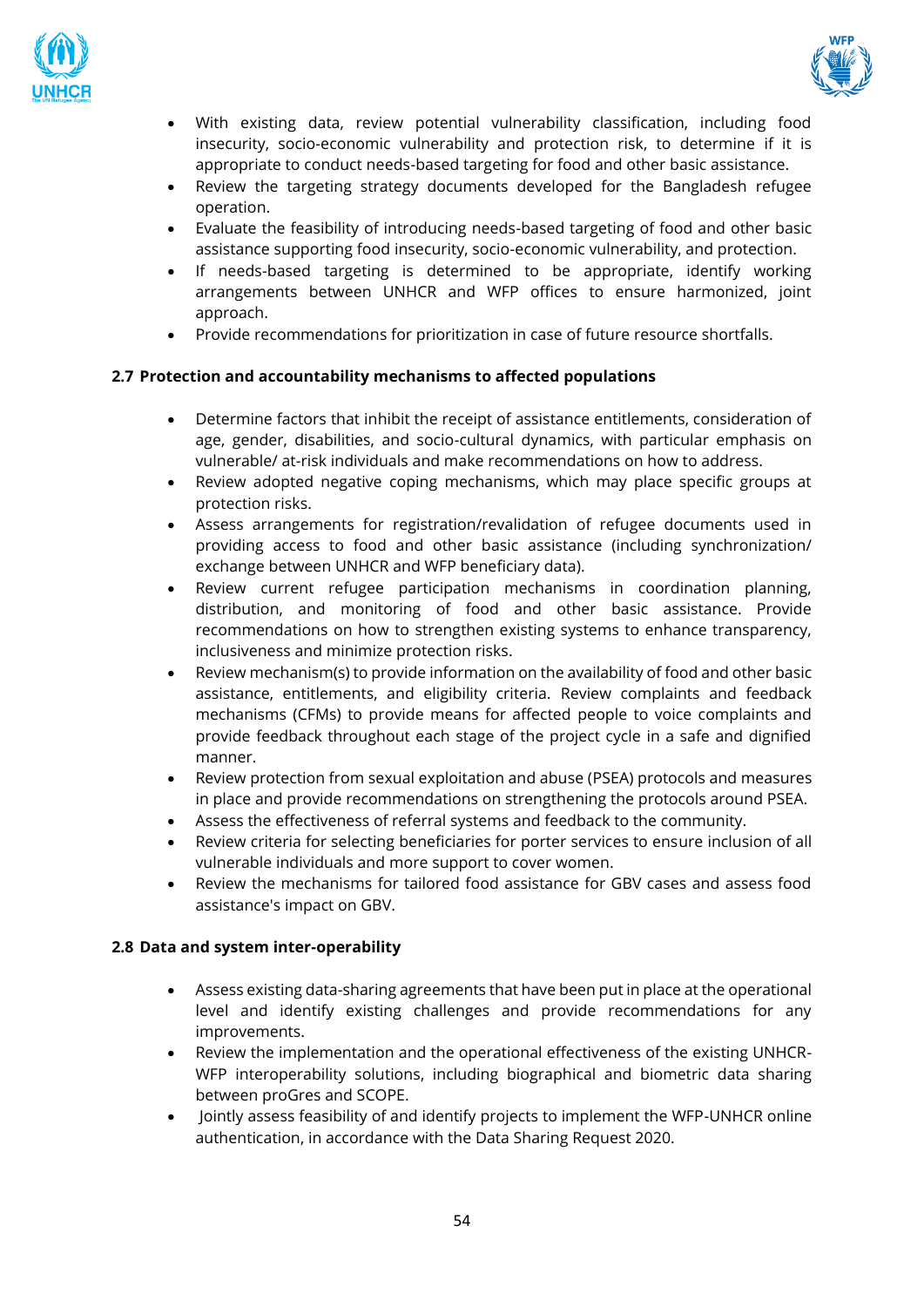



- Conduct a joint comparative review for existing online authentication solutions, including assessment of beneficiary experience, operational effectiveness and technical robustness."
- In accordance with the agreement outlined in the Data Sharing Request 2020, to continue to provide regular review and report to each Agency's Representatives on the WFP and UNHCR's joint data connectivity project led by ETS and determine its effectiveness in improving the delivery of assistance to the beneficiaries.
- Explore the role of technology-powered solutions in supporting all other objectives,

#### **2.9 Existing coordination mechanisms and opportunities for enhanced partnerships and collaboration**

- Review the monitoring systems by UNHCR and WFP and explore opportunities for increased joint assessments and monitoring activities relating to refugee food and basic needs and associated protection situation.
- Assess the coordination mechanisms that exist between UNHCR, WFP, IOM, Government, and other partners in relation to assistance to meet food and other basic needs of the people of concern.
- Identify relevant areas of synergies of different types of assistance and modalities and how these could be strengthened.

#### **2.10 Emergency response coordination mechanisms**

- Review the food assistance modalities, heavy engineering, emergency telecommunication, and logistics sector services, considering the current dynamics in operations (i.e., contingency planning for the potential influx, relocations, monsoon, and cyclones with a high impact on the food security and welfare of the refugees).
- Review effects on the COVID-19 pandemic on the service provision, specifically on food assistance modalities, health and Nutrition, market dynamics and other basic needs.

#### **Phase II - Deliverables**

- $\checkmark$  Report summarizing key findings from key informant interviews, spot checks, and focus group discussions as well as recommendations based on a joint response analysis (covering all thematic areas above and potentially involving key stakeholders operating in the refugee response)
- Joint Plan of Action in line with the UNHCR/WFP global MOU including roles and responsibilities and timelines that will be reviewed regularly as agreed between the two agencies

#### **3. METHODOLOGY**

The methodology will consist of a detailed secondary data review conducted by a consultant, complemented by a qualitative assessment component during the in-country visit, including spot checks, key informant interviews, and age and sex-disaggregated focus group discussions to triangulate existing information and fill-in information gaps.

A joint UNHCR/WFP mission comprised of senior technical experts (e.g., food security, health nutrition, WASH, energy and environment, protection (Community based protection, education, child protection, SGBV), livelihoods, cash-based interventions, technology, and registration will review the findings of the secondary data, conduct field visits to cross-check/collect additional information and consult with the affected population. The mission team will discuss and agree on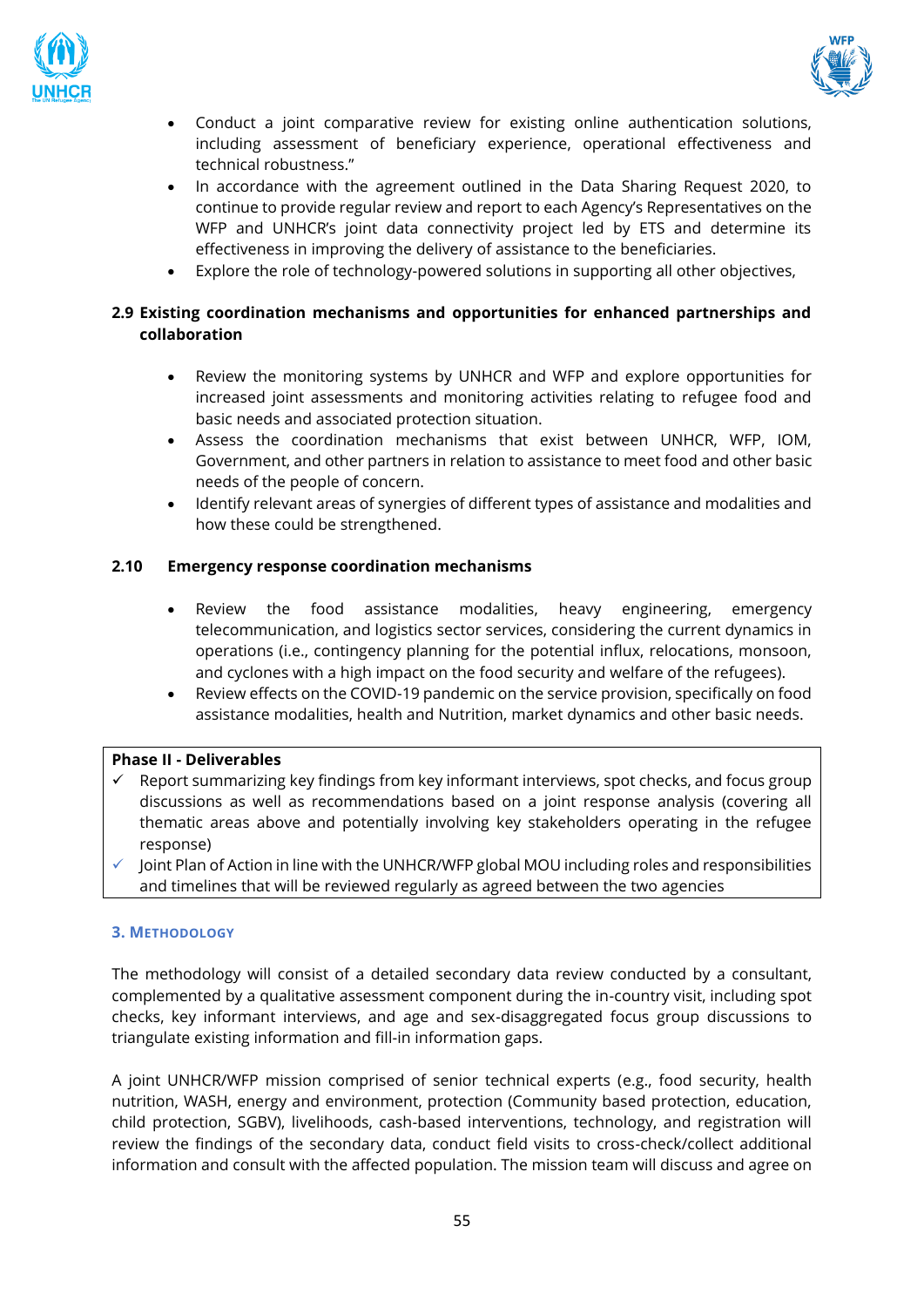



strategic and operational recommendations to be incorporated in the Joint Plan of Action. Mission leaders will be appointed by both agencies who will coordinate closely.

UNHCR and WFP will invite donor representatives, representatives from the relevant sectors and working groups, staff from the key government local administration, UN agencies (UNHCR, WFP, IOM, FAO, UNICEF, UNFPA, and UN-Women), international and national NGOs to actively participate throughout the process. A debriefing meeting/workshop with all key stakeholders will be conducted at the end of the mission to discuss preliminary findings and recommendations.

#### **Relevant secondary sources (Not limited to):**

- ✓ UNHCR Multisectoral Needs Assessments (MSNA)
- $\checkmark$  UNHCR monthly camp profile(s)
- ✓ WFP Refugee influx Emergency Vulnerability Assessments (REVA)
- ✓ Nutrition Sector Emergency Nutrition Assessments (SMART)
- ✓ Nutrition Causal Analysis report
- ✓ UNHCR and WFP monitoring reports
- ✓ IOM NPM reports
- $\checkmark$  Market assessments and price monitoring
- ✓ Health Sector data
- ✓ WASH KAP assessment
- ✓ \*More reports consolidated by both agencies will be included in the review.

#### **Field data collection methods**

- ✓ **Field visits:** food distribution points, electronic voucher shops, markets, water sources, access to roads, schools, nutrition centres, and health facilities
- ✓ **Key informant interviews:** refugee group leaders (e.g., Mahji leaders), camp management representatives, government officials, sector coordinators, UNHCR/WFP's senior management and programme managers (Cox's and Dhaka), representatives from other UN agencies/NGOs
- ✓ **Semi-Structured focus group discussions (FGDs):** these will contain questions to be used in the different sampled groups such as women, men, youth, elderly, disabled**,** etc.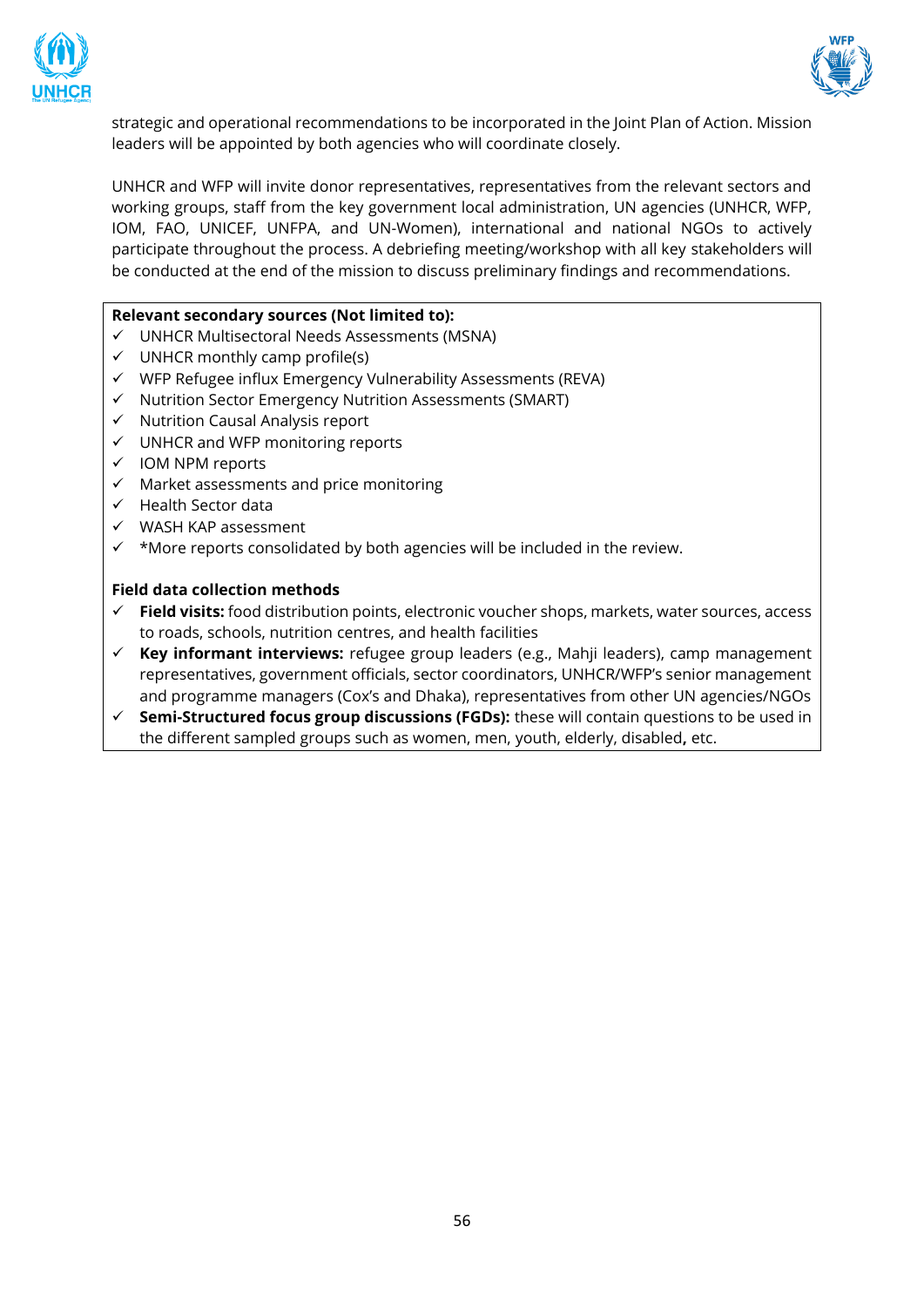



# <span id="page-56-0"></span>ANNEX 2: PRIMARY DATA COLLECTION TOOLS

## <span id="page-56-1"></span>Guide for focus group discussions with refugees

## *FOOD SECURITY AND SOCIO-ECONOMIC STATUS*

- 1. What do you feel about the current food assistance you are receiving in terms of the amount and type of food you are able to buy?
- 2. Are there any problems in terms of accessing food items in e-voucher outlets? Which improvements would you like to see?
- 3. Given a choice, which food assistance modality would you prefer? What are your reasons?
- 4. When you receive your e-vouchers, which are the food items you prioritize for purchase and which ones are a lower priority and why?
- 5. Do you make special consideration for any type of household member and why?
- 6. Do you make special provision for young children in your household in terms of how you prepare food and share food?
- 7. Do you have any problems in terms of food storage and preparation?

#### *LIVELIHOODS, CASH-BASED INTERVENTIONS AND SELF-RELIANCE*

- 1. Are you aware of self-reliance activities in the camp?
- 2. Do you feel that the current activities have had a positive impact on the population?
- 3. What are the challenges you face in terms of accessing self-reliance opportunities?
- 4. Which changes would you like to see in terms of the current self-reliance activities?
- 5. Which new self-reliance activities would you like to see?
- 6. Are there any persons with disability or persons with specific needs in the household? Are there any problems in accessing services?

#### *NUTRITION STATUS AND UNDERLYING CAUSES*

- 1. What are your feelings in terms of the cash pilot programme for BSFP and how it has changed the previous programme?
- 2. Have you used the e-voucher top-up to buy any specific food items and why?
- 3. Do you feel that the pilot should be scaled up to more camps to cover a wider population? What are your reasons?

#### *WATER, SANITATION AND HYGIENE*

- 1. Are you satisfied with the drinking water supply in terms of quantity and quality?
- 2. What are your reasons for not being satisfied?
- 3. What improvements would you like to see?
- 4. Are there any protection-related issues related to access communal latrines and bathrooms?

#### *ENERGY AND ENVIRONMENT*

- 1. What is your assessment of the pressure cooker programme? In your view, what are the benefits and challenges which it has brought?
- 2. How convenient has the re-filling process for LPG been?
- 3. Which changes would you like to see in the projects: LPG project and pressure cooker programme?

#### *PROTECTION, INFORMATION MANAGEMENT AND ACCOUNTABILITY*

1. Are you satisfied with the process of accessing food assistance when household composition changes in terms of registration?